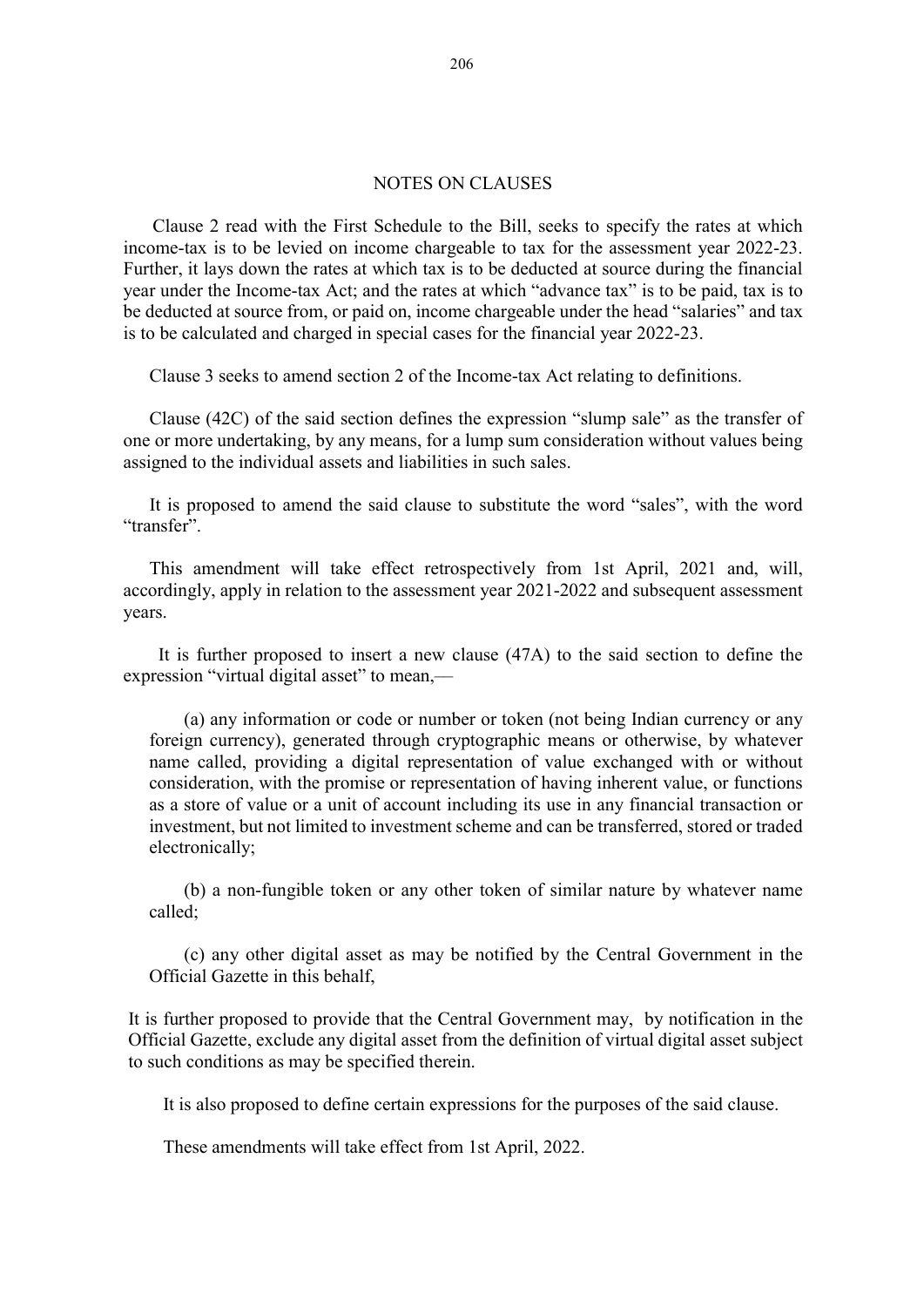Clause 4 seeks to amend section 10 of the Income-tax Act relating to incomes not included in total income.

Clause (4E) of the said section provides exemption to any income accrued or arisen to, or received by a non-resident as a result of transfer of non-deliverable forwards contracts entered into with an Offshore Banking Unit of an International Financial Services Centre as referred to in sub-section (1A) of section 80LA, which fulfils such conditions as may be provided by rules.

It is proposed to amend the said clause so as to provide that exemption under the said clause (4E) shall also be applicable to the income accrued or arisen to, or received by a nonresident as a result of transfer of offshore derivative instruments or over-the-counter derivatives entered into with an Offshore Banking Unit of an International Financial Services Centre, as referred to in sub-section (1A) of section 80LA, which fulfils such conditions as may be provided by rules.

Clause (4F) of the said section provides exemption to any income of a non-resident by way of royalty or interest, on account of lease of an aircraft in a previous year, paid by a unit of an International Financial Services Centre as referred to in sub-section (1A) of section 80LA, if the unit has commenced its operations on or before 31st March, 2024.

It is proposed to amend the said clause to extend the said exemption to any income of a non-resident by way of royalty or interest, on account of lease of a "ship" paid by a unit of an International Financial Services Centre also.

It is further proposed to substitute the *Explanation* to the said clause to include the definition of the term "ship" therein.

It is also proposed to insert a new clause (4G) to the said section so as to provide exemption to any income received by a non-resident from portfolio of securities or financial products or funds, managed or administered by any portfolio manager on behalf of such non-resident, in an account maintained with an Offshore Banking Unit, in any International Financial Services Centre as referred to in sub-section (1A) of section 80LA, to the extent such income accrues or arises outside India and is not deemed to accrue or arise in India.

It is also proposed to define the expression "portfolio manager" to have the same meaning as assigned to it in clause (z) of sub-regulation (1) of regulation (2) of the International Financial Services Centres Authority (Capital Market Intermediaries) Regulations, 2021 made under the International Financial Services Centres Authority Act, 2019.

Clause (8) of the said section provides exemption to the income and remuneration of an individual who is assigned duties in India in connection with any co-operative technical assistance programmes and projects in accordance with an agreement entered by the Central Government and the Government of a foreign state (the terms thereof provide for the exemption given by this clause). Both the remuneration received by the individual from the foreign state and any other income accruing or arising outside India, and is not deemed to accrue or arise in India, are exempt under the said clause in certain cases.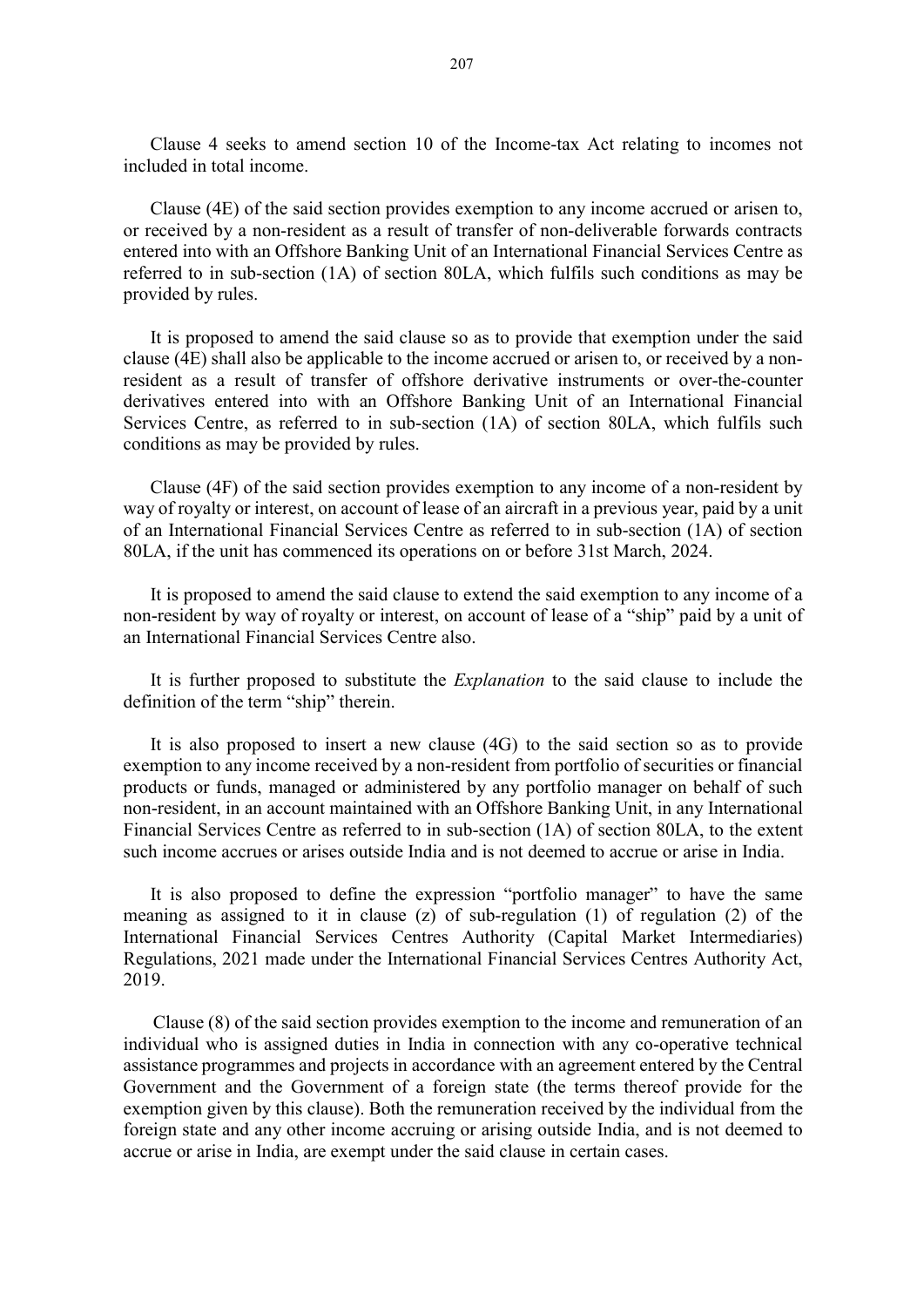Clause (8A) of the said section, inter alia, provides exemption on the remuneration or fee received by certain consultants, directly or indirectly out of the funds made available to an international organisation (agency) under a technical assistance grant agreement between the agency and the Government of a foreign state. The said clause further provides exemption to any income accruing or arising outside India (which does not accrue or arise in India) in respect of which the consultant is required to pay income or social security tax to the Government of the country or the country of his or its origin.

 Clause (8B) of the said section, inter alia, provides exemption to an individual who is an employee of the consultant as referred to in clause (8A), and who is assigned duties in India in connection with a technical assistance programme and project in accordance with an agreement entered into by the Central Government and the agency subject to certain conditions. The said clause further provides exemption to any income accruing or arising outside India (which does not accrue or arise in India) in respect of which the consultant is required to pay income or social security tax to the country of his origin.

Clause (9) of the said section exempts the income of the family members of any individual or consultant as referred in clauses (8), (8A) and (8B), who accompany such individual or consultant to India, if the income does not accrue or arise in India and in respect of which such member is required to pay income and social security tax to the Government of foreign state or country of origin of such member.

It is proposed to insert provisos in clauses (8), (8A), (8B) and (9) of the said section so as to provide that the provisions of the said clauses shall not apply in respect of remuneration, fee and income, as the case may be, referred to in those clauses, of the previous year relevant to the assessment year beginning on or after the 1st April, 2023 and subsequent assessment years.

 These amendments will take effect from 1st April, 2023 and will, accordingly, apply in relation to the assessment year 2023-2024 and subsequent assessment years.

Clause (23C) of the said section provides for exemption to the income of certain entities.

 Sub-clauses (iv), (v), (vi) and (via) of clause (23C) of said section provide exemption to the income received by any person on behalf of any fund or trust or institution or university or other educational institutions or hospital or other institutions which may be approved by a prescribed authority.

 It is proposed to amend the said sub-clauses so as to substitute the reference of "prescribed authority" with the "Principal Commissioner or Commissioner".

This amendment will take effect from 1st April, 2022.

Third proviso of clause (23C), *inter-alia*, provides that the fund or institution or trust or any university or other educational institution or any hospital or other medical institution, as is referred to in sub-clauses (iv), (v), (vi) and (via) of the said clause, shall apply at least eighty-five per cent. of its income, wholly and exclusively to the objects for which it is established and in a case where more than fifteen per cent. of its income is accumulated on or after the 1st day of April, 2002, the period of the accumulation of the amount exceeding fifteen per cent. of its income shall in no case exceed five years. It also provides that it shall invest or deposit its funds in specified modes.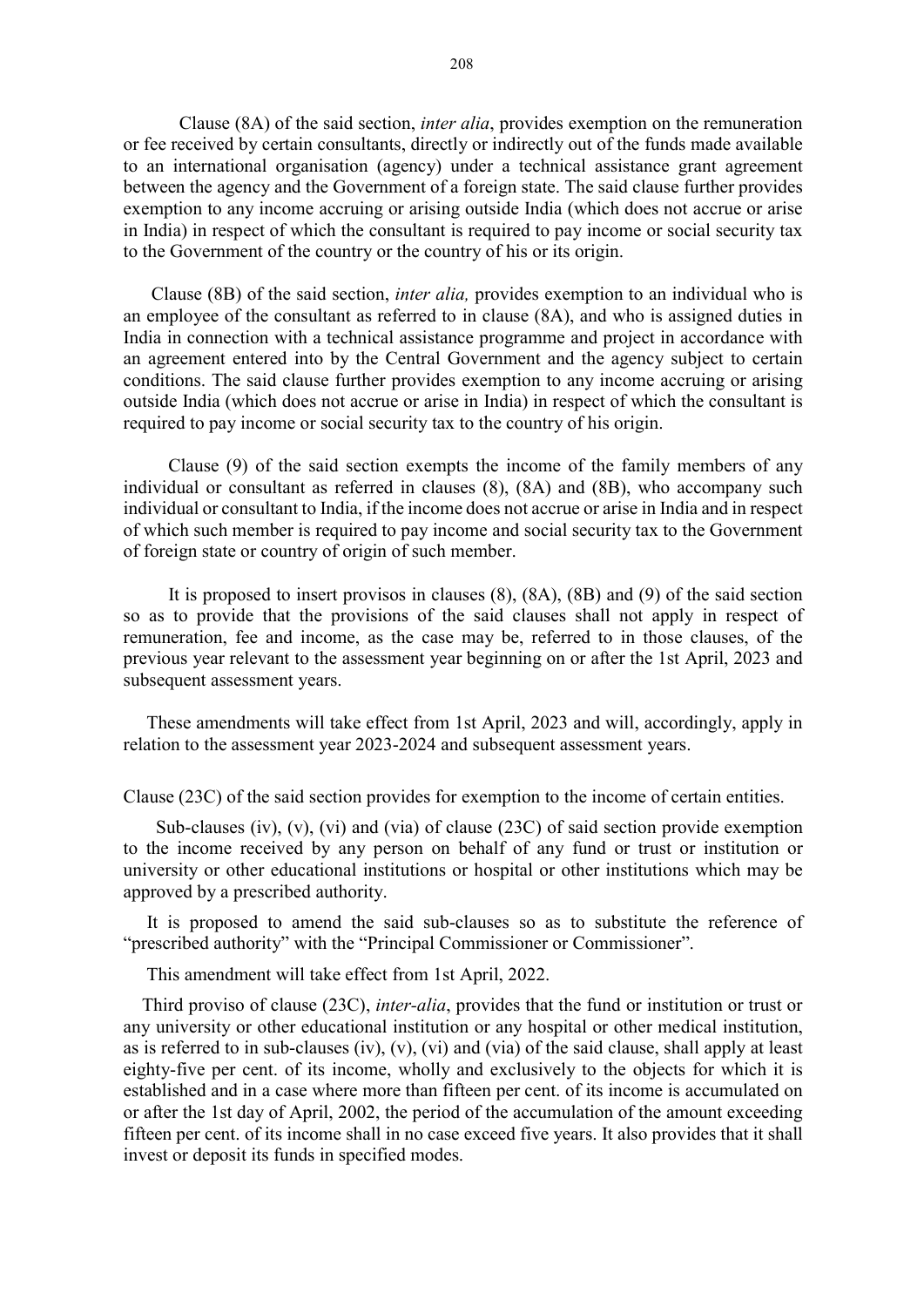Explanation 1 to the said third proviso provides that the income of the funds or trust or institution or any university or other educational institution or any hospital or other medical institution, shall not include income in the form of voluntary contributions made with a specific direction that they shall form part of the corpus of such fund or trust or institution or any university or other educational institution or any hospital or other medical institution subject to the condition that such voluntary contributions are invested or deposited in one or more of the forms or modes specified in sub-section (5) of section 11, maintained specifically for such corpus.

 It is proposed to insert a new Explanation 1A to the said third proviso so as to provide that where the property held under a trust or institution referred to in sub-clause (v) includes any temple, mosque, gurdwara, church or other place notified under clause (b) of sub-section (2) of section 80G, any sum received by such trust or institution as a voluntary contribution for the purpose of renovation or repair of such temple, mosque, gurdwara, church or other place, may, at its option, be treated by such trust or institution as forming part of corpus of that trust or institution, subject to the condition that the fund or trust or institution––

(a) applies such corpus only for the purpose for which the voluntary contribution was made; and

(b) does not apply such corpus for making contribution or donation to any person;

(c) maintains such corpus as separately identifiable; and

(d) invests or deposits such corpus in the forms and modes specified under sub-section (5) of section 11.

It is further proposed to insert *Explanation* 1B to the said third proviso to provide that for the purposes of the proposed Explanation 1A where any trust or institution referred to in sub-clause (v) has treated any sum received by it as forming part of the corpus, under Explanation 1A, and subsequently any of the conditions specified in clause (a) or clause (b) or clause (c) or clause (d) thereof are violated, such sum shall be deemed to be the income of such fund or trust or institution or university or other educational institution or hospital or other medical institution of the previous year during which the violation takes place.

 These amendments will take effect retrospectively from 1st April, 2021 and will, accordingly, apply in relation to the assessment year 2021-2022 and subsequent assessment years.

 It is also proposed to insert Explanation 3 to the said third proviso of the said clause so as to provide that for the purposes of determining the amount of application under said proviso, where eighty-five per cent. of the income referred to in clause (a) of that proviso, is not applied wholly and exclusively to the objects for which the fund or institution or trust or any university or other educational institution or any hospital or other medical institution referred to in sub-clause (iv) or sub-clause (v) or sub-clause (vi) or sub-clause (via) is established, during the previous year but is accumulated or set apart, either in whole or in part, for application to such objects, such income so accumulated or set apart shall not be included in the total income of the previous year of the person in receipt of the income, if the following conditions are complied with,—

(a) such person furnishes a statement in the form and manner as may be provided by rules to the Assessing Officer stating the purpose for which the income is being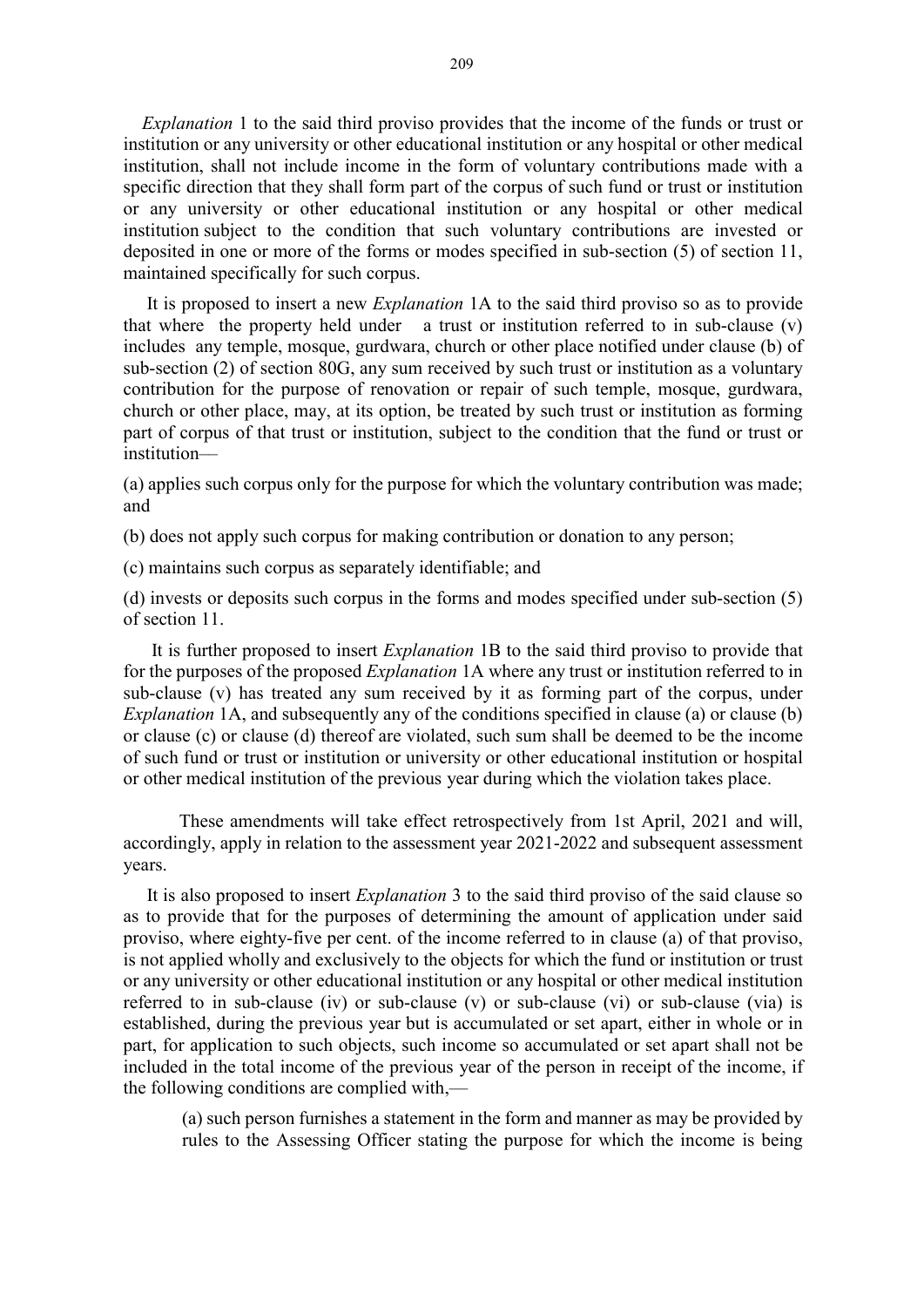accumulated or set apart and the period for which the income is to be accumulated or set apart, which shall in no case exceed five years;

(b) the money so accumulated or set apart is invested or deposited in the forms or modes specified in sub-section (5) of section 11; and

(c) the statement referred to in clause (a) is furnished on or before the due date specified under sub-section (1) of section 139 for furnishing the return of income for the previous year.

 It is also proposed to insert a proviso to the said Explanation 3 to provide that in computing the period of five years during which accumulation of income is allowed, the period during which the income could not be applied for the purpose for which it is so accumulated or set apart, due to an order or injunction of any court, shall be excluded.

 It is also proposed to insert a new Explanation 4 to the said third proviso of the said clause to provide that any income referred to in Explanation 3, which—

- (a) is applied for purposes other than wholly and exclusively to the objects for which the fund or institution or trust or any university or other educational institution or any hospital or other medical institution referred to in subclause (iv) or sub-clause (v) or sub-clause (vi) or sub-clause (via) is established or ceases to be accumulated or set apart for application thereto; or
- (b) ceases to remain invested or deposited in any of the forms or modes specified in sub-section (5) of section 11; or
- (c) is not utilised for the purpose for which it is so accumulated or set apart during the period referred to in clause (a) of Explanation 3; or
- (d) is credited or paid to any trust or institution registered under section 12AA or section 12AB or to any fund or institution or trust or any university or other educational institution or any hospital or other medical institution referred to in sub-clause (iv) or sub-clause (v) or sub-clause (vi) or subclause (via),

shall be deemed to be the income of such person of the previous year–

(i) in which it is so applied or ceases to be so accumulated or set apart under clause  $(a)$ ; or

(ii) in which it ceases to remain so invested or deposited under clause (b); or

(iii) being the last previous year of the period, for which the income is accumulated or set apart under clause (a) of Explanation 3, but not utilised for the purpose for which it is so accumulated or set apart under clause (c); or

(iv) in which it is credited or paid to any fund or institution or trust or any university or other educational institution or any hospital or other medical institution under clause (d).

 It is also proposed to insert a new Explanation 5 to the said third proviso so as to provide that notwithstanding anything contained in Explanation 4, where due to circumstances beyond the control of the person in receipt of the income, any income invested or deposited in accordance with the provisions of clause (b) of Explanation 3, as inserted, cannot be applied for the purpose for which it was accumulated or set apart, the Assessing Officer may, on an application made to him in this behalf, allow such person to apply that income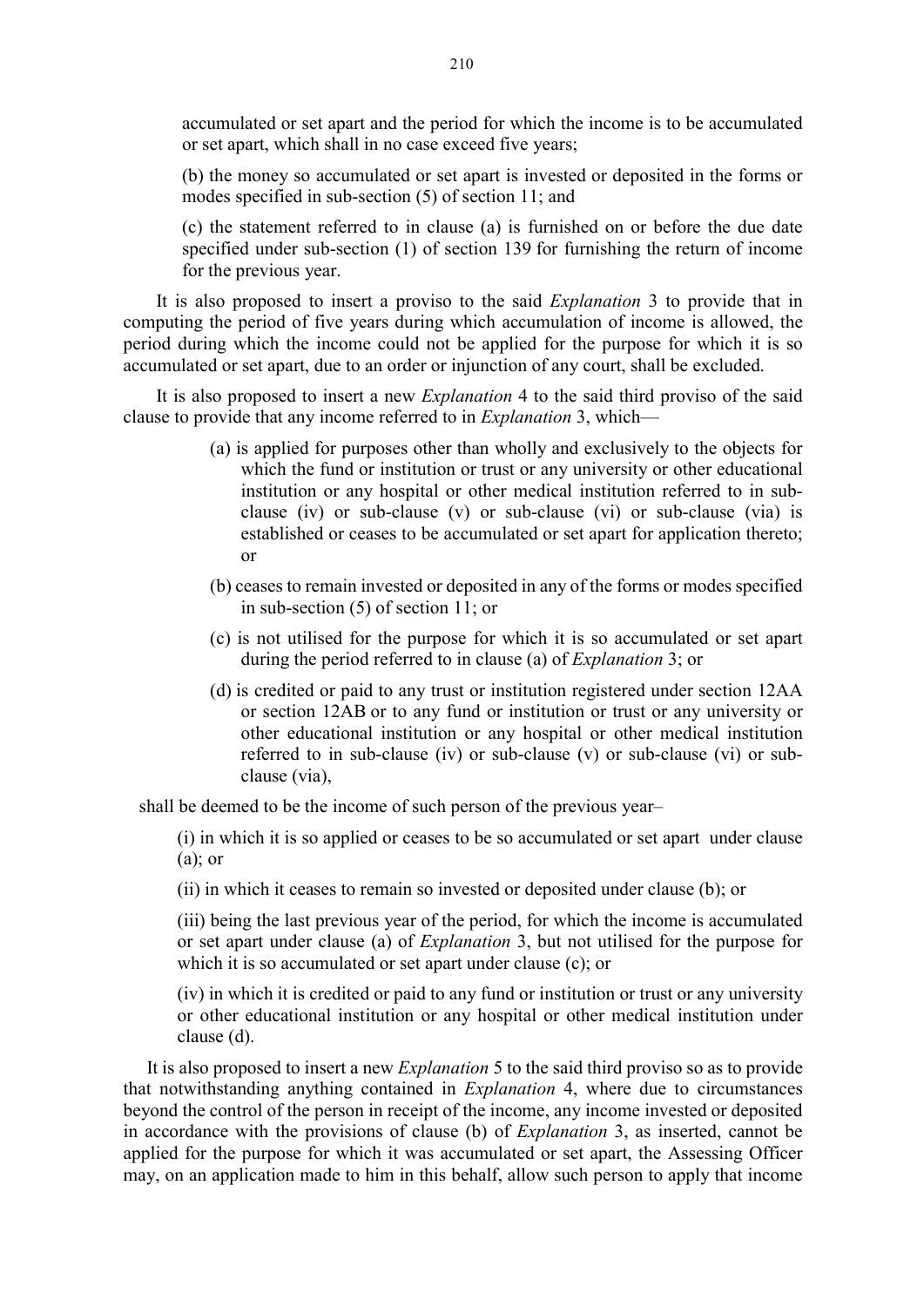for such other purpose in India as is specified in the application by such person and as is in conformity with the objects for which the fund or institution or trust or any university or other educational institution or any hospital or medical institution referred to in sub-clause (iv) or sub-clause (v) or sub-clause (vi) or sub-clause (via) is established; and thereupon the provisions of Explanation 4 shall apply as if the purpose specified by that person in the application under the said *Explanation* were a purpose specified in the notice given to the Assessing Officer under clause (a) of Explanation 3.

It is also proposed to insert a proviso to *Explanation* 5 so as to provide that the Assessing Officer shall not allow application of such income by way of payment or credit made for the purposes referred to in clause (d) of Explanation 4.

 It is also proposed to substitute the tenth proviso to the said clause (23C) so as to provide that where the total income of the fund or institution or trust or any university or other educational institution or any hospital or other medical institution referred to in sub-clause (iv) or sub-clause (v) or sub-clause (vi) or sub-clause (via), without giving effect to the provisions of the said sub-clauses, exceeds the maximum amount which is not chargeable to tax in any previous year, such fund or trust or institution or any university or other educational institution or any hospital or other medical institution, in addition to getting its books of accounts audited shall also, keep and maintain books of account and other documents in such form and manner and at such place, as may be provided by rules.

 These amendments will take effect from 1st April, 2023 and will, accordingly, apply in relation to the assessment year 2023-2024 and subsequent assessment years.

 It is proposed to substitute the fifteenth proviso to the said clause (23C) so as to provide that where the fund or institution referred to in sub-clause (iv) or trust or institution referred to in sub-clause (v) or any university or other educational institution referred to in subclause (vi) or any hospital or other medical institution referred to in sub-clause (via) is approved under the said clause and subsequently the Principal Commissioner or Commissioner, has noticed occurrence of one or more specified violations during any previous year, or has received a reference from the Assessing Officer under the second proviso to sub-section (3) of section 143 for any previous year; or such case has been selected in accordance with the risk management strategy, formulated by the Board from time to time, for any previous year, the Principal Commissioner or Commissioner shall—

(i) call for such documents or information from the fund or institution or trust or any university or other educational institution or any hospital or other medical institution or make such inquiry as he thinks necessary in order to satisfy himself about the occurrence of any specified violation;

(ii) pass an order in writing cancelling the approval of such fund or institution or trust or any university or other educational institution or any hospital or other medical institution, on or before the specified date, after affording a reasonable opportunity of being heard, for such previous year and all subsequent previous years, if he is satisfied that one or more specified violation has taken place;

(iii) pass an order in writing refusing to cancel the approval of such fund or institution or trust or any university or other educational institution or any hospital or other medical institution, on or before the specified date, if he is not satisfied about the occurrence of one or more specified violations;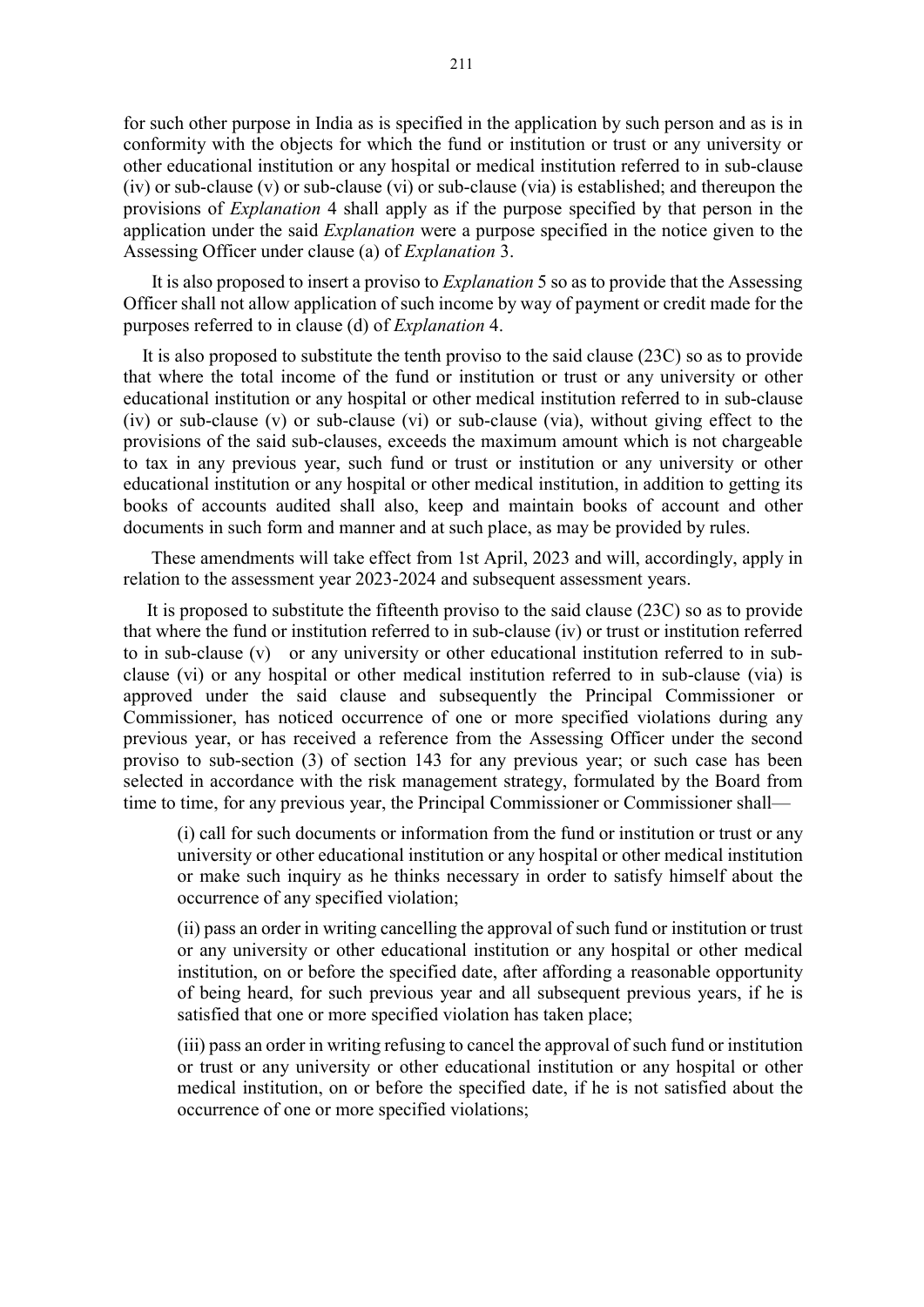(iv) forward a copy of the order under clause (ii) or clause (iii), as the case may be, to the Assessing Officer and such fund or institution or trust or any university or other educational institution or any hospital or other medical institution.

 It also proposed to insert a new Explanation 1 to the fifteenth proviso of the said clause (23C) to provide that for the purposes of the said proviso, the expression "specified date" shall mean the day on which the period of six months, calculated from the end of the quarter in which the first notice is issued by the Principal Commissioner or Commissioner, on or after the  $1<sup>st</sup>$  day of April, 2022, calling for any document or information, or for making any inquiry, under clause (i) expires.

 It is also proposed to insert a new Explanation 2 to the said fifteenth proviso to provide that for the purposes of the said proviso, the following shall mean "specified violation"––

(a) where any income of the fund or trust or institution or any university or other educational institution or any hospital or other institution, which has been applied other than for the objects for which it is established; or

(b) the fund or institution or trust or any university or other educational institution or any hospital or other institution has income from profits and gains of business, which is not incidental to the attainment of its objectives or separate books of account are not maintained by it in respect of the business which is incidental to the attainment of its objectives; or

(c) any activity of the fund or institution or trust or any university or other educational institution or any hospital or other medical institution—

- (A) is not genuine; or
- (B) is not being carried out in accordance with all or any of the conditions subject to which it was notified or approved; or

(d) the fund or institution or trust or any university or other educational institution or any hospital or other medical institution has not complied with the requirement of any other law for the time being in force, and the order, direction or decree, by whatever name called, holding that such non-compliance has occurred, has either not been disputed or has attained finality.

It is also proposed to insert a new Explanation 3 to the said fifteenth proviso so as to provide that for the purposes of clause (b) of the said proviso, where the Assessing Officer has intimated the Central Government or the prescribed authority, under the first proviso of sub-section (3) of section 143, about the contravention of the provisions of sub-clause (iv) or sub-clause (v) or sub-clause (vi) or sub-clause (via) of this clause by any fund or institution or trust or university or other educational institution or any hospital or other medical institution, in respect of an assessment year, and the approval granted to such fund or institution or trust or university or other educational institution or any hospital other medical institution has not been withdrawn or the notification issued in its case has not been rescinded, on or before the 31st day of March, 2022, such intimation shall be deemed to be a reference received, by the Principal Commissioner or Commissioner as on the 1st day of April, 2022, and the provisions of clause (b) of the second proviso to sub-section (3) of section 143 shall apply accordingly for such assessment year.

 It is proposed to substitute the nineteenth proviso of the said clause (23C) so as to substitute the reference of the expression "prescribed authority" with "Principal Commissioner or Commissioner". It is also proposed to remove the reference of the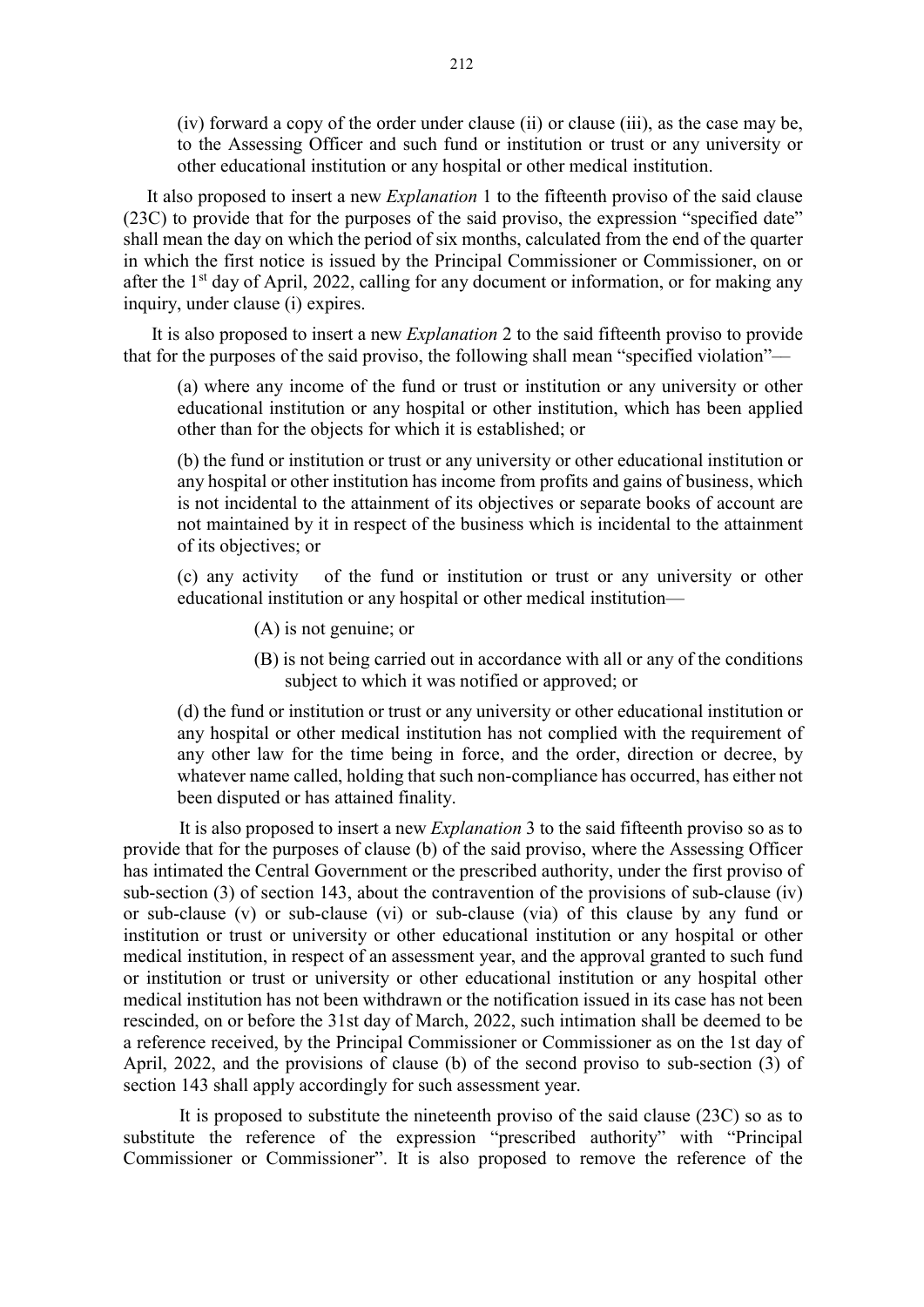notification by the Central Government in case of the fund or institution referred to in subclause (iv) or the trust or institution referred to in sub-clause (v).

These amendments will take effect from 1st April, 2022.

 It is proposed to insert a new twentieth proviso to the said clause (23C) so as to provide that the fund or institution or trust or any university or other educational institution or any hospital or other medical institution referred to in sub-clause (iv) or sub-clause (v) or subclause (vi) or sub-clause (via) shall furnish the return of income for the previous year in accordance with the provisions of sub-section (4C) of section 139, within the time allowed under that section.

 It is also proposed to insert a new twenty-first proviso to the said clause (23C) so as to provide that where the income or part of income or property of any fund or institution or trust or any university or other educational institution or any hospital or other medical institution referred to in sub-clause (iv) or sub-clause (v) or sub-clause (vi) or sub-clause (via), or any part of the such income, has been applied directly or indirectly for the benefit of any person referred to in sub-section (3) of section 13, such income or part of income or property shall, after taking in to account the provisions of sub-section (2), (4) and (6) of the said section, be deemed to be income of such person of the previous year in which it is so applied.

 It is also proposed to insert a new twenty-second proviso to the said clause (23C) so as to provide that where any fund or institution or trust or any university or other educational institution or any hospital or other medical institution referred to in sub-clause (iv) or subclause (v) or sub-clause (vi) or sub-clause (via) violates the conditions specified under the tenth or twentieth proviso, or where the provisions of the eighteenth proviso are applicable, its income chargeable to tax shall be computed after allowing deduction for the expenditure (other than capital expenditure) incurred in India, for the objects of the fund or institution or trust or the university or other educational institution or the hospital or other medical institution, subject to fulfilment of the following conditions, namely:–

- (a) such expenditure is not from the corpus standing to the credit of the fund or institution or trust or the university or other educational institution or the hospital or other medical institution as on the end of the financial year immediately preceding the previous year relevant to the assessment year for which the income is being computed;
- (b) such expenditure is not from any loan or borrowing;
- (c) claim of depreciation is not in respect of an asset, acquisition of which has been claimed as application of income in the same or any other previous year; and
- (d) such expenditure is not in the form of any contribution or donation to any person.

 It is also proposed to insert an Explanation to the said twenty-second proviso to provide that for the purposes of determining the amount of expenditure under the said proviso, the provisions of sub-clause  $(ia)$  of clause  $(a)$  of section 40 and sub-sections (3) and (3A) of section 40A shall, mutatis mutandis, apply as they apply in computing the income chargeable under the head "Profits and gains of business or profession".

 It is also proposed to insert a new twenty-third proviso to the said clause (23C) so as to provide that for the purposes of computing income chargeable to tax under twenty second proviso, no deduction in respect of any expenditure or allowance or set-off of any loss shall be allowed to the assessee under any other provision of this Act.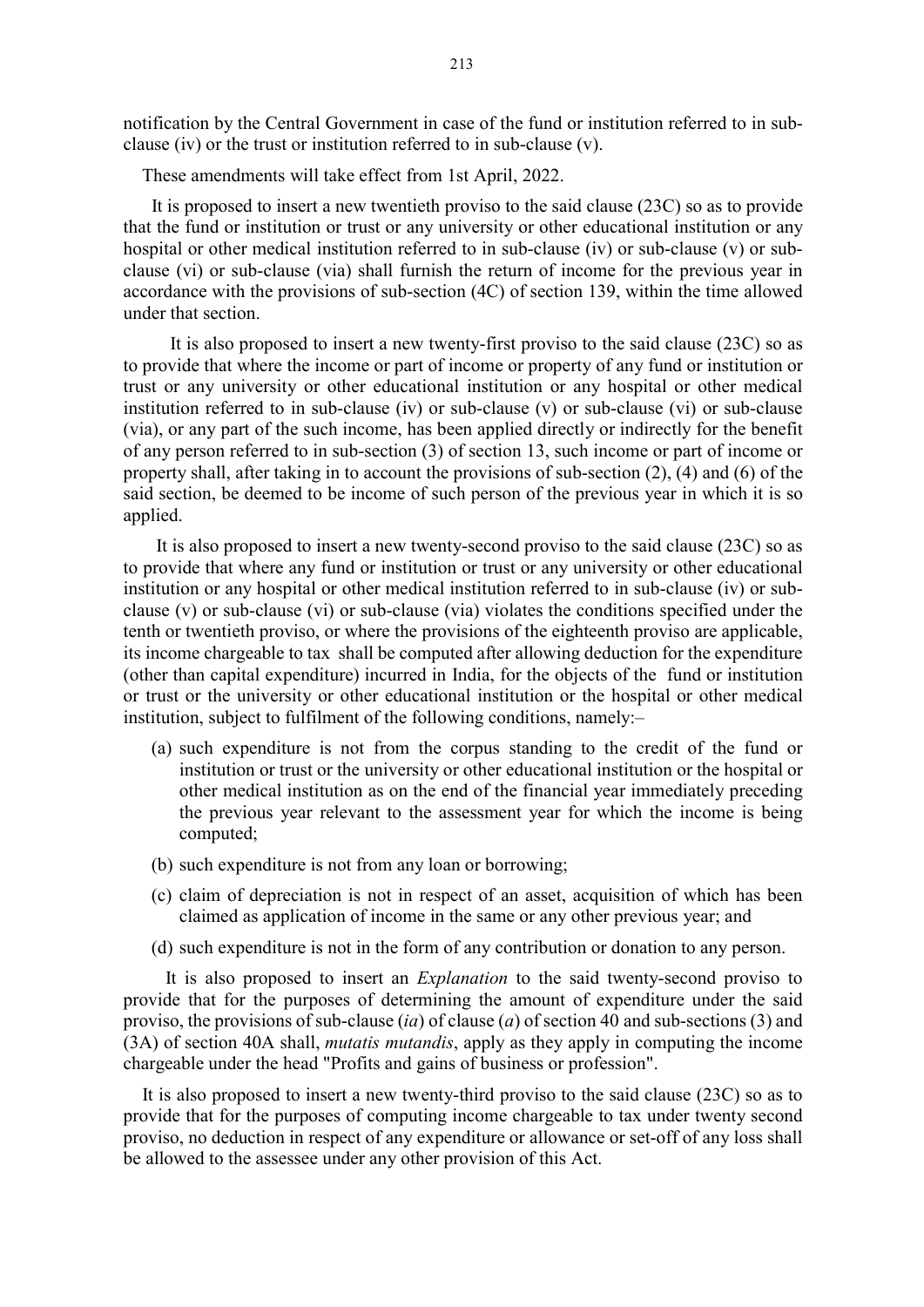These amendments will take effect from 1st April, 2023 and will, accordingly, apply in relation to the assessment year 2023-2024 and subsequent assessment years.

It is also proposed to insert Explanation 3 to the said clause (23C) so as to provide that for the purposes of this clause, any sum payable by any fund or institution or trust or any university or other educational institution or any hospital or other medical institution referred to in sub-clause (iv) or sub-clause (v) or sub-clause (vi) or sub-clause (via) shall be considered as application of income during the previous year in which such sum is actually paid by it (irrespective of the previous year in which the liability to pay such sum was incurred by the fund or institution or trust or any university or other educational institution or any hospital or other medical institution according to the method of accounting regularly employed by it).

 It is also proposed to insert a proviso to the said Explanation so as to provide that where during any previous year any sum has been claimed to have been applied by the fund or institution or trust or any university or other educational institution or any hospital or other medical institution, such sum shall not be allowed as application in any subsequent previous year.

 These amendments will take effect from 1st April, 2022 and will, accordingly, apply in relation to the assessment year 2022-2023 and subsequent assessment years.

Clause 5 seeks to amend section 11 of the Income-tax Act relating to income from property held for charitable or religious purposes.

 Clause (d) of sub-section (1) of the said section provides that subject to the provisions of sections 60 to 63, income in the form of voluntary contributions made with a specific direction that they shall form part of the corpus of the trust or institution, subject to the condition that such voluntary contributions are invested or deposited in one or more of the forms or modes specified in sub-section (5) maintained specifically for such corpus, shall not be included in the total income of the previous year of the person in receipt of the income.

 It is proposed to insert a new Explanation 3A to sub-section (1) to provide that where the property held under a trust or institution includes any temple, mosque, gurdwara, church or other place notified under clause (b) of sub-section (2) of section 80G, any sum received by such trust or institution as voluntary contribution for the purpose of renovation or repair of such temple, mosque, gurdwara, church or other place, may, at its option, be treated by such trust or institution as forming part of the corpus of the trust or the institution, subject to the condition that the trust or the institution––

(a) applies such corpus only for the purpose for which the voluntary contribution was made;

(b) does not apply such corpus for making contribution or donation to any person;

(c) maintains such corpus as separately identifiable; and

(d) invests or deposits such corpus in the forms and modes specified under sub-section (5) of section 11.

 It is also proposed to insert a new Explanation 3B to the said sub-section (1) to provide that for the proposed Explanation 3A where any trust or institution has treated any sum received by it as forming part of the corpus and subsequently any of the conditions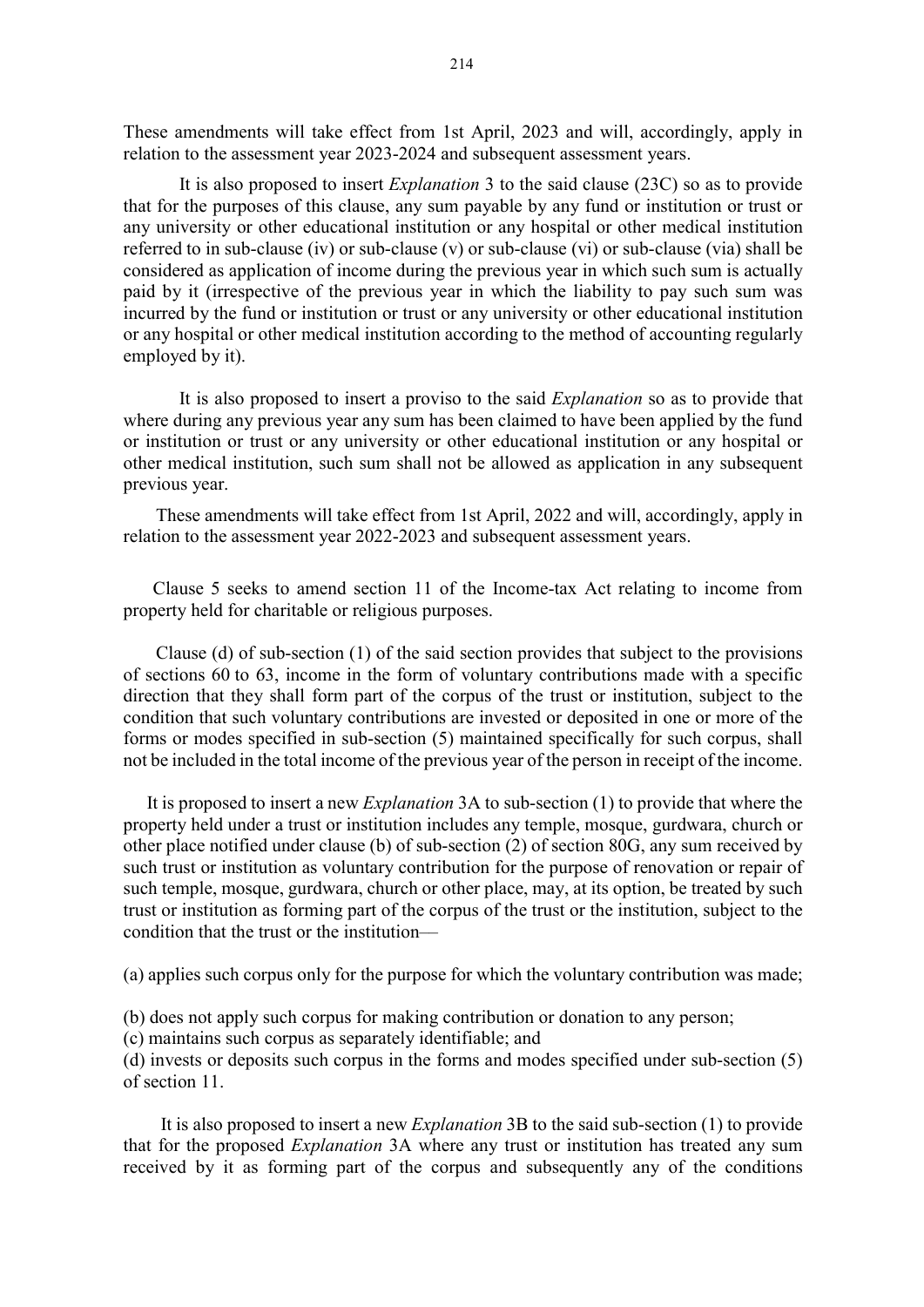mentioned in clause (a) or clause (b) or clause (c) or clause (d) of the said Explanation is violated, such sum shall be deemed to be the income of such trust or institution of the previous year during which the violation takes place.

 These amendments will take effect retrospectively from 1st April, 2021 and will, accordingly, apply in relation to the assessment year 2021-2022 and subsequent assessment years.

 Sub-section (3) of said section provides that where the trust or institution has accumulated any income under sub-section (2), and violates any of the conditions provided under sub-section (2), such income shall be deemed to be the income of the trust or institution as per the provisions of sub-section (3).

 It is proposed to amend the said sub-section (3) to substitute its longline so as to provide that where the income referred to in sub-section (2) is applied or ceases to remain invested or not utilised or credited or paid as specified therein, the same shall be deemed to be the income of such person of the previous year–

- (i) in which it is so applied or ceases to be so accumulated or set apart,; or
- (ii) in which it ceases to remain so invested or deposited; or
- (iii) being the last previous year of the period, for which the income is accumulated or set apart under clause (a) of sub-section (2), but not utilised for the purpose for which it is so accumulated or set apart; or
- (iv) in which it is credited or paid to any fund or institution or trust or any university or other educational institution or any hospital or other medical institution.

These amendments will take effect from 1st April, 2023 and will, accordingly, apply in relation to the assessment year 2023-2024 and subsequent assessment years.

It is also proposed to insert an Explanation to the said section so as to provide that for the purposes of this section, any sum payable by any trust or institution shall be considered as application of income in the previous year in which such sum is actually paid by it (irrespective of the previous year in which the liability to pay such sum was incurred by the trust or institution according to the method of accounting regularly employed by it).

It is further proposed to insert a proviso to the said *Explanation* to provide that where during any previous year any sum has been claimed to have been applied by the trust or institution, such sum shall not be allowed as application in any subsequent previous year .

These amendments will take effect from 1st April, 2022 and will, accordingly, apply in relation to the assessment year 2022-2023 and subsequent assessment years.

Clause 6 seeks to amend section 12A of the Income-tax Act relating to conditions for applicability of sections 11 and 12.

Clause (b) of sub-section (1) of the said section 12A provides that the provisions of section 11 and section 12 shall not apply in relation to the income of any trust or institution unless, *inter-alia*, where the total income of the trust or institution as computed under this Act without giving effect to the provisions of section 11 and section 12 exceeds the maximum amount which is not chargeable to income-tax in any previous year, the accounts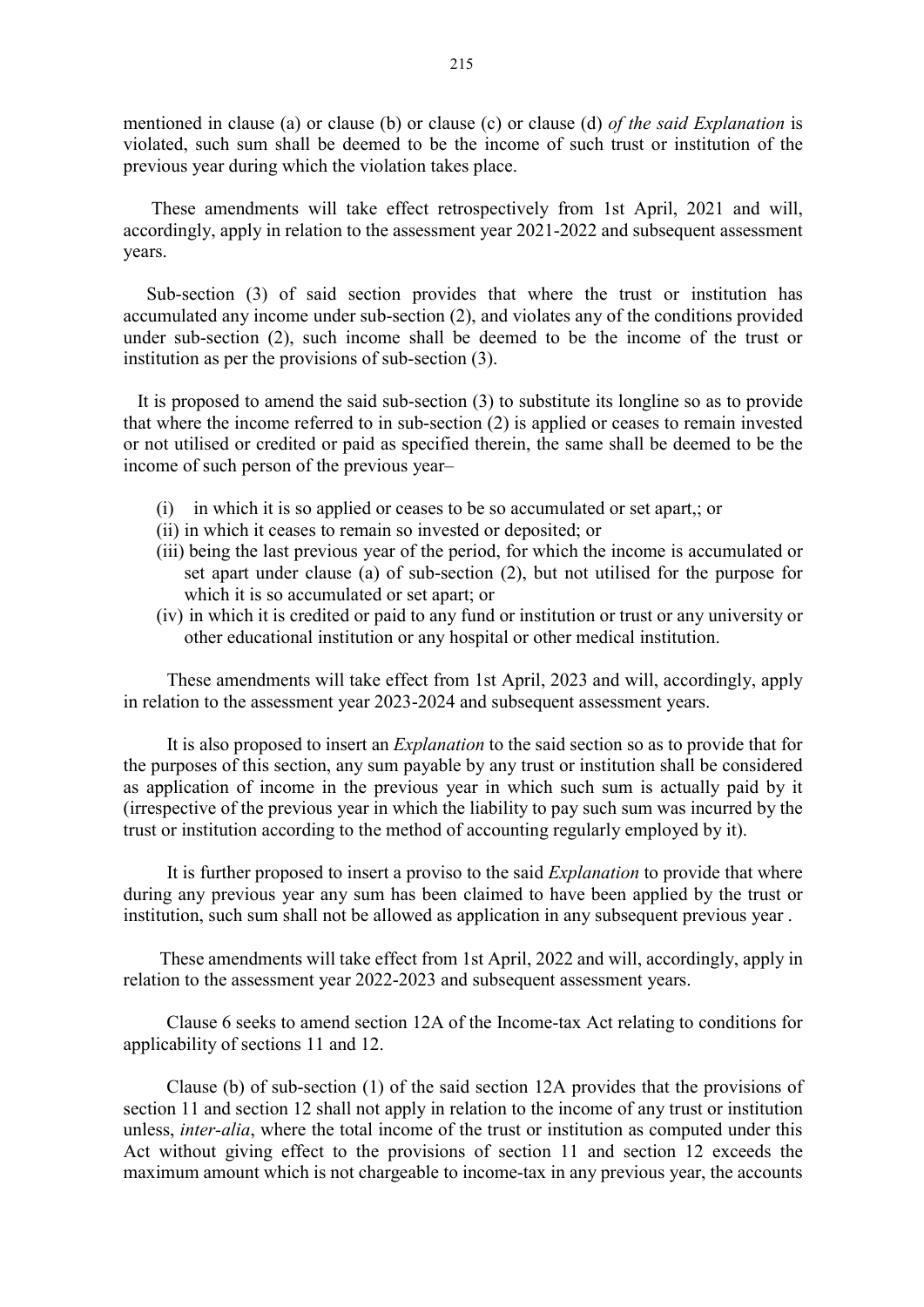of the trust or institution for that year have been audited by an accountant as defined in the Explanation below sub-section (2) of section 288 before the specified date referred to in section 44AB and the person in receipt of the income furnishes by that date the report of such audit in the prescribed form duly signed and verified by such accountant and setting forth such particulars as may be provided by rules.

It is proposed to substitute the said clause so as to provide that in addition to the condition requiring the trust or institutions, having income exceeding the maximum amount not chargeable to tax, to get their accounts audited, such trusts shall also be required to keep and maintain books of account and other documents in such form and manner and at such place, as may be provided by rules.

These amendments will take effect from 1st April, 2023 and will, accordingly, apply in relation to the assessment year 2023-2024 and subsequent assessment years.

Clause 7 seeks to amend section 12AB of the Income-tax Act relating to procedure for fresh registration.

Sub-sections (4) and (5) of the said section contains provisions regarding cancellation of the registration granted to a trust or institution.

It is proposed to substitute sub-section (4) of the said section to provide that where registration or provisional registration of a trust or an institution has been granted under clause (a) or clause (b) or clause (c) of sub-section (1) or clause (b) of sub-section (1) of section 12AA, as the case may be, and subsequently,—

(a) the Principal Commissioner or Commissioner has noticed occurrence of one or more specified violations during any previous year; or

(b) the Principal Commissioner or Commissioner has received a reference from the Assessing Officer under second proviso to sub-section (3) of section 143 for any previous year; or

(c) such case has been selected in accordance with the risk management strategy formulated by the Board from time to time for any previous year,

the Principal Commissioner or Commissioner shall—

(i) call for such documents or information from the trust or institution, or make such inquiry as he thinks necessary in order to satisfy himself about the occurrence or otherwise of any specified violation;

(ii) pass an order in writing, cancelling the registration of such trust or institution, after affording a reasonable opportunity of being heard, for such previous year and all subsequent previous years, if he is satisfied that one or more specified violations have taken place;

(iii) pass an order in writing, refusing to cancel the registration of such trust or institution, if he is not satisfied about the occurrence of one or more specified violations;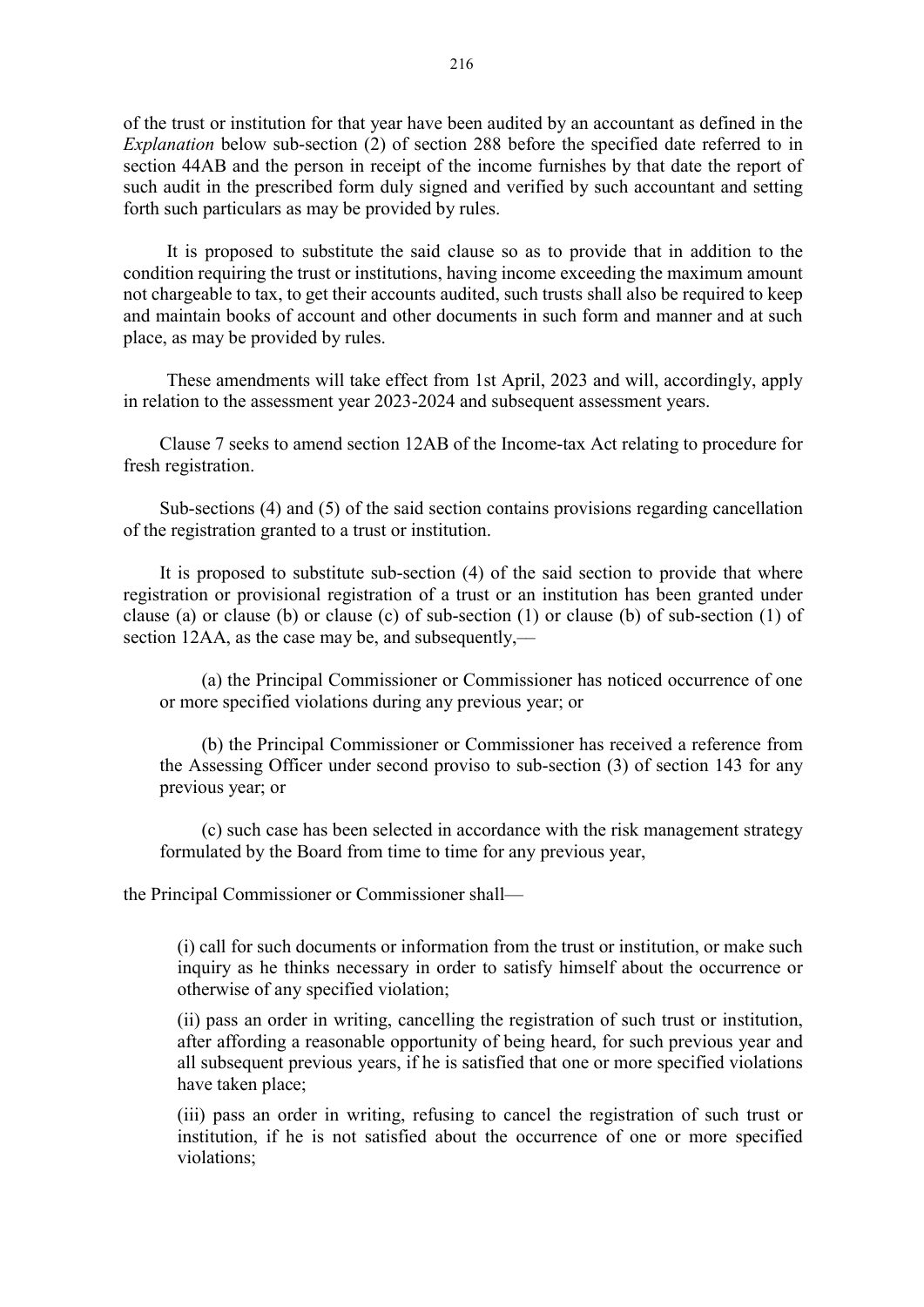(iv) forward a copy of the order under clause (ii) or clause (iii), as the case may be, to the Assessing Officer and such trust or institution.

It is further proposed to insert a new *Explanation* to the said sub-section so as to provide that the following shall mean "specified violation" means––

(a) where any income derived from property held under trust, wholly or in part for charitable or religious purposes, has been applied, other than for the objects of the trust or institution; or

(b) the trust or institution has income from profits and gains of business which is not incidental to the attainment of its objectives or separate books of account are not maintained by such trust or institution in respect of the business which is incidental to the attainment of its objectives; or

(c) the trust or institution has applied any part of its income from the property held under a trust for private religious purposes which does not enure for the benefit of the public; or

(d) the trust or institution established for charitable purpose created or established after the commencement of this Act, has applied any part of its income for the benefit of any particular religious community or caste; or

(e) any activity being carried out by the trust or the institution––

(i) is not genuine; or

(ii) is not being carried out in accordance with all or any of the conditions subject to which it was registered; or

(f) the trust or institution has not complied with the requirement of any other law, as referred to in item (B) of sub-clause (i) of clause (b) of sub-section (1), and the order, direction or decree, by whatever name called, holding that such non-compliance has occurred, has either not been disputed or has attained finality.

It is also proposed to substitute sub-section (5) of the said section to provide that the order under clause (ii) or clause (iii) of sub-section (4), as the case may be, shall be passed before the expiry of a period of six months, calculated from the end of the quarter in which the first notice is issued by the Principal Commissioner or Commissioner, on or after the 1<sup>st</sup> day of April, 2022, calling for any document or information, or for making any inquiry under clause (i) of sub-section (4).

These amendments will take effect from 1st April, 2022.

Clause 8 seeks to amend section 13 of the Income-tax Act relating to section 11 not to apply in certain cases.

Sub-section (1) of section 13 provides for cases wherein the provisions of section 11 or section 12 shall cease to operate, so as to exclude from the total income of the previous year of the trusts or institutions in receipt of such income.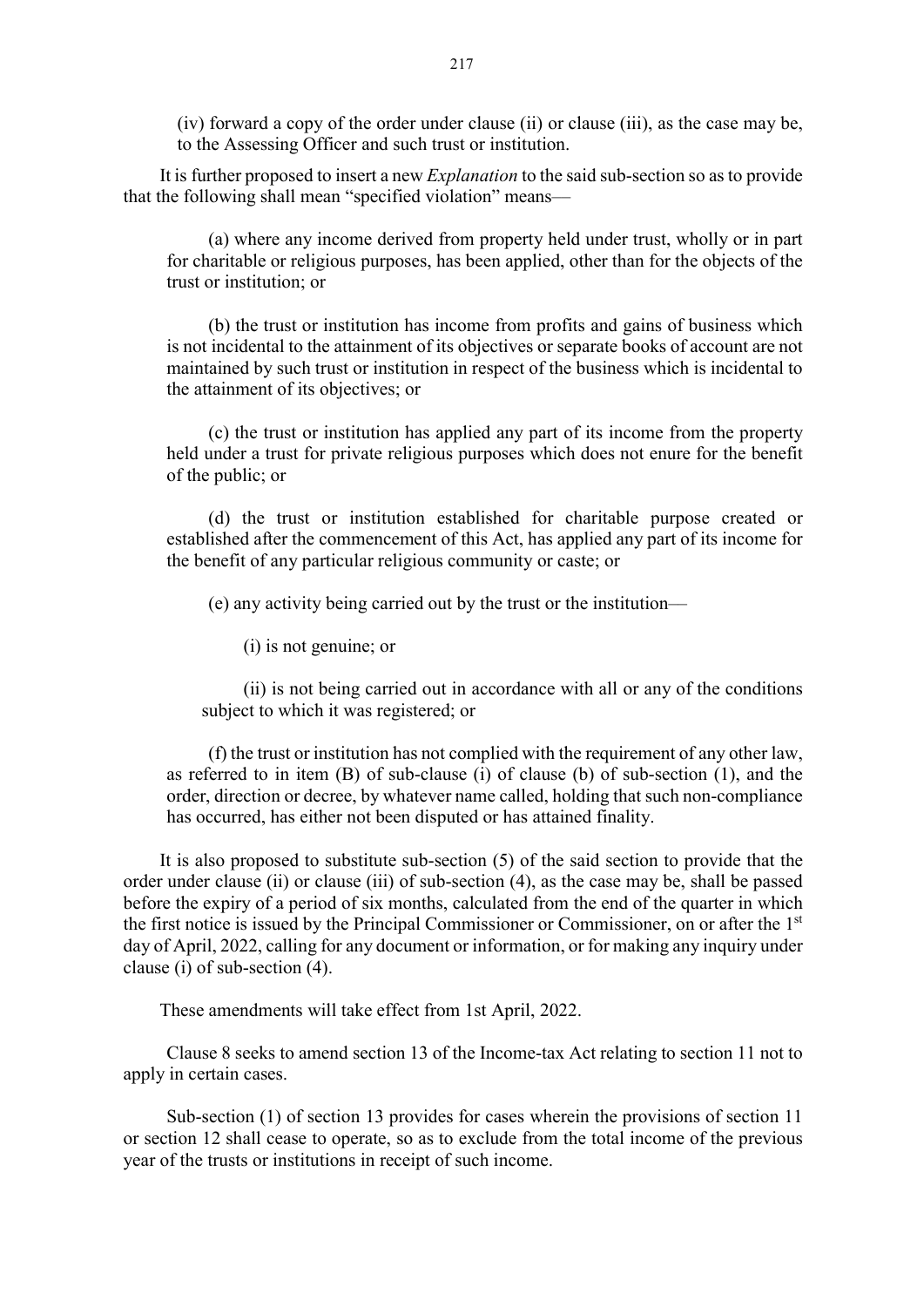Clause (c) of said sub-section provides that provisions of section 11 or section 12 shall cease to operate where certain benefits have been passed on by the trust or institution to specified persons.

It is proposed to amend the said clause (c) so as to provide that the part of income, as referred to in said clause, which enures or is used or applied directly or indirectly for the benefit of any person referred to in sub-section (3) of the said section, such part of income shall not be excluded from the total income of the trust or institution in receipt of such income.

Clause (d) of said sub- section provides that the provisions of section 11 or section 12 shall cease to operate unless the funds of the trust or institution are invested or deposited in specified modes.

It is further proposed to amend the said clause (d) so as to provide that, in case any funds of the trust or institution are invested or deposited in any one or more forms other than specified modes, then income to the extent of such deposits or investments, shall not be excluded from the total income of the trust or institution in receipt of such income.

It is also proposed to insert a new sub-section (10) to the said section so as to provide that where the provisions of sub-section (8) are applicable to any trust or institution or it violates the conditions specified under clause (b) or clause (ba) of sub-section (1) of section 12A, its income chargeable to tax shall be computed after allowing deduction for the expenditure (other than capital expenditure) incurred in India, for the objects of the trust or institution, subject to fulfilment of the following conditions, namely:—

(a) such expenditure is not from the corpus standing to the credit of the trust or institution as on the end of the financial year immediately preceding the previous year relevant to the assessment year for which income is being computed;

(b) such expenditure is not from any loan or borrowing;

(c) claim of depreciation is not in respect of an asset, acquisition of which has been claimed as application of income in the same or any other previous year; and

(d) such expenditure is not in the form of any contribution or donation to any person.

It is also proposed to insert a new Explanation in the said sub-section (10) to provide that for the purposes of determining the amount of expenditure under this sub-section, the provisions of sub-clause (ia) of clause (a) of section 40 and sub-sections (3) and (3A) of section 40A, shall, *mutatis mutandis*, apply as they apply in computing the income chargeable under the head "Profits and gains of business or profession".

It is also proposed to insert a new sub-section (11) to the said section so as to provide that for the purposes of computing income chargeable to tax under sub-section (10), no deduction in respect of any expenditure or allowance or set-off of any loss shall be allowed to the assessee under any other provision of this Act.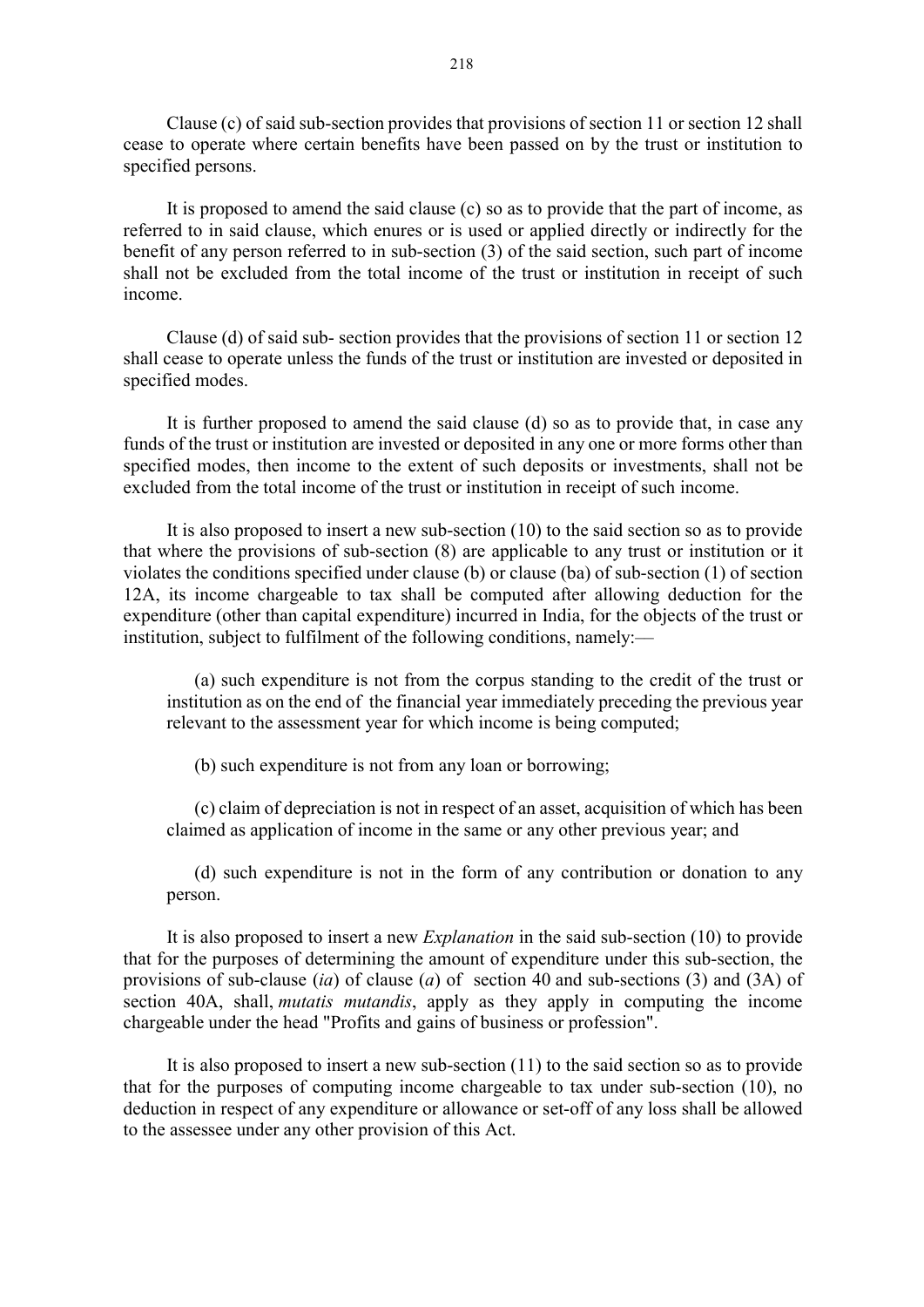These amendments will take effect from 1st April, 2023 and will, accordingly, apply in relation to the assessment year 2023-2024 and subsequent assessment years.

Clause 9 seeks to amend section 14A of the Income-tax Act relating to expenditure incurred in relation to income not includible in total income.

The said section, inter-alia, provides that no deduction shall be allowed in relation to income which does not form part of the total income under the Income-tax Act.

It is proposed to amend sub-section (1) of the said section to provide that notwithstanding anything to the contrary contained in this Act, for the purpose of computing the total income, no deduction shall be allowable in respect of expenditure incurred in relation to income which does not form part of the total income.

This amendment will take effect from 1st April, 2022 and will, accordingly, apply in relation to the assessment year 2022-2023 and subsequent assessment years.

It is also proposed to insert an Explanation to the said section to clarify that notwithstanding anything to the contrary contained in this Act, the provisions of the said section shall apply and shall be deemed to have been always applied in a case where the income, not forming part of the total income, has not accrued or arisen or has not been received during the previous year relevant to an assessment year and the expenditure has been incurred during the said previous year in relation to such income not form part of the total income.

This amendment will take effect from 1st April, 2022.

Clause 10 seeks to amend section 17 of the Income-tax Act relating to definition of "salary", "perquisite" and "profits in lieu of salary".

Clause (2) of the said section, *inter alia*, provides the definition of the term "perquisite" and proviso to the said clause provides certain exclusions which shall not be part of "perquisite".

Clause (ii) of the said proviso provides that any sum paid by the employer in respect of any expenditure actually incurred by the employee on his medical treatment or treatment of any member of his family in certain specified cases shall not be part of perquisite.

It is proposed to amend the said clause (ii) to insert a new sub-clause to provide that any sum paid by the employer in respect of any expenditure actually incurred by the employee on his medical treatment or treatment of any member of his family in respect of any illness relating to COVID-19 subject to such conditions, as may be notified by the Central Government in this behalf, shall not be forming part of "perquisite".

This amendment will take effect retrospectively from 1st April, 2020 and will, accordingly, apply in relation to the assessment year 2020-2021 and subsequent assessment years.

Clause 11 seeks to amend section 35 of the Income-tax Act relating to expenditure on scientific research.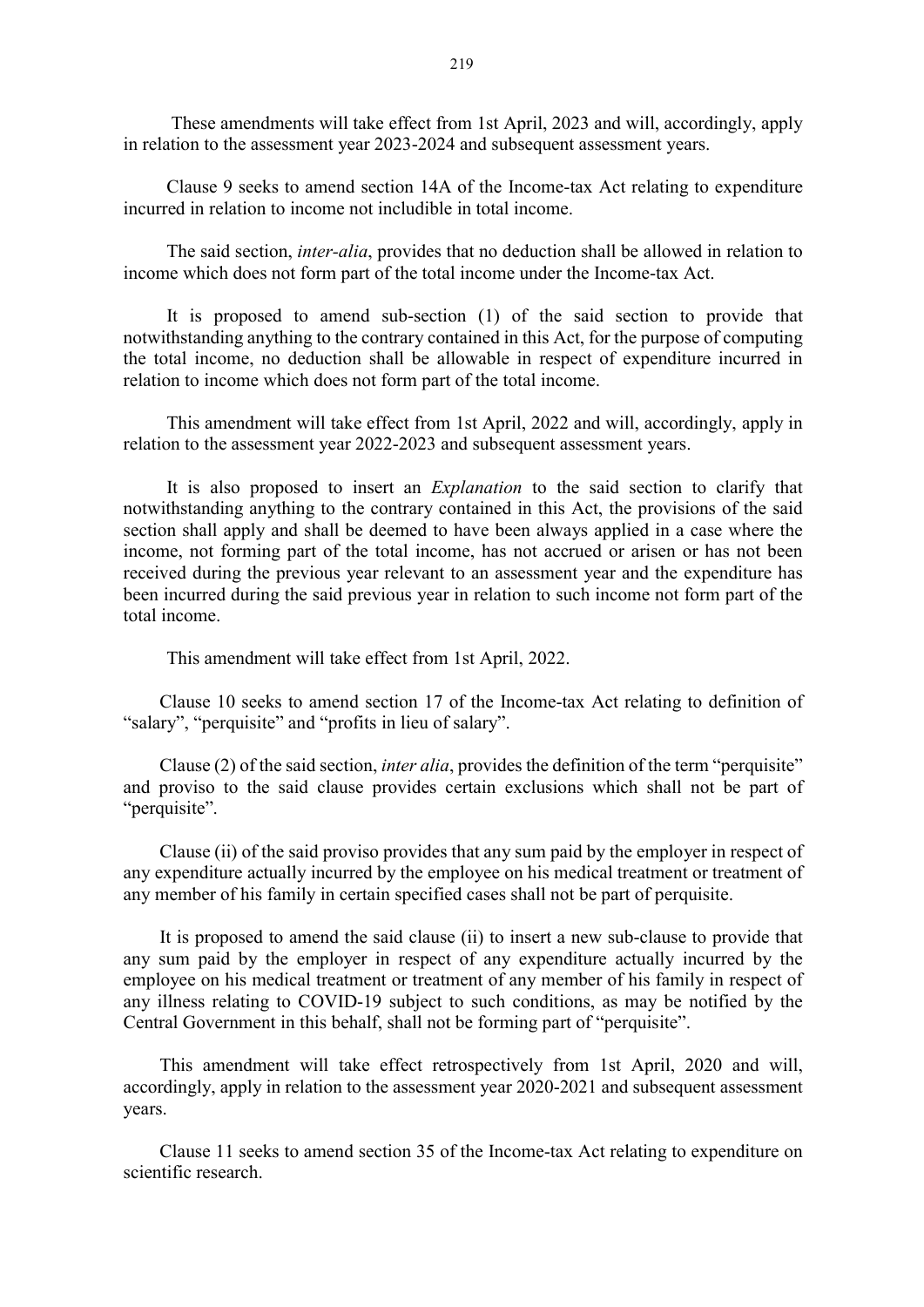Sub-section (1A) of said section provides that the research association, university, college or other institution referred to in clause (ii) or clause (iii) or the company referred to in clause (iia) of sub-section (1) of the said section, shall not be entitled to deduction as provided under sub-section (1), unless such research association, university, college or other institution or company, inter-alia, prepares a statement, setting forth such particulars and furnishes to the donor, a certificate specifying the amount of donation in the manner specified therein.

It is proposed to amend the said sub-section so as to provide that the deduction in respect of any sum paid to the research association, university, college or other institution referred to in clause (ii) or clause (iii) or the company referred to in clause (iia) of subsection (1) shall not be allowed unless such research association, university, college or such other institution or company, inter-alia, prepares a statement, setting forth such particulars and furnishes to the donor, a certificate specifying the amount of donation in the manner specified therein.

This amendment will take effect retrospectively from 1st April, 2021.

Clause 12 seeks to amend section 37 of the Income-tax Act relating to General allowability of expenditure.

The said section provides for general allowability of expenditure laid out or expended wholly and exclusively for the purpose of business or profession.

Explanation 1 of sub-section (1) of the said section provides that if any expenditure is incurred by an assessee for any purpose which is an offence or which is prohibited by law shall not be deemed to have been incurred for the purpose of business or profession and no deduction or allowance shall be made in respect of such expenditure.

It is proposed to insert a new Explanation 3 to the said sub-section to further clarify that the expression "expenditure incurred by an assessee for any purpose which is an offence or which is prohibited by law" under *Explanation* 1, shall include and shall be deemed to have always included the expenditure incurred by an assessee,—

(i) for any purpose which is an offence under, or which is prohibited by, any law for the time being in force, in India or outside India; or

(ii) to provide any benefit or perquisite, in whatever form, to a person, whether or not carrying on a business or exercising a profession, and acceptance of such benefit or perquisite by such person is in violation of any law or rule or regulation or guideline, as the case may be, for the time being in force, governing the conduct of such person; or

(iii) to compound an offence under any law for the time being in force, in India or outside India.

This amendment will take effect from 1st April, 2022.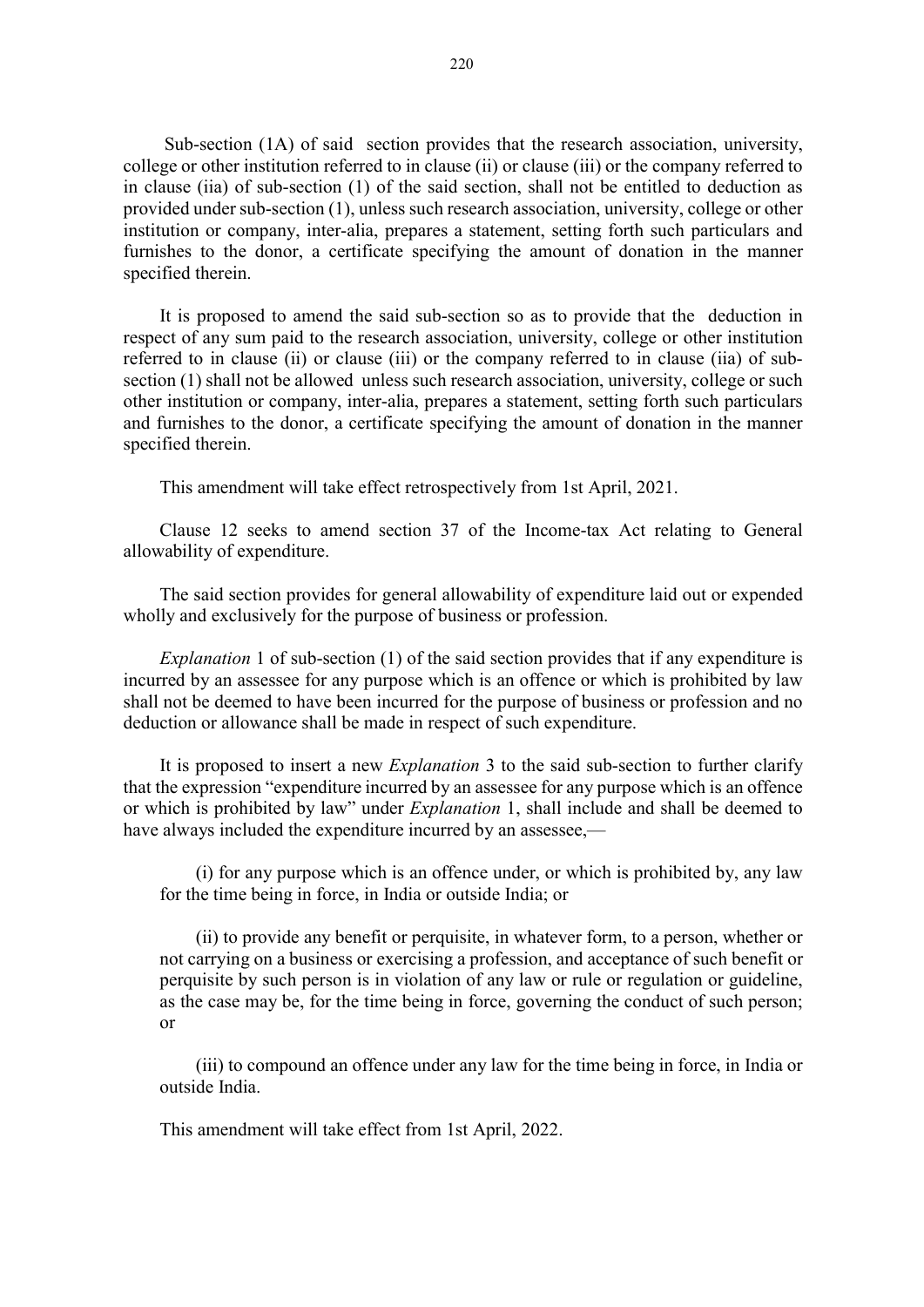Clause 13 seeks to amend section 40 of the Income-tax Act relating to amounts not deductible.

Sub-clause (ii) of clause (a) of the said section provides that any sum paid on account of any rate or tax levied on the profits or gains of any business or profession or assessed at a proportion of, or otherwise on the basis of, any such profits or gains shall not be deducted in computing the income chargeable under the head "profits and gains of business or profession".

It is proposed to insert a new Explanation 3 to sub-clause (ii) of clause (a) of the said section to clarify that for the purposes of sub-clause (ii), the term "tax" shall include and shall be deemed to have always included any surcharge or cess, by whatever name called, on such tax.

This amendment will take effect retrospectively from 1<sup>st</sup> April, 2005 and will, accordingly, apply in relation to the assessment year 2005-2006 and subsequent assessment years.

Clause 14 seeks to amend section 43B of the Income-tax Act relating to certain deductions to be allowed only on actual payment.

Explanations 3C, 3CA and 3D of the said section provide that a deduction of any sum, being interest payable under clauses  $(d)$ ,  $(da)$ , and  $(e)$  of the said section, shall be allowed if such interest has been actually paid and any interest referred to in the said clauses which has been converted into a loan or borrowing or advance shall not be deemed to have been actually paid.

It is proposed to amend the said Explanations 3C, 3CA and 3D of the said section to provide that conversion of interest payable under clauses (d),  $(da)$ , and (e) of the said section, into debenture or any other instrument by which liability to pay is deferred to a future date, shall also not be deemed to have been actually paid.

These amendments will take effect from 1st April, 2023 and will, accordingly, apply in relation to the assessment year 2023-2024 and subsequent assessment years.

Clause 15 seeks to amend section 50 of the Income-tax Act relating to special provision for computation of capital gains in case of depreciable assets.

The said section provides for certain modification in the applicability of the provisions of sections 48 and 49 for computation of capital gains in case of depreciable assets where the capital asset is an asset forming part of a block of asset in respect of which depreciation has been allowed under this Act.

Proviso to the said section provides that in a case where goodwill of a business or profession forms part of a block of assets for the assessment year beginning of the 1<sup>st</sup> day of April, 2020 and depreciation thereon has been obtained by the assessee under the Incometax Act, the written down value of that block of asset and short term capital gain if any, shall be determined in such manner as may be provided by rules.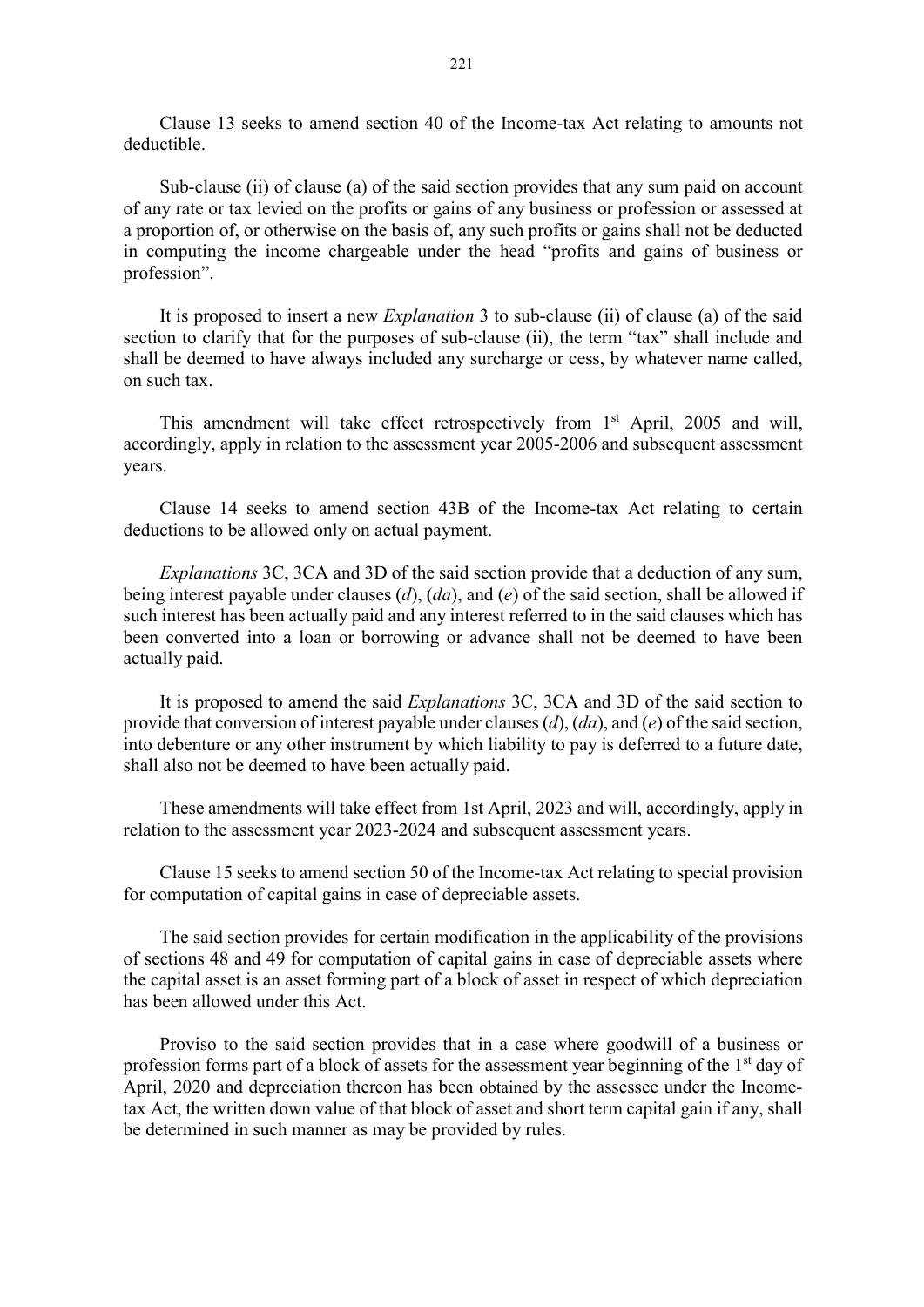It is proposed to amend section 50 to insert an Explanation to clarify that for the purposes of the said section 50, reduction of the amount of goodwill of a business or profession, from the block of asset in accordance with sub-item (B) of item (ii) of sub-clause (c) of clause (6) of section 43 shall be deemed to be transfer.

This amendment will take effect retrospectively from  $1<sup>st</sup>$  April, 2021 and will, accordingly, apply in relation to the assessment year 2021-2022 and subsequent assessment years.

Clause 16 seeks to amend section 56 of the Income-tax Act relating to income from other sources.

Sub-section (2) of the said section provides that certain incomes as provided therein shall be chargeable to income-tax under the head "Income from other sources" without prejudice to the generality of the provisions of sub-section (1) thereof.

Clause (viib) of the said-sub-section provides that where a company, not being a company in which the public are substantially interested, receives, in any previous year, from any person being a resident, any consideration for issue of shares that exceeds the face value of such shares, the aggregate consideration received for such shares as exceeds the fair market value of the shares shall be chargeable under the head of Income-from other sources.

The first proviso to said clause (viib) provides that the provisions of the said clause shall not apply, where the consideration for issue of shares is received by a venture capital undertaking from, inter-alia, a specified fund.

Explanation to the said clause provides the definition of "specified fund" as a Category I or a Category II Alternative Investment Fund which is regulated under the Securities and Exchange Board of India (Alternative Investment Fund) Regulations, 2012, made under the Securities and Exchange Board of India Act, 1992.

It is proposed to amend the said *Explanation* to clause (viib) to provide that "specified fund" shall also include Category I or a Category II Alternative Investment Fund which is regulated under the International Financial Services Centres Authority Act, 2019.

This amendment will take effect from 1st April, 2023 and will, accordingly, apply in relation to the assessment year 2023-2024 and subsequent assessment years.

The existing provisions of clause  $(x)$  of sub-section  $(2)$  of the said section of the Income-tax Act, 1961 (the Act) *inter alia*, provides that where any person receives, in any previous year, from any person or persons any sum of money, without consideration, the aggregate value of which exceeds fifty thousand rupees, the whole of the aggregate value of such sum shall be the income of the person receiving such sum.

 Proviso to the said clause provides for certain exclusions which shall not be part of the income specified in the clause.

 It is proposed to amend the said proviso to insert two new clauses (XII) and (XIII) so as to provide that–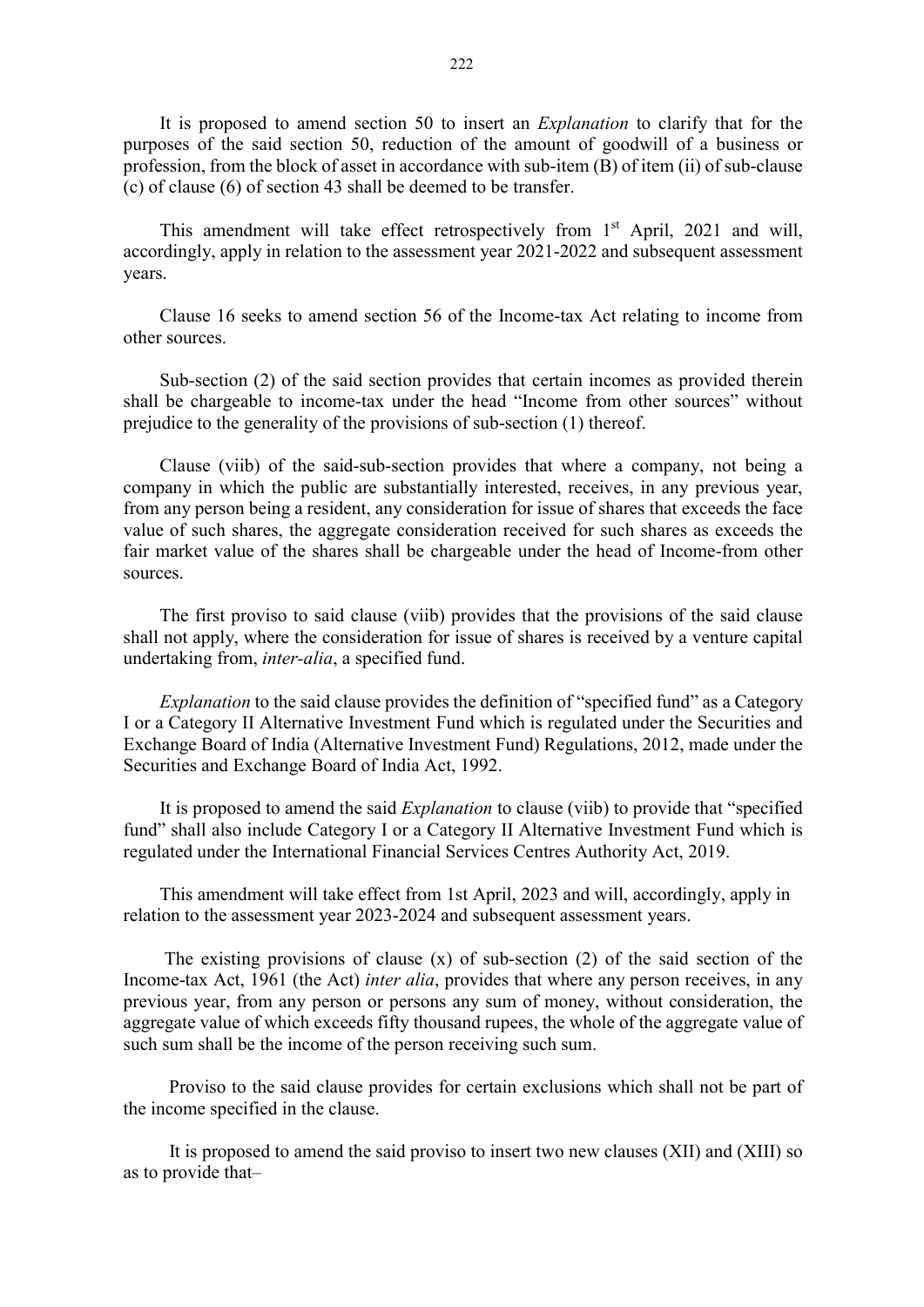(i) any sum of money received by an individual, from any person, in respect of any expenditure actually incurred by him on his medical treatment or treatment of any member of his family, in respect of any illness related to COVID-19 subject to such conditions, as may be notified by the Central Government in this behalf, shall not be the income of such person;

(ii) any sum of money received by a member of the family of a deceased person, from the employer of the deceased person, or from any other person or persons to the extent that such sum or aggregate of such sums does not exceed ten lakh rupees,

where the cause of death of such person is illness relating to COVID-19 and the payment is, received within twelve months from the date of death of such person, and subject to such other conditions, as may be notified by the Central Government in this behalf, shall not be the income of such person.

It is also proposed to insert an *Explanation* to provide that for the purpose of both of the said clauses (XII) and (XIII) of this proviso, "family" in relation to an individual shall have the same meaning as assigned to in the *Explanation 1* to clause (5) of section 10.

This amendment will take effect retrospectively from 1st April, 2020 and shall accordingly, apply in relation to the assessment year 2020-2021 and subsequent assessment years.

Explanation to clause  $(x)$  of the said sub-section provides that for the purposes of the said clause, the expressions "assessable", "fair market value", "jewellery", "property", "relative" and "stamp duty value shall have the same meanings as respectively assigned to them in the *Explanation* to clause (vii).

It is proposed to amend the said *Explanation* to include the definition of the expression "property" to have the same meaning as assigned to it in clause (d) of the *Explanation* to clause (vii) and shall include virtual digital asset.

This amendment will take effect from 1st April, 2023 and will, accordingly, apply in relation to the assessment year 2023-2024 and subsequent assessment years.

Clause 17 seeks to amend section 68 of the Income-tax Act relating to cash credits.

The provisions of the said section provide that where any sum is found to be credited in the books of an assessee maintained for any previous year, and the assessee offers no explanation about the nature and source thereof or the explanation offered by him is not, in the opinion of the Assessing Officer, satisfactory, the sum so credited may be charged to income-tax as the income of the assessee of that previous year.

 It is proposed to insert a new proviso to the said section to provide that where the sum so credited consists of loan or borrowing or any such amount by whatever name called, any explanation offered by the assessee shall be deemed to be not satisfactory unless (a) the person in whose name such credit is recorded in the books of the assessee also offers an explanation about the nature and source of such sum so credited, and (b) such explanation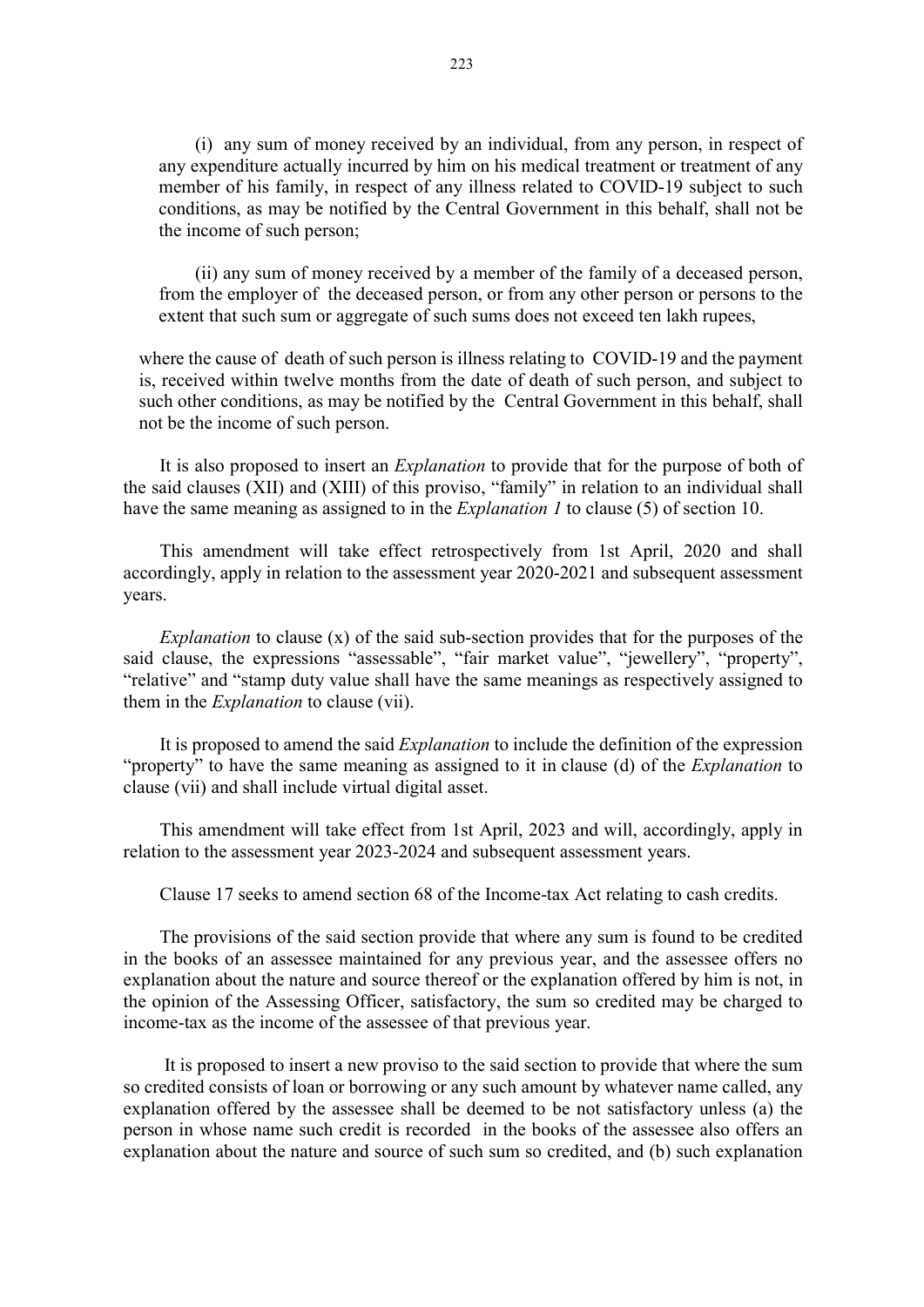in the opinion of the Assessing Officer has been found to be satisfactory and consequential amendments in the other provisos.

 These amendments will take effect from 1st April, 2023, and will, accordingly, apply in relation to the assessment year 2023-2024 and subsequent assessment years.

Clause 18 seeks to amend section 79 of the Income-tax Act relating to carry forward and set off of losses in case of certain companies.

Sub-section (1) of the said section, *inter alia*, provides that where a change in shareholding has taken place during the previous year in the case of a company, not being a company in which the public are substantially interested, no loss incurred in any year prior to the previous year shall be carried forward and set off against the income of the previous year, unless on the last day of the previous year, the shares of the company carrying not less than fifty-one per cent of the voting power were beneficially held by persons who beneficially held shares of the company carrying not less than fifty-one per cent of the voting power on the last day of year or years in which the loss was incurred.

Sub-section (2) of the said section provides certain circumstances in which the provisions of sub-section (1) shall not apply.

It is proposed to amend the said sub-section (2) by inserting a new clause (f) to provide that nothing in sub-section (1) shall apply to an erstwhile public sector company subject to the condition that the ultimate holding company of such company, immediately after the completion of strategic disinvestment, continues to hold, directly or through its subsidiary or subsidiaries, at least fifty-one per cent. of the voting power of the erstwhile public sector company in aggregate.

It is further proposed to insert a new sub-section (3) in the said section to provide that notwithstanding anything contained in sub-section (2), if the condition specified in clause (f) of the said sub-section is not complied with in any previous year after the completion of strategic disinvestment, the provisions of sub-section (1) shall apply for such previous year and subsequent previous years.

It is also proposed to amend the Explanation, inter alia, to insert the definition of the expressions "erstwhile public sector company", and "strategic disinvestment".

These amendments will take effect from 1st April, 2022 and will, accordingly, apply in relation to the assessment year 2022-2023 and subsequent assessment years.

Clause 19 seeks to insert a new section 79A of the Income tax Act, relating to no set off of losses consequent to search, requisition and survey.

The proposed new section seeks to provide that notwithstanding anything contained in the Act, no set off of losses brought forward, or otherwise, or unabsorbed depreciation under sub-section (2) of section 32 shall be allowed to an assessee while computing his total income in any previous year which includes undisclosed income –

(i) that is found in the course of a search under section 132 or a requisition under section 132A or a survey under section 133A, other than under sub-section (2A) of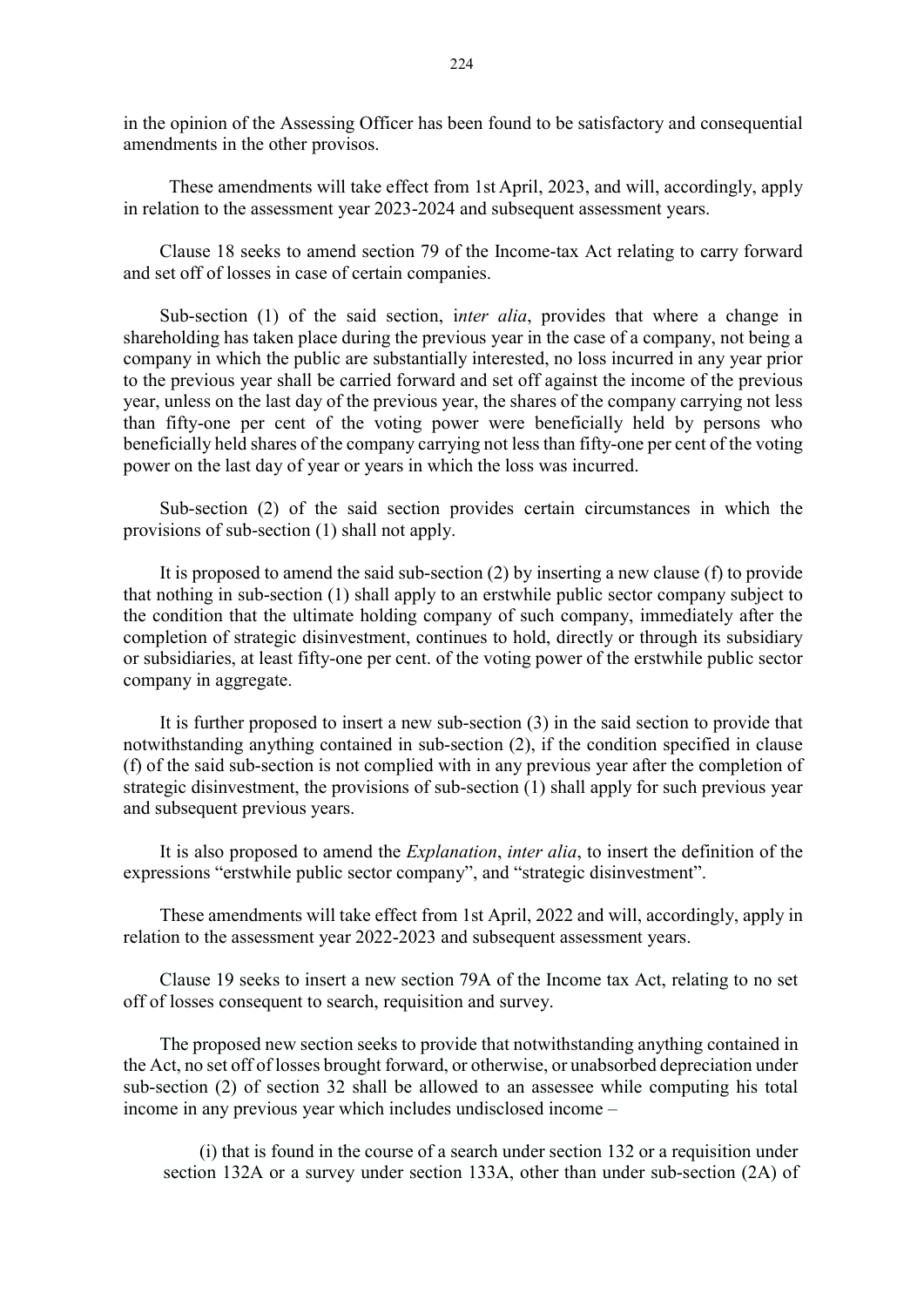that section, or

(ii) that is represented, either wholly or partly, by any entry in the books of account in respect of an expense or other documents maintained in the normal course relating to the previous year which is found to be false and would not have been found to be so, had the search not been initiated or the survey not been conducted or the requisition not been made.

The proposed new section further seeks to define the expression "undisclosed income" for the purposes of the said section.

This amendment will take effect from lst April, 2022 and will, accordingly, apply in relation to the assessment year 2022-2023 and subsequent assessment years.

Clause 20 seeks to amend section 80 CCD of the Income-tax Act relating to deduction in respect of contribution to pension scheme of the Central Government.

Sub-section (2) of the said section, *inter alia*, provides that in respect of any contribution made by the Central Government or any other employer to the account of the employee under a notified pension scheme, the assessee shall be allowed a deduction in the computation of his total income, of the whole of the amount contributed by the Central Government as it does not exceed fourteen per cent. or any other employer as it does not exceed ten per cent. of his salary in the previous year.

 It is proposed to amend the said sub-section so as to provide that the deduction under the said section shall be allowed to the assessee, in respect of any contribution made by the State Government also to the account of the employee under a notified pension scheme, of the whole of the amount contributed by the State Government as it does not exceed fourteen per cent. of his salary in the previous year.

This amendment will take effect retrospectively from 1<sup>st</sup> April, 2020 and will, accordingly, apply in relation to the assessment year 2020-2021 and subsequent assessment years.

Clause 21 seeks to amend section 80DD of the Income-tax Act relating to deduction in respect of maintenance including medical treatment of a dependant who is a person with disability.

The provisions of the said section, *inter alia*, provide for a deduction to an individual or Hindu undivided family, who is a resident in India, in respect of expenditure incurred for the medical treatment (including nursing), training and rehabilitation of a dependant, being a person with disability; or amount paid to Life Insurance Company or any other insurer or administrator or specified company, in respect of a scheme for the maintenance of a disabled dependant.

Sub-section (2) of the said section provides that deduction shall be allowed only if the payment of annuity or lump sum amount has been made for the benefit of the dependant, being a person with disability, in the event of the death of the individual or the member of the Hindu undivided family in whose name subscription to the scheme has been made and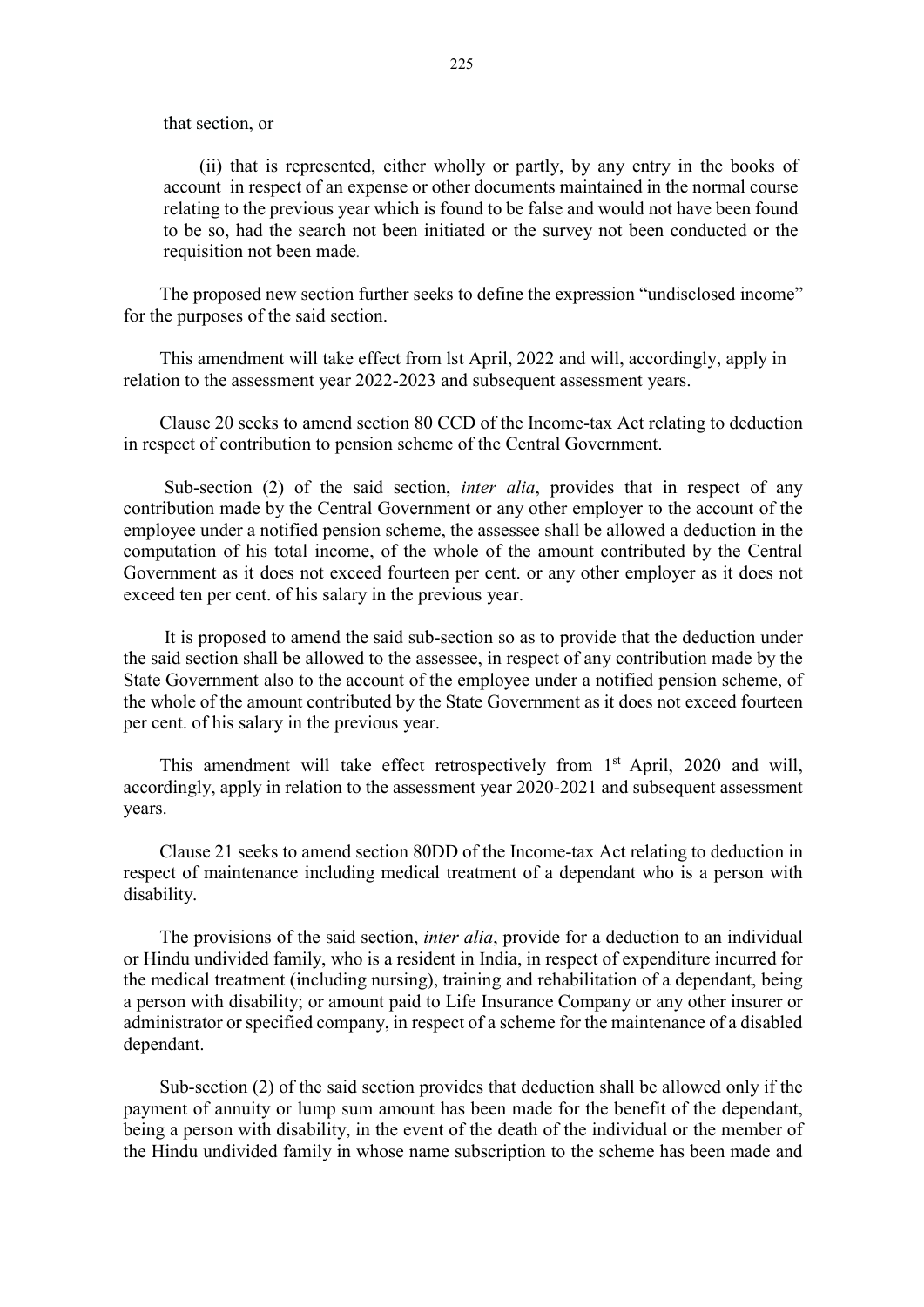the assessee nominates either the dependant or any other person to receive the payment on his behalf for the benefit of the dependant, being a person with disability.

Sub-section (3) of the said section provides that if the dependant with disability, predeceases the individual or the member of the Hindu undivided family, the amount deposited in such scheme shall be deemed to be the income of the assessee of the previous year in which such amount is received by the assessee and shall accordingly be chargeable to tax as the income of that previous year.

It is proposed to substitute clause (a) of sub-section (2) of the said section so as to provide that the deduction under clause (b) of sub-section (1) of the said section shall be allowed if the scheme provides for payment of annuity or lump sum amount for the benefit of a dependant, being a person with disability, in the event of the death of the individual or the member of the Hindu undivided family in whose name subscription to the scheme has been made; or on his attaining the age of sixty years or more or the member of the Hindu undivided family, and the payment or deposit to such scheme has been discontinued.

Further, it is proposed to insert a new sub-section (3A) to provide that the provisions of sub-section (3) shall not apply to the amount received by the dependant, being a person with disability, before his death, by way of annuity or lump sum by application of the condition referred to in the proposed sub-clause (ii) of clause (a) of sub-section (2).

These amendments will take effect from 1st April, 2023 and will, accordingly, apply in relation to the assessment year 2023-2024 and subsequent assessment years.

Clause 22 seeks to amend section 80-IAC of the Income-tax Act relating to special provision in respect of specified business.

The provisions of the said section, *inter alia*, provide for a deduction of an amount equal to one hundred per cent. of the profits and gains derived from an eligible business by an eligible start-up for three consecutive assessment years out of ten years, beginning from the year of incorporation, at the option of the assesses subject to the condition that,—

(i) the total turnover of its business does not exceed one hundred crore rupees;

(ii) it is holding a certificate of eligible business from the Inter-Ministerial Board of Certification; and

(iii) it is incorporated on or after the 1st day of April, 2016 but before the  $1<sup>st</sup>$  day of April 2022.

It is proposed to amend sub-clause (a) of clause (ii) of the *Explanation* occurring after sub-section (4) of the said section so as to extend the period of incorporation of eligible startups to the 1st day of April, 2023.

This amendment will take effect from 1st April, 2022 and will, accordingly, apply in relation to the assessment year 2022-2023 and subsequent assessment years.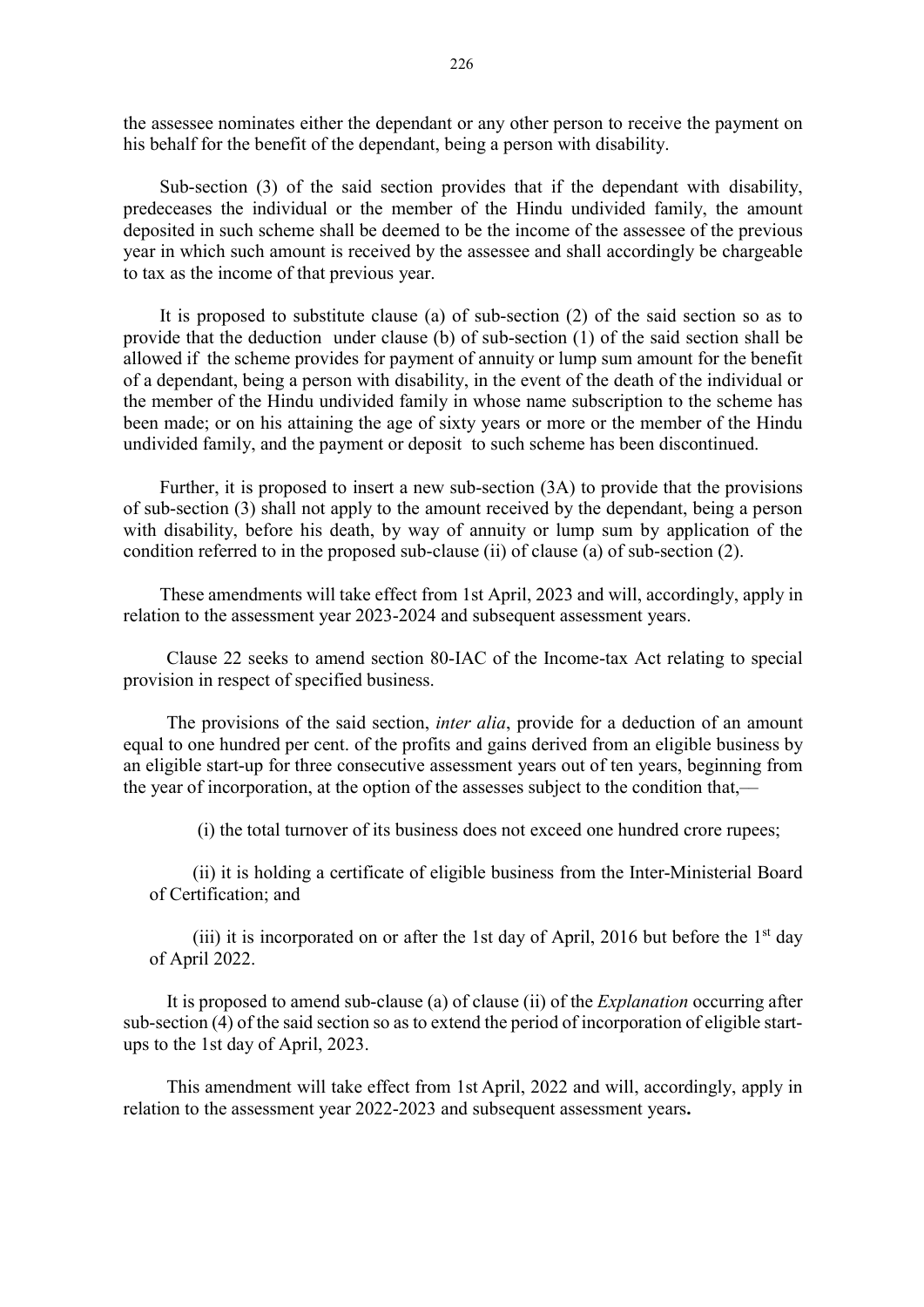Clause 23 seeks to amend section 80LA of the Income-tax Act relating to deductions in respect of certain incomes of Offshore Banking Units and International Financial Services Centre.

Sub-section (1A) of the said section, *inter-alia*, provides that where the gross total income of an assessee, being a Unit of an International Financial Services Centre, includes any income referred to in sub-section (2) of the said section, there shall be allowed, in accordance with and subject to the provisions of that section, a deduction from such income, of an amount equal to one hundred per cent. of such income for any ten consecutive assessment years, at the option of the assessee, out of fifteen years, beginning with the assessment year relevant to the previous year in which the permission, under clause (a) of sub-section (1) of section 23 of the Banking Regulation Act, 1949 or permission or registration under the Securities and Exchange Board of India Act, 1992 or any other relevant law was obtained.

Sub-section (2) of the said section specifies the incomes which are eligible for deduction, *inter-alia*, under the said sub-section (1A).

It is proposed to amend clause (d) of sub-section (2) of the said section to provide that the income arising from the transfer of an asset, being a ship which was leased by an unit of the International Financial Services Centre to a person, subject to the condition that the unit has commenced operation on or before the 31<sup>st</sup> day of March, 2024 shall also be eligible for deduction under the said sub-section (1A).

It is further proposed to amend the *Explanation* to the said clause (d) so as to provide that the term "ship" shall have the same meaning as provided in clause (4F) of section 10 of the Act.

These amendments will take effect from 1st April, 2023 and will, accordingly, apply in relation to the assessment year 2023-2024 and subsequent assessment years.

Clause 24 seeks to amend section 92CA of the Income-tax Act relating to Reference to Transfer Pricing Officer.

The said section, inter alia, empowers the Central Government to notify a scheme for the purposes of determination of the arm's length price so as to impart greater efficiency, transparency and accountability by––

(a) eliminating the interface between the Transfer Pricing Officer and the assessee or any other person to the extent technologically feasible;

(b) optimising utilisation of the resources through economies of scale and functional specialisation;

(c) introducing a team-based determination of arm's length price with dynamic jurisdiction.

Sub-section (9) of the said section further provides that for the purposes of giving effect to the aforesaid scheme, the Central Government may by notification in the Official Gazette direct that any of the provisions of the Act shall not apply or shall apply with such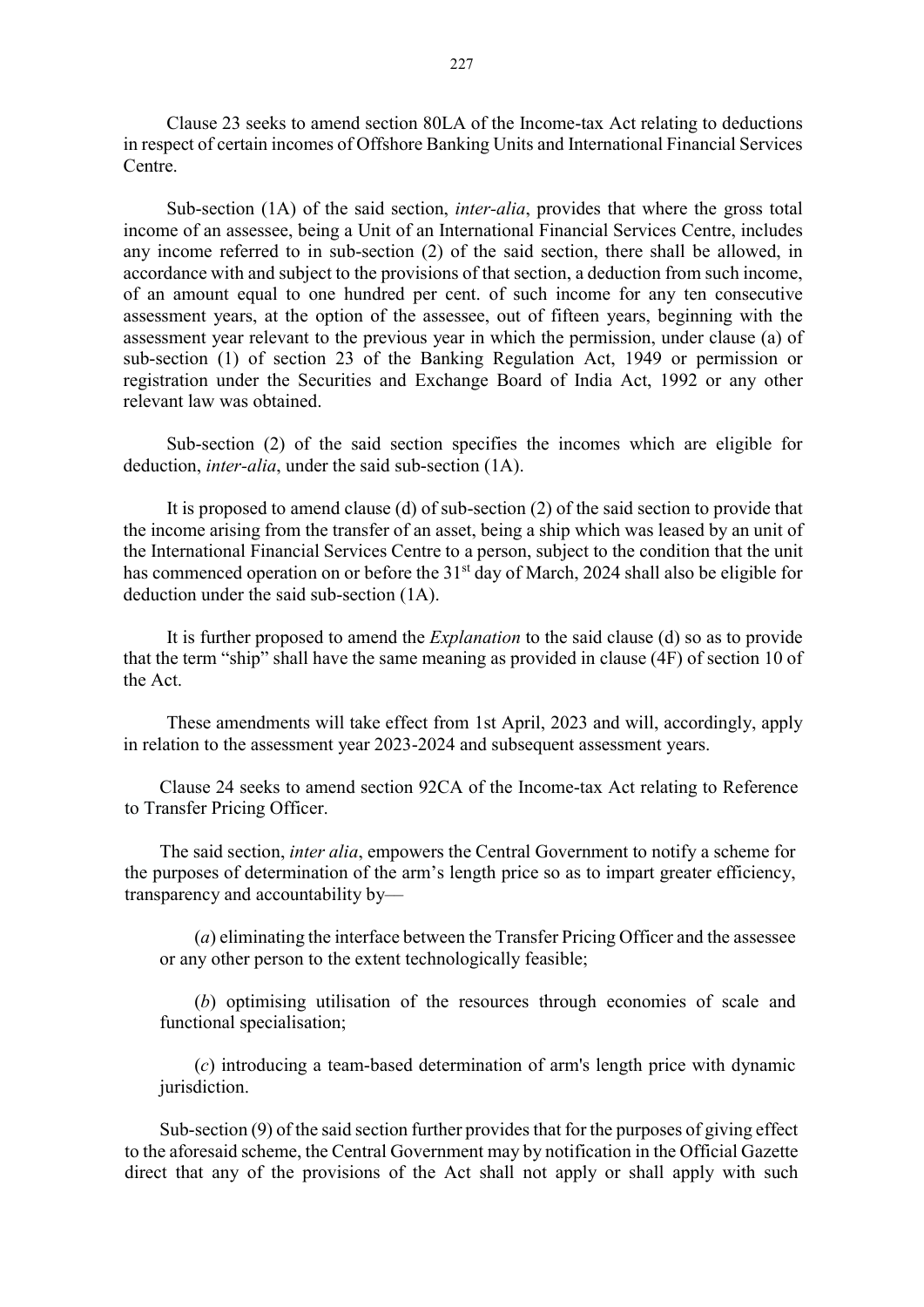exceptions, modifications and adaptations as may be specified.

It is proposed to amend the proviso to the said sub-section (9), extending the date for issuing directions for the purposes of the said sub-section from 31st day of March, 2022 to 31st day of March, 2024.

This amendment will take effect from 1st April, 2022.

Clause 25 seeks to amend section 94 of the Income-tax Act relating to avoidance of tax by certain transactions in securities.

It is proposed to amend sub-section (8) of said section so as to provide that the provisions of the said sub-section shall also be applicable to securities.

It is further proposed to substitute clause (aa) of the Explanation to the said section, so as to substitute the definition of the expression "record date" to mean such date as may be fixed by a company, or a Mutual Fund or the Administrator of the specified undertaking or the specified company referred to in the *Explanation* to clause  $(35)$  of section 10; or a business trust as defined in clause (13A) of section 2; or an Alternative Investment Fund as defined in clause (b) of sub-regulation (1) of regulation 2 of the Securities and Exchange Board of India (Alternative Investment Funds) Regulations, 2012, made under the Securities and Exchange Board of India Act, 1992, for the purposes of entitlement of the holder of the securities or units, as the case may be, to receive dividend, income, or additional securities or unit without any consideration, as the case may be.

It is also proposed to amend clause (d) of the aforesaid, Explanation to amend the definition of the term "unit".

These amendments will take effect from the  $1<sup>st</sup>$  April, 2023 and will, accordingly, apply in relation to the assessment year 2023-2024 and subsequent assessment years.

Clause 26 seeks to amend section 115BAB of the Income-tax Act relating to tax on income of new manufacturing domestic companies.

Sub-section (2) of the said section specifies the conditions which a domestic company needs to satisfy to be eligible to be taxed under this section.

Clause (a) of sub-section (2) of the said section requires that the domestic company should be set-up and registered on or after the 1st day of October, 2019, and should have commenced manufacturing or production of an article or thing on or before the 31<sup>st</sup> day of March, 2023.

It is proposed to amend the said clause so as to extend the date of commencement of manufacturing or production of an article or thing from 31st March, 2023 to 31<sup>st</sup> March, 2024.

This amendment will take effect from 1st April, 2022 and will, accordingly, apply in relation to the assessment year 2022-2023 and subsequent assessment years.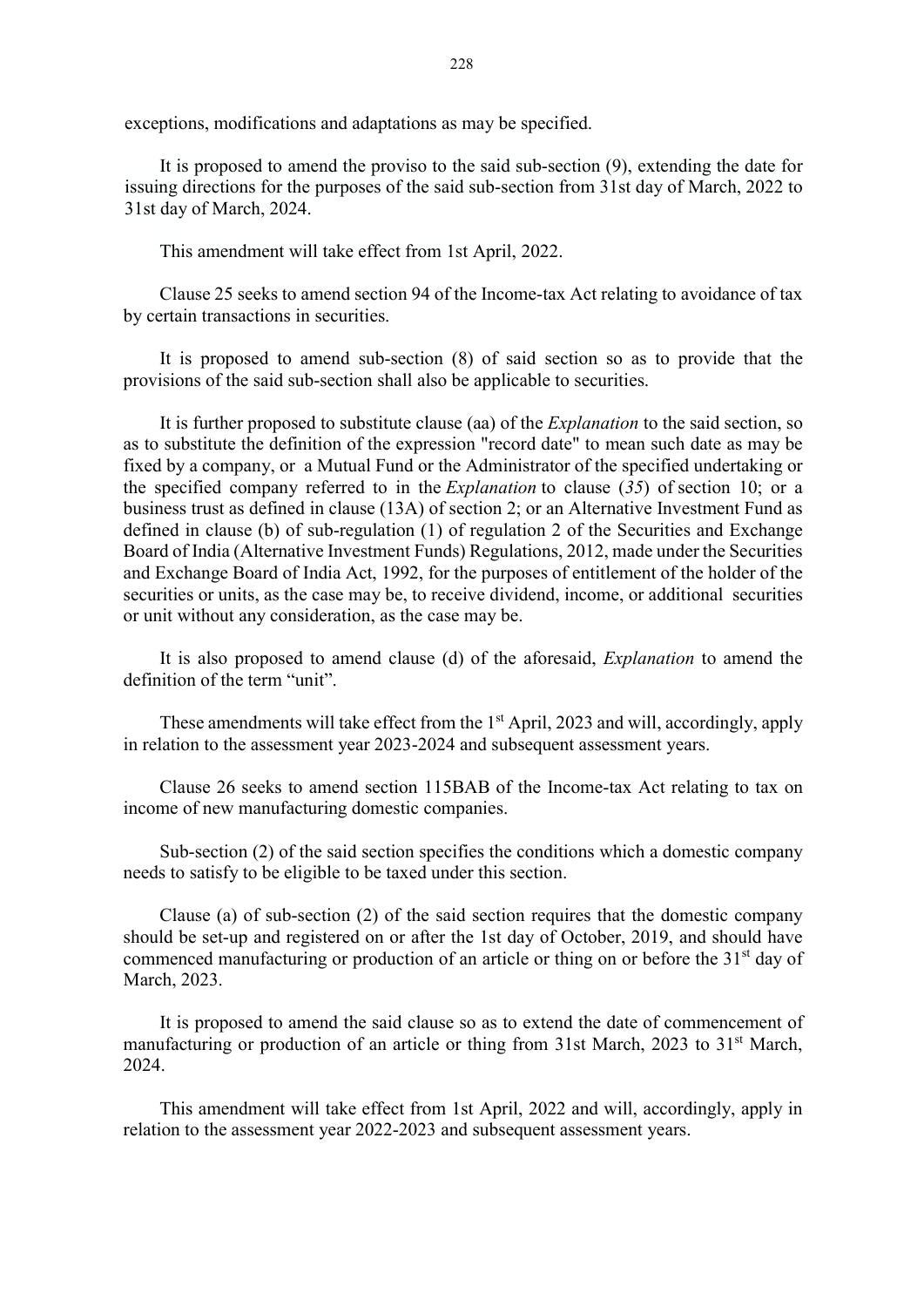Clause 27 seeks to amend section 115BBD of the Income-tax Act relating to tax on certain dividends received from foreign companies.

The said section, inter-alia, provides that in case of an Indian company whose total income includes any income by way of dividends declared, distributed or paid by a foreign company, in which the said Indian company holds twenty-six per cent. or more in nominal value of the equity share capital, such dividend income shall be taxed at the rate of fifteen per cent.

It is proposed to insert a new sub-section (4) to provide that the provisions of this section shall not apply to any assessment year beginning on or after the 1st day of April, 2023.

This amendment will take effect from 1st April, 2023 and will, accordingly, apply in relation to the assessment year 2023-2024 and subsequent assessment years.

Clause 28 seeks to insert new section 115BBH relating to tax on income from virtual digital assets and new section 115BBI relating to specified income of certain institutions.

Sub-section (1) of the proposed new section 115BBH seeks to provide that where the total income of an assessee includes any income from the transfer of any virtual digital asset, the income-tax payable shall be the aggregate of-

(a) the amount of income-tax calculated on the income from transfer of such virtual digital asset at the rate of thirty per cent.; and

(b) the amount of income-tax with which the assessee would have been chargeable had the total income of the assessee been reduced by the income referred to in clause (a).

Sub-section (2) of the said section seeks to provide that notwithstanding anything contained in any other provision of the Act,—

(a) no deduction in respect of any expenditure (other than cost of acquisition) or allowance or set off of any loss shall be allowed to the assessee under any provision of the Act in computing the income referred to in clause (a) of sub-section (1); and

(b) no set off of loss from transfer of the virtual digital asset computed under clause (a) of sub-section (1) shall be allowed against income computed under any other provision of the Act to the assessee and such loss shall not be allowed to be carried forward to succeeding assessment years.

Sub-section (1) of the proposed new section 115BBI provides that where the total income of an assessee, being a person in receipt of income on behalf of any fund or institution referred to in sub-clause  $(iv)$  or any trust or institution referred to in sub-clause (v) or any university or other educational institution referred to in sub-clause  $(vi)$  or any hospital or other medical institution referred to in sub-clause (via), of clause (23C) of section 10 or any trust or institution referred to in section 11, includes any income by way of any specified income, the income-tax payable shall be the aggregate of—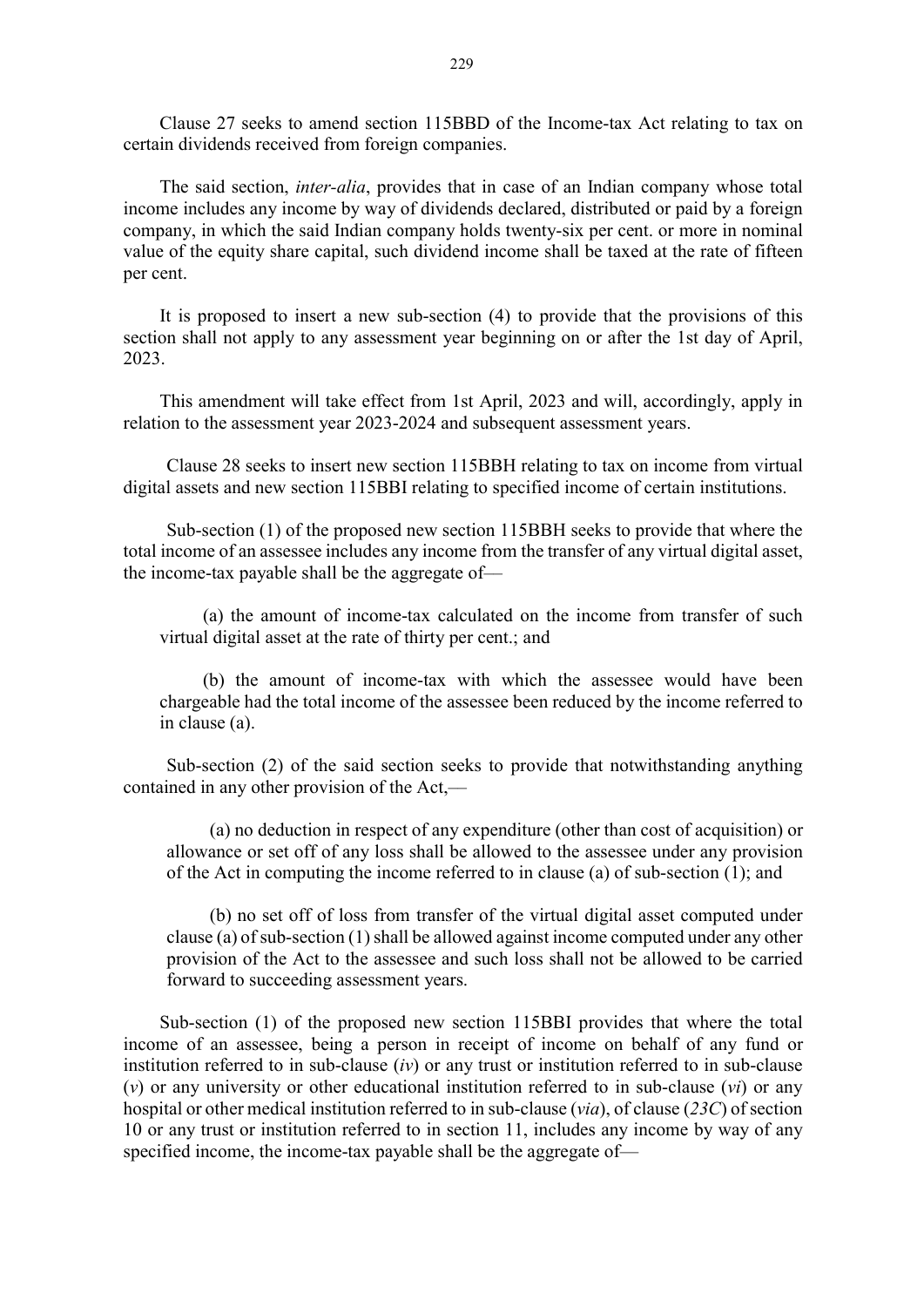(i) the amount of income-tax calculated at the rate of thirty per cent. on the aggregate of such specified income; and

(ii) the amount of income-tax with which the assessee would have been chargeable had the total income of the assessee been reduced by the aggregate of specified income referred to in clause (i).

 Sub-section (2) of the said section provides that no deduction in respect of any expenditure or allowance or set off of any loss shall be allowed to the assessee under any provision of the Act in computing the specified income referred to in clause (i) of sub-section (1).

The *Explanation* to the said sub-section provides that "specified income" means—

(a) income accumulated or set apart in excess of fifteen percent of the income where such accumulation is not allowed under any specific provisions of the Act; or

(b) deemed income referred to in Explanation 4 to third proviso to clause (23C) of section 10 or sub-section (1B) or (3) of section 11; or

(c) any income which is not exempt under clause (23C) of section 10 on account of violation of the provisions of clause (b) of the third proviso of clause (23C) of section 10, or not to be excluded from the total income under the provisions of clause (d) of sub-section (1) of section 13; or

(d) any income which is deemed to be income under the twenty-first proviso to clause (23C) of section 10 or which is not excluded from the total income under clause (c) of sub-section (1) of section 13; or

(e) any income which is not excluded from the total income under clause (c) of sub-section (1) of section 11.

 These amendments will take effect from 1st April, 2023 and will, accordingly, apply in relation to the assessment year 2023-2024 and subsequent assessment years.

Clause 29 seeks to amend section 115JC of the Income-tax Act relating to special provisions for payment of tax by certain persons other than a company.

The provisions of the said section, *inter alia*, provide that where the regular incometax payable for a previous year by a person, other than a company, is less than the alternate minimum tax payable for such previous year, the adjusted total income shall be deemed to be the total income of that person for such previous year and he shall be liable to pay incometax on such total income at the rate of eighteen and one-half per cent.

 Sub-section (4) of the said section provides that notwithstanding anything contained in sub-section (1) thereof, where the person referred to therein, is a unit located in an International Financial Services Centre and derives its income solely in convertible foreign exchange, it shall be liable to pay income-tax on such total income at the rate of nine per cent.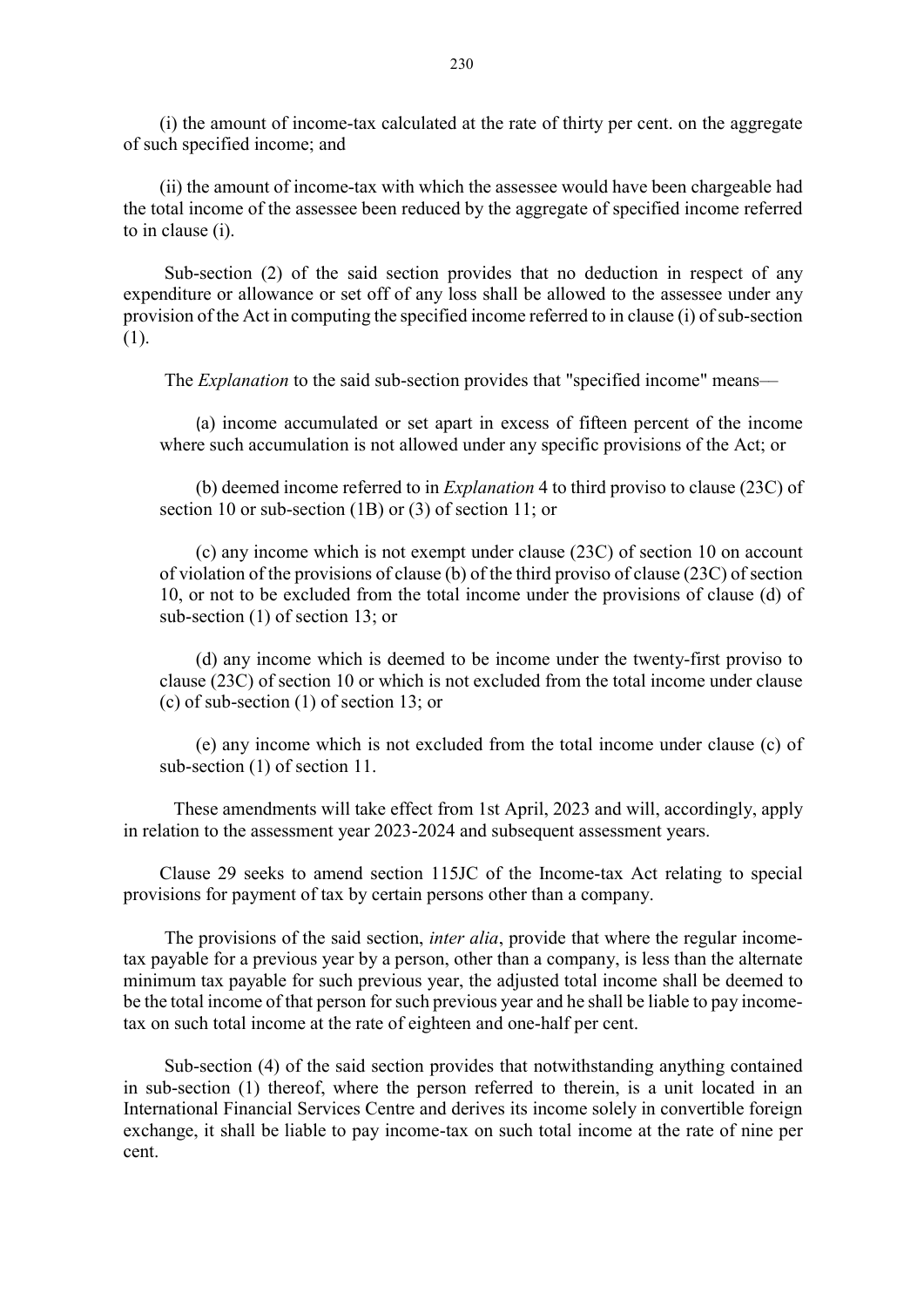It is proposed to substitute the said sub-section (4), to provide that notwithstanding anything contained in sub-section (1) of the said section, where the person referred to therein, is a unit located in an International Financial Services Centre and derives its income solely in convertible foreign exchange, it shall be liable to pay income-tax on such total income at the rate of nine per cent. and where the person referred to therein, is a co-operative society, it shall be liable to pay income-tax on such total income at the rate of fifteen per cent.

This amendment will take effect from 1st April, 2023 and will, accordingly, apply in relation to the assessment year 2023-2024 and subsequent assessment years.

Clause 30 seeks to amend section 115JF of the Income-tax Act relating to interpretation in the Chapter XII-BA.

 The said section provides for definitions of earlier terms and expressions used in the said Chapter.

Clause (b) of the said section provides for the definition of "alternate minimum tax".

 It is proposed to substitute the sub-clause (i) to provide that the rate of alternate minimum tax, in case of an assessee, being a unit located in an International Financial Services Centre and derives its income solely in convertible foreign exchange, shall be nine per cent., and in case of an assessee, being a co-operative society, fifteen per cent.

 This amendment will take effect from 1st April, 2023 and will, accordingly, apply in relation to the assessment year 2023-2024 and subsequent assessment years.

Clause 31 seeks to amend section 115TD of the Income-tax Act relating to tax on accreted income.

The said section, inter-alia, provides that where in any previous year, a trust or institution registered under section 12AA or section 12AB has converted into any form which is not eligible for grant of registration under said sections or merged with any entity other than an entity which is a trust or institution having objects similar to it and registered under said sections or failed to transfer upon dissolution all its assets to any other trust or institution registered under said sections or to any fund or institution or trust or any university or other educational institution or any hospital or other medical institution referred to in sub-clause (iv) or sub-clause (v) or sub-clause (vi) or sub-clause (via), of clause (23C) of section 10, within a period of twelve months from the end of the month in which the dissolution takes place, then, in addition to the income-tax chargeable in respect of the total income of such trust or institution, the accreted income of the trust or the institution as on the specified date shall be charged to tax and such trust or institution, as the case may be, shall be liable to pay additional income-tax at the maximum marginal rate on the accreted income.

It is proposed to make consequential amendments in the said section so as to provide that the provisions of the said section shall also be applicable to any fund or institution or trust or any university or other educational institution or any hospital or other medical institution referred to in sub-clause (iv) or sub-clause (v) or sub-clause (vi) or sub-clause (via) of clause (23C) of section 10 of the Act.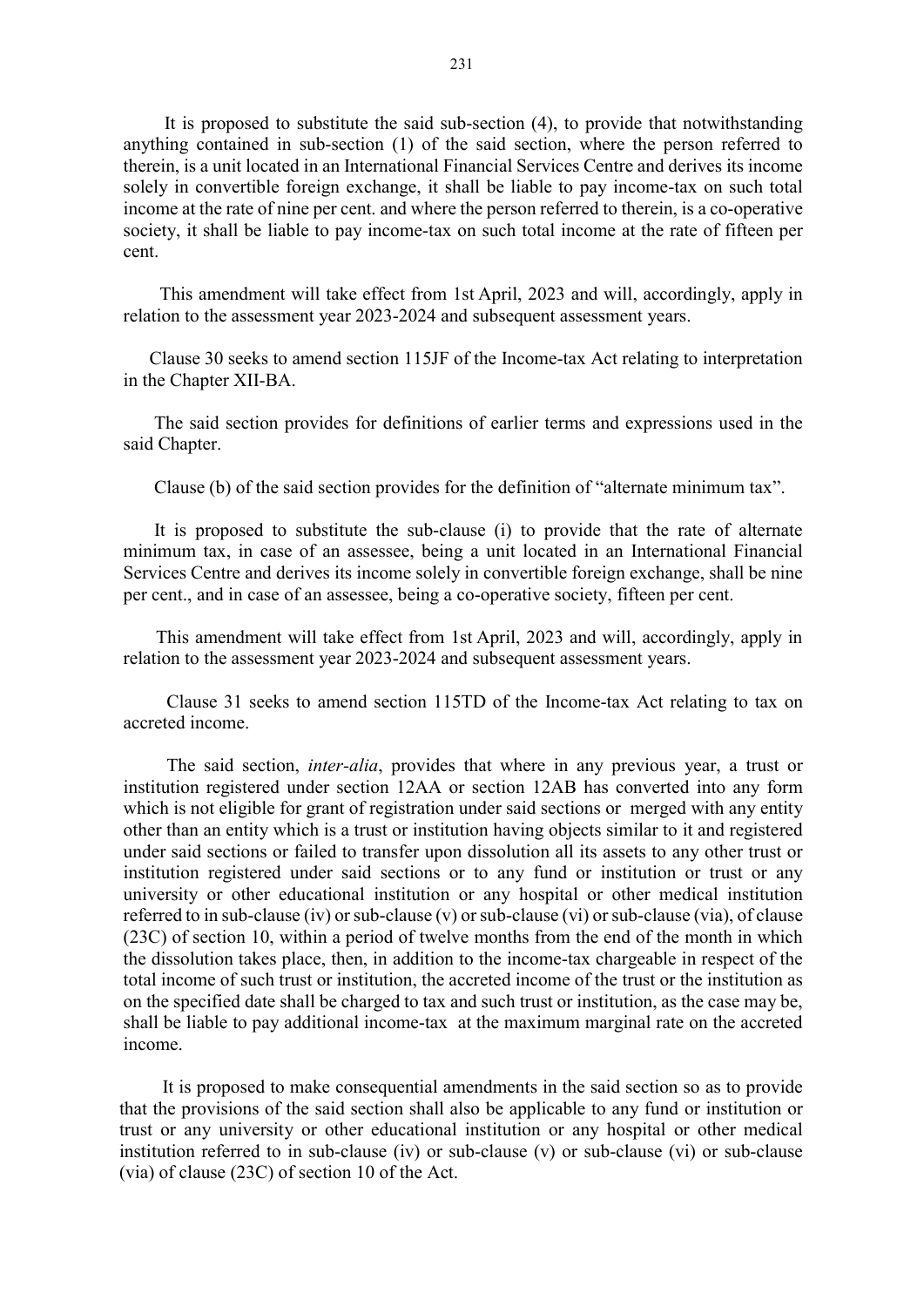These amendments will take effect from 1st April, 2023 and will, accordingly, apply in relation to the assessment year 2023-2024 and subsequent assessment years.

Clause 32 seeks to amend section 115TE of the Income-tax Act relating to interest payable for non-payment of tax by trust or institution.

The said section, *inter alia*, provides that where the principal officer or the trustee of the trust or the institution and the trust or the institution fails to pay the whole or any part of the tax on the accreted income referred to in sub-section (1) of section 115TD, within the time allowed under sub-section (5) of that section, he or it shall be liable to pay simple interest at the rate of one per cent. for every month or part thereof on the amount of such tax for the period beginning on the date immediately after the last date on which such tax was payable and ending with the date on which the tax is actually paid.

It is proposed to amend the said section so as to substitute the reference of the expression "trust or the institution" with the reference of "specified person".

These amendments will take effect from 1st April, 2023 and will, accordingly, apply in relation to the assessment year 2023-2024 and subsequent assessment years.

Clause 33 seeks to amend section 115TF of the Income-tax Act relating to when trust or institution is deemed to be assessee in default.

The said section, inter-alia, provides that if any principal officer or the trustee of the trust or the institution and the trust or the institution does not pay tax on accreted income in accordance with the provisions of section 115TD, then, he or it shall be deemed to be an assessee in default in respect of the amount of tax payable by him or it and all the provisions of the Act for the collection and recovery of income-tax shall apply.

It is proposed to amend the said section so as to substitute the reference of the expression "trust or the institution" with the reference of "specified person".

This amendment will take effect from 1st April, 2023 and will, accordingly, apply in relation to the assessment year 2023-2024 and subsequent assessment years.

Clause 34 seeks to amend section 119 of the Income-tax Act relating to instructions to subordinate authorities.

Clause (a) of sub-section (2) of the said section empowers the Board to issue general or special orders in respect of any class of incomes or class of cases to be followed by other income-tax authorities by way of relaxation or otherwise relating to the provisions of the sections specified therein, for the purpose of proper and efficient management of the work of assessment and collection of revenue.

It is proposed to insert the reference of section 234F relating to fee for default in furnishing return of income, to the list of sections mentioned therein in respect of which such relaxation can be granted by the Board.

This amendment will take effect from lst April, 2022.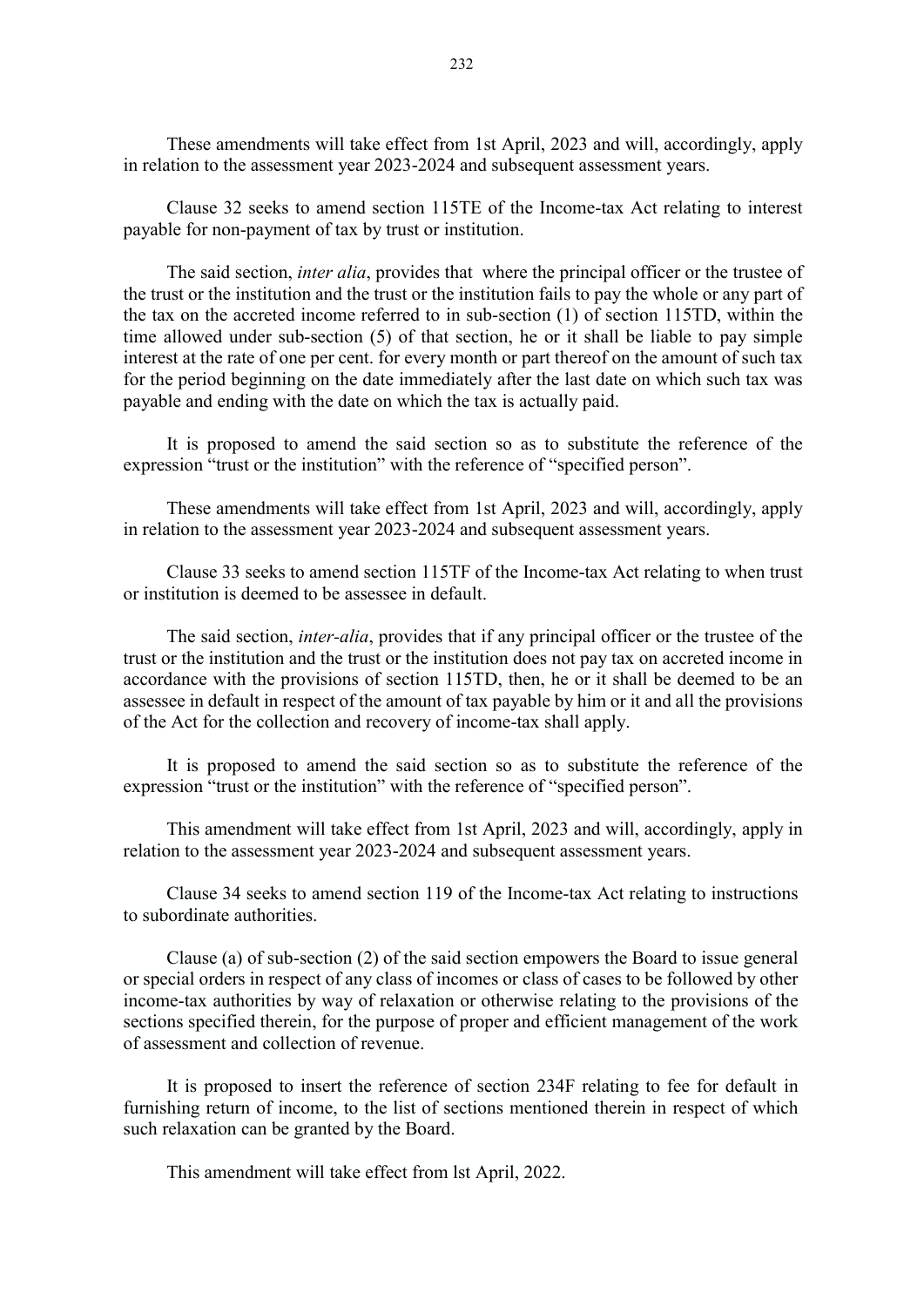Clause 35 seeks to amend section 132 of the Income-tax Act relating to search and seizure.

Sub-section (8) of the said section provides that the books of account or other documents seized under sub-section (1) or sub-section (1A) of the said section shall not be retained by the authorised officer for a period exceeding thirty days from the date of the order of assessment under section 153A or clause (c) of section 158BC unless the reasons for retaining the same are recorded by him in writing and the approval of the Principal Chief Commissioner or Chief Commissioner, Principal Commissioner or Commissioner, Principal Director General or Director General or Principal Director or Director for such retention is obtained.

It is proposed to amend the said sub-section to provide that provisions therein shall be applicable to an order of assessment or reassessment or recomputation made in a search case.

This amendment will take effect from lst April, 2022.

Clause 36 seeks to amend section 132B of the Income-tax Act relating to application of seized or requisitioned assets.

Sub-section (1) of the said section provides the manner in which assets seized under section 132 or requisitioned under section 132A are dealt with. It is proposed to amend clause (i) of sub-section (1) of section 132B to provide that the provisions of such clause shall apply to completion of assessment or reassessment or recomputation.

Sub-section (4) of the said section provides the computation of simple interest that the Central Government shall pay on the amount of money seized under section 132 or requisitioned under section 132A. It is proposed to amend sub-clause (b) of the said subsection to provide that the said clause shall also be applicable to completion of assessment or reassessment or recomputation.

These amendments will take effect from lst April, 2022.

Clause 37 seeks to amend the section 133A of the Income-tax Act relating to power of survey.

Explanation to the said section, inter alia, defines the expression "income-tax authority".

It is proposed to amend the said definition "income-tax authority" to mean such authority who is subordinate to the Principal Director General or the Director General or the Principal Chief Commissioner or the Chief Commissioner, as may be specified by the Board.

This amendment will take effect from 1st April, 2022.

Clause 38 seeks to amend section 139 of the Income-tax Act relating to return of income.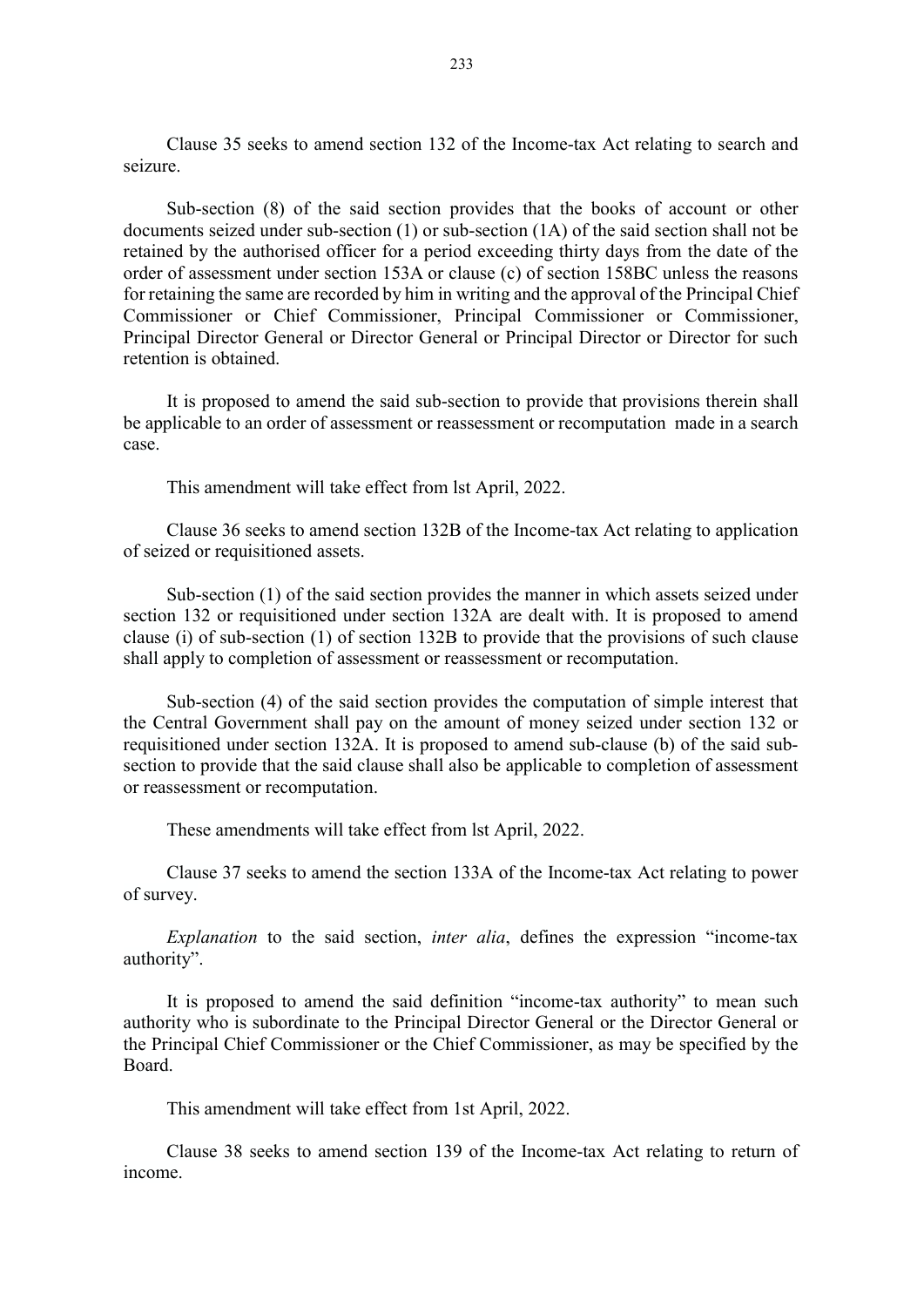It is proposed to insert sub-section (8A) in the said section to provide that any person, whether or not he has furnished a return under sub-section (1) or sub-section (4) or subsection (5), for an assessment year (herein referred to as the relevant assessment year), may furnish an updated return of his income or the income of any other person in respect of which he is assessable under the Income-tax Act, for the previous year relevant to such assessment year, in the prescribed form, verified in the prescribed manner and setting forth such particulars as may be prescribed, at any time within twenty-four months from the end of the relevant assessment year.

It is further proposed to provide that the proposed sub-section (8A) shall not apply, if the updated return, is a return of a loss or has the effect of decreasing the total tax liability determined on the basis of return furnished under sub-section (1) or sub-section (4) or subsection (5) or results in refund or increases the refund due on the basis of return furnished under sub-section (1) or sub-section (4) or sub-section (5), of such person under this Act for the relevant assessment year.

It is also proposed that such person shall not be eligible to furnish an updated return under this sub-section, where a search has been initiated under section 132 or books of account or other documents or any assets are requisitioned under section 132A in the case of such person or a survey has been conducted under section 133A other than sub-section (2A) of that section, in the case such person or a notice has been issued to the effect that any money, bullion, jewellery or valuable article or thing, seized or requisitioned under section 132 or section 132A in the case of any other person belongs to such person or a notice has been issued to the effect that any books of account or documents, seized or requisitioned under section 132 or section 132A in the case of any other person, pertain or pertains to, or any other information contained therein, relate to, such person, for the assessment year relevant to the previous year in which such search is initiated or survey is conducted or requisition is made and two assessment years preceding such assessment year.

It is also proposed that no updated return shall be furnished by any person for the relevant assessment year, where, an updated return has been furnished by him under the proposed sub-section (8A) for the relevant assessment year or any proceeding for assessment or reassessment or recomputation or revision of income under the Income-tax Act is pending or has been completed for the relevant assessment year in his case or the Assessing Officer has information in respect of such person for the relevant assessment year in his possession under the Smugglers and Foreign Exchange Manipulators (Forfeiture of Property) Act, 1976 or the Prohibition of Benami Property Transactions Act, 1988 or the Prevention of Moneylaundering Act, 2002 or the Black Money (Undisclosed Foreign Income and Assets) and Imposition of Tax Act, 2015 and the same has been communicated to him, prior to the date of furnishing of return under this sub-section or information for the relevant assessment has been received under an agreement referred to in sections 90 or 90A of the Act in respect of such person and the same has been communicated to him, prior to the date of furnishing of return under this sub-section or any prosecution proceedings under the Chapter XXII have been initiated for the relevant assessment year in respect of such person, prior to the date of furnishing of return under this sub-section or he is such person or belongs to such class of persons, as may be notified by the Board in this regard.

It is also proposed to insert a clause in the Explanation to sub-section (9) of the said section to provide that a return furnished under the proposed sub-section (8A) of the said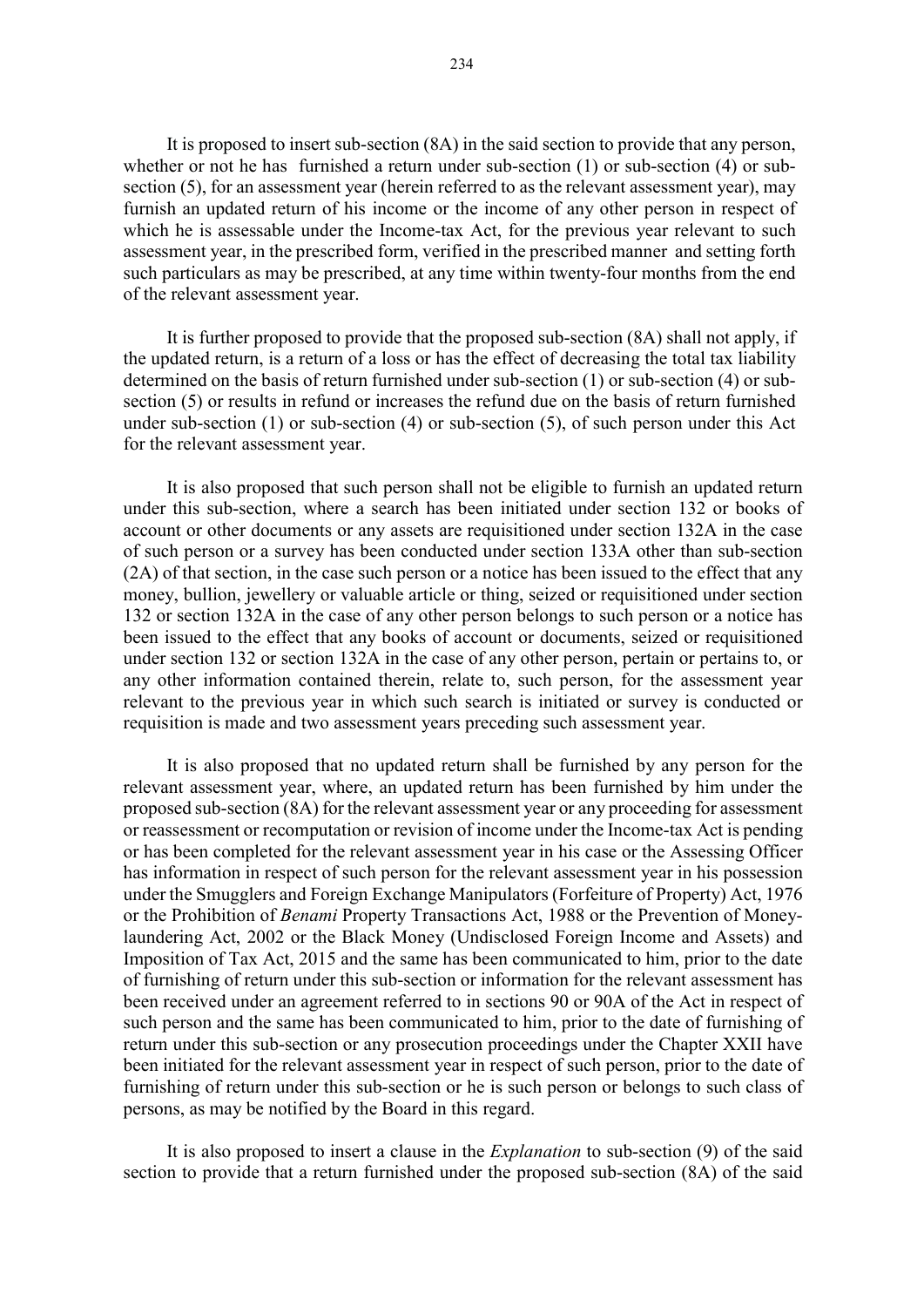section unless such return is accompanied by the proof of payment of tax as required under section 140B.

These amendments will take effect from 1st April, 2022.

Clause 39 seeks to insert a new section 140B in the Income-tax Act relating to tax on updated return.

It is proposed to provide for filing of updated return by a person under the new subsection (8A) of section 139. It is, therefore, proposed to provide that the total tax shall be payable by such person furnishing a return under the said sub-section (8A) as a consequential amendment.

The proposed new section provides that in the case of an assessee, where no return of income under sub-section (1) or sub-section (4) of section 139 has been furnished by such assessee and tax is payable, on the basis of return to be furnished by such assessee under sub-section (8A) of section 139, the assessee shall be liable to pay such tax together with interest and fee payable under any provision of this Act for any delay in furnishing the return or any default or delay in payment of advance tax, along with the payment of additional income-tax, before furnishing such return. The tax payable shall be computed after taking into account the following:––

- $(i)$  the amount of tax, if any, already paid as advance tax;
- (*ii*) any tax deducted or collected at source;
- (*iii*) any relief of tax claimed under section 89;
- (iv) any relief of tax or deduction of tax claimed under section 90 or section 91 on account of tax paid in a country outside India;
- (v) any relief of tax claimed under section 90A on account of tax paid in any specified territory outside India referred to in that section; and
- (vi) any tax credit claimed to be set off in accordance with the provisions of section 115JAA or section 115JD.

Such updated return shall be accompanied by proof of payment of such tax, additional income-tax, interest and fee.

It is further proposed that, in the case of an assessee, where, return of income under sub-section (1) or sub-section (4) or sub-section (5) of section 139 (referred to as the earlier return) has been furnished by such assessee and tax is payable on the basis of return to be furnished by such assessee under sub-section (8A) of section 139, the assessee shall be liable to pay such tax together with interest payable under any provision of this Act for any default or delay in payment of advance tax, along with the payment of additional incometax, as reduced by the amount of interest paid under the provisions of this Act in the earlier return, before furnishing the return and the tax payable shall be computed after taking into account the following:––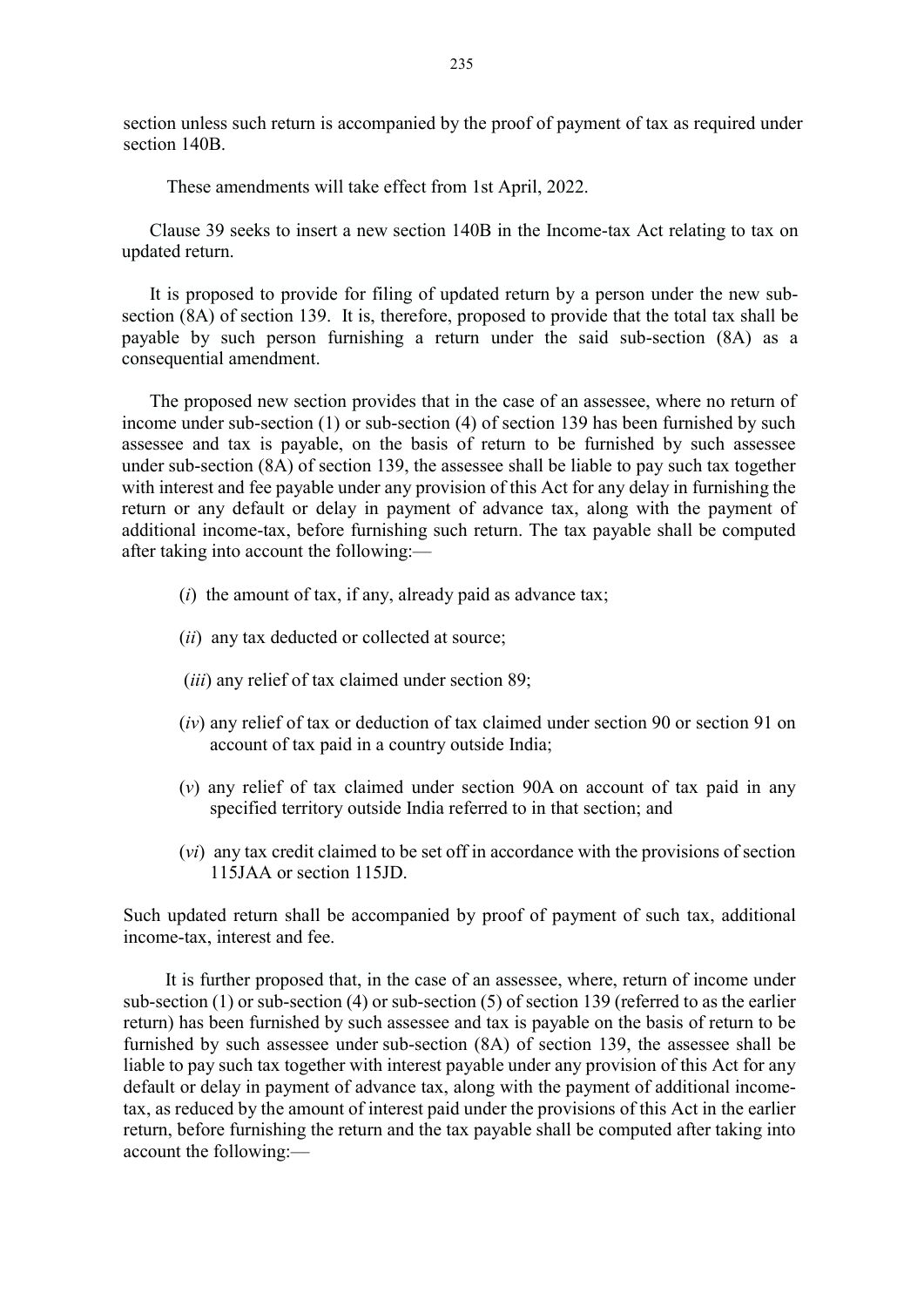(i) the amount of relief or tax referred to in sub-section  $(1)$  of section 140A, the credit for which has been claimed in the earlier return ;

(ii) tax deducted or collected at source, in accordance with the provisions of Chapter XVII-B, on any income which is subject to such deduction or collection and which is taken into account in computing total income and which has not been included in the earlier return;

(iii) any relief of tax or deduction of tax claimed under section 90 or section 91 on account of tax paid in a country outside India on such income which has not been included in the earlier return;

(iv) any relief of tax claimed under section 90A on account of tax paid in any specified territory outside India referred to in that section on such income which has not been included in the earlier return;

(v) any tax credit claimed, to be set off in accordance with the provisions of section 115JAA or section 115JD, which has not been claimed in the earlier return, and

as increased by the amount of refund, if any, issued in respect of such earlier return.

The updated return, furnished under sub-section (8A) of section 139, shall be accompanied by proof of payment of such tax, additional income-tax, interest and fee.

It is also proposed that the additional income-tax, payable at the time of furnishing the return under sub-section (8A) of section 139, shall be equal to twenty-five per cent. of aggregate of tax and interest payable, as determined above, if such return is furnished after expiry of the time available under sub-section (4) or sub-section (5) of section 139 and before completion of period of twelve months from the end of the relevant assessment year. However, if such return is furnished after the expiry of twelve months from the last date of the relevant assessment year but before completion of the period of twenty-four months from the last date of the relevant assessment year, the additional income-tax payable shall be fifty per cent. of aggregate of tax and interest payable, as determined above.

It is proposed to insert *Explanation* in sub-section (3) to provide that for the purpose of computing additional income-tax, "tax" shall include surcharge and cess, by whatever name called, on such tax.

It is also proposed that notwithstanding anything contained in Explanation 1 to section 234B, in the cases where an earlier return has been furnished, interest payable under section 234B shall be computed on an amount equal to the assessed tax or, as the case may be, on the amount by which the advance tax paid falls short of the "assessed tax" which means the tax on the total income as declared in the return to be furnished under subsection (8A) of section 139, after taking into account the following:—

(i) the amount of relief or tax, referred to in sub-section (1) of section 140A, the credit for which has been claimed in the earlier return;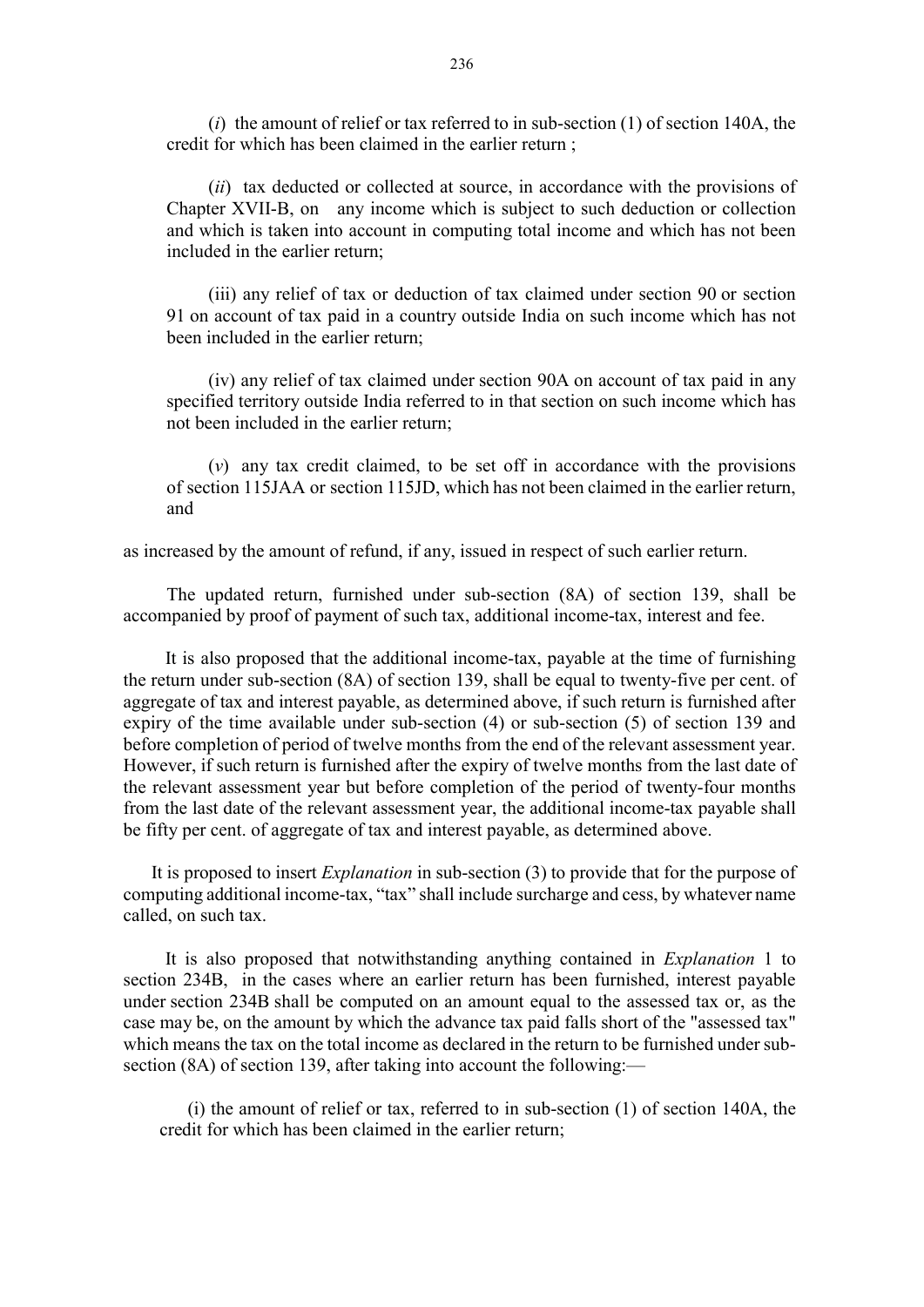(ii) tax deducted or collected at source, in accordance with the provisions of Chapter XVII-B, on any income which is subject to such deduction or collection and which is taken into account in computing such total income, which has not been included in the earlier return;

(iii) any relief of tax or deduction of tax claimed under section 90 or section 91 on account of tax paid in a country outside India on such income which has not been included in the earlier return;

(iv) any relief of tax claimed under section 90A on account of tax paid in any specified territory outside India referred to in that section on such income which has not been included in the earlier return;

(v) any tax credit claimed, to be set off in accordance with the provisions of section 115JAA or section 115JD, which has not been claimed in the earlier return, and

as increased by the amount of refund, if any, issued in respect of such earlier return.

It is also proposed that if any difficulty arises in giving effect to the provisions of the proposed section, the Board may, with the approval of the Central Government, issue guidelines, by notification in the Official Gazette, for the purpose of removing the difficulty and every such guideline shall be laid before each House of Parliament.

It is also proposed to provide that interest payable under section 234A, where no earlier return has been furnished, shall be computed on the amount of tax on the total income as declared in the return under sub-section (8A) of section 139. Further, interest payable under section 234C, where an earlier return has been furnished, shall be computed after taking into account the total income furnished in the return under sub-section (8A) of section 139 as the returned income. At the same time, for the computation of additional income-tax above, the interest payable shall be interest chargeable under any provision of the Incometax Act, on the income as per return furnished under sub-section (8A) of section 139, as reduced by interest paid in the earlier return, if any. However, the interest paid in the earlier return shall be considered to be nil if no earlier return has been furnished.

This amendment will take effect from 1st April, 2022.

Clause 40 seeks to amend section 143 of the Income-tax Act relating to assessment.

Sub-section (3) of the said section, inter-alia, provides that the Assessing Officer shall, by an order in writing, make an assessment of the total income or loss of the assessee, and determine the sum payable by him or refund of any amount due to him on the basis of such assessment.

The proviso to the said sub-section, inter-alia, provides that in case of fund or institution referred to in sub-clause (iv) or trust or institution referred to in sub-clause (v) or any university or other educational institution referred to in sub-clause (vi) or any hospital or other medical institution referred to in sub-clause (via) of clause (23C) of section 10, no order of assessment of the total income or loss shall be made by the Assessing Officer without giving effect to the provisions of section 10, unless contravention of the provisions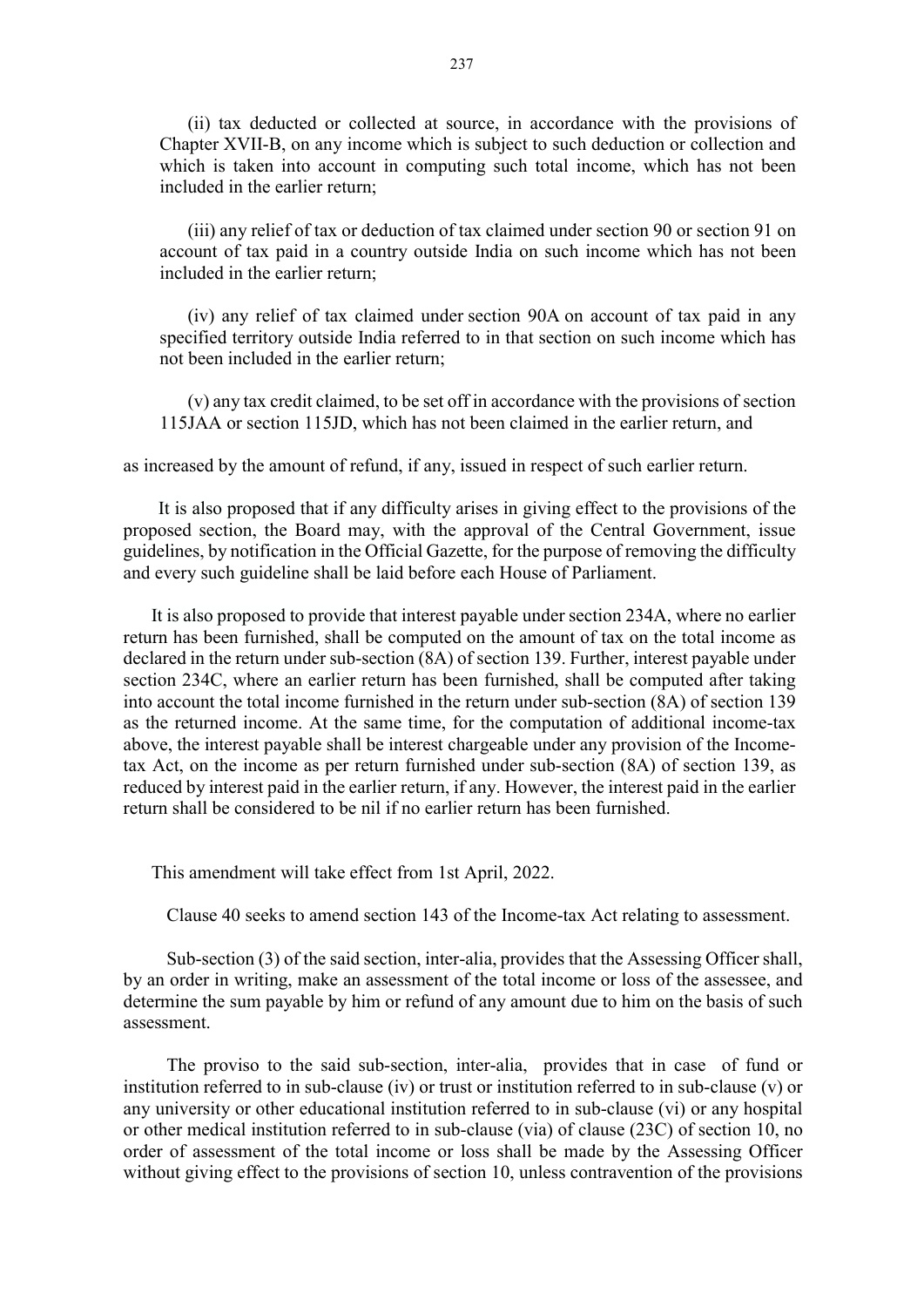of sub-clause (iv) or sub-clause (v) or sub-clause (vi) or sub-clause (via) of clause (23C) of section 10 has been intimated by the Assessing Officer to the Central Government or prescribed authority and the approval granted has been withdrawn or notification has been rescinded.

It is proposed to amend the said proviso so as to omit the reference of fund or institution referred to in sub-clause (iv) or trust or institution referred to in sub-clause (v) or any university or other educational institution referred to in sub-clause (vi) or any hospital or other medical institution referred to in sub-clause (via) of clause (23C) of section 10.

It is further proposed to insert a new proviso after the first proviso so as to provide that where the Assessing Officer is satisfied that any fund or institution referred to in sub-clause (iv) or trust or institution referred to in sub-clause (v) or any university or other educational institution referred to in sub-clause (vi) or any hospital or other medical institution referred to in sub-clause (via), of clause (23C) of section 10, or any trust or institution referred to in section 11, has committed any specified violation as defined in the Explanation 2 to fifteenth proviso to clause (23C) of section 10 or the Explanation to sub-section (4) of section 12AB, as the case may be, he shall––

(a) send a reference to the Principal Commissioner or Commissioner to withdraw the approval or registration, as the case may be; and

(b) no order making an assessment of the total income or loss of such fund or institution or trust or any university or other educational institution or any hospital or other medical institution shall be made by him without giving effect to the order passed by the Principal Commissioner or Commissioner under clause (ii) or (iii) of fifteenth proviso to clause (23C) of section 10 or clause (ii) or clause (iii) of sub-section (4) of section 12AB.

These amendments will take effect from 1st April, 2022.

Clause 41 seeks to amend section 144 of the Income-tax relating to best judgement assessment.

It is proposed to amend clause (a) of sub-section (1) of the said section to provide that the Assessing Officer shall make best judgement assessment if any person fails to furnish updated return under sub-section (8A) of section 139 along with failure to make return under sub-section (1) or sub-section (4) or sub-section (5) of section 139.

This amendment will take effect from 1st April, 2022.

Clause 42 seeks to amend section 144B of the Income-tax Act relating to faceless assessment.

The provisions of the said section provides the procedure to be followed during the conduct of faceless assessment under sub–section (3) of section 143 or section 144. It further, provides the scope of the cases covered under the faceless assessment, setting up of the National Faceless Assessment Centre (NaFAC), Regional Faceless Assessment Centres, assessment units (AU), verification units (VU), technical units (TU) and review units (RU) as well as the authorities in such units, authentication of electronic record,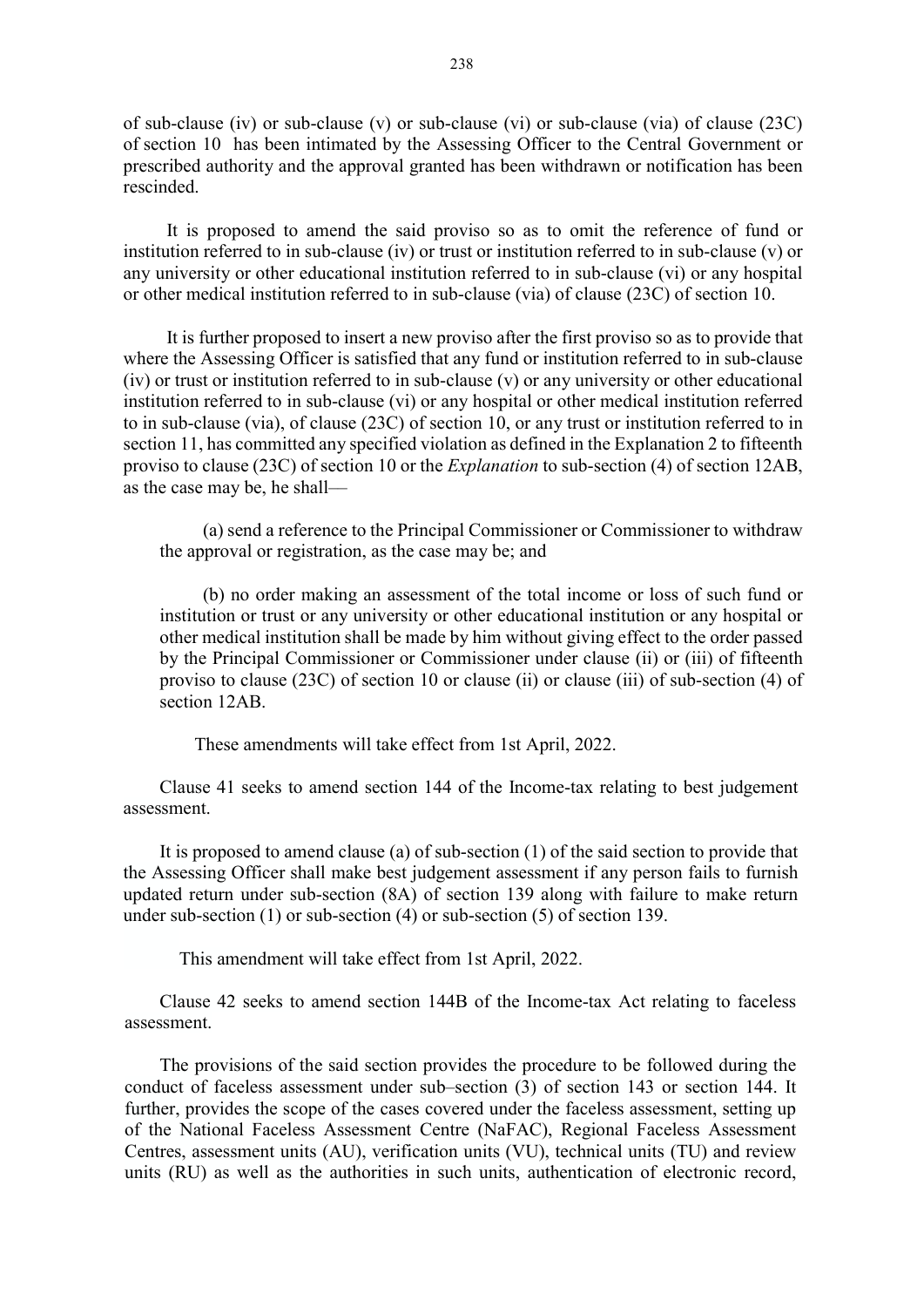delegates power to lay down standards, procedures and processes for effective functioning of the various centres and units, etc.

It is proposed to substitute sub-sections (1) to (8) of the said section with new subsections (1) to (8) to provide for modified procedure of faceless assessment for resolving the difficulties faced in its implementation. The provisions of the proposed amendment to the said section shall apply for faceless assessment, reassessment or recomputation under sub-section (3) of section 143 or under section 144 or under section 147 of the Act, as the case may be, in the cases specified therein. The NaFAC shall assign the case selected for the purposes of faceless assessment to a specific AU and intimate the assessee that assessment in his case shall be completed as per the said section. The assessee shall be served a notice under sub-section (2) of section 143 or under sub-section (1) of section 142 of the Act, through the NaFAC. The assessee may file his response to the aforementioned notice, within the date specified in such notice, to the NaFAC, which shall forward the same to the AU.

Thereafter, the AU may make a request, through the NaFAC, for obtaining such further information, documents or evidence from the assessee or any other person, as it may specify and the NaFAC shall serve appropriate notice or requisition on the assessee or any other person for obtaining the same. The AU may also make a request, through the NaFAC, for conducting enquiry or verification by VU and the request shall be assigned by the NaFAC to a VU through an automated allocation system. The AU may also similarly make a request for reference to the technical unit and the request shall be assigned by the NaFAC to a TU through an automated allocation system. The assessee or any other person, as the case may be, shall file his response in compliance to the said notice served by NaFAC, at the request of AU, to the NaFAC which shall forward the reply to the AU. If the assessee fails to comply with the said notice served by NaFAC, at the request of AU, or the earlier notice under sub-section (2) of section 143 or under sub-section (1) of section 142, the NaFAC shall intimate the same to the AU. The AU shall serve upon the assessee, through NaFAC, a show cause notice under section 144 giving him the opportunity to explain as to why the assessment in his case should not be completed to the best of its judgement. The NaFAC shall send any report received from the VU or TU to the AU.

The assessee shall file his response to the show-cause notice under section 144 of the Act, within the time specified in such notice, to the NaFAC which shall forward the same to the AU. If the assessee fails to respond, the NaFAC shall intimate the same to the AU. The AU shall, after taking into account all the relevant material available on the record, prepare in writing, an income or loss determination proposal where no variation prejudicial to assessee is proposed and send the same to the NaFAC or in any other case, serve a show cause notice on the assessee stating the variations proposed to be made to the income of the assessee and calling upon him to submit as to why the proposed variation should not be made, through the NaFAC.

The assessee shall file his reply to such show cause notice, to the NaFAC, on date and time as specified, which shall forward the reply to the AU. If the assessee fails to respond within the specified time, the NaFAC shall intimate the same to the AU. After considering the response of the assessee or the intimation of failure of assessee to file a response received from NaFAC and all relevant material available on the record, the AU shall prepare an income or loss determination proposal and send the same to the NaFAC.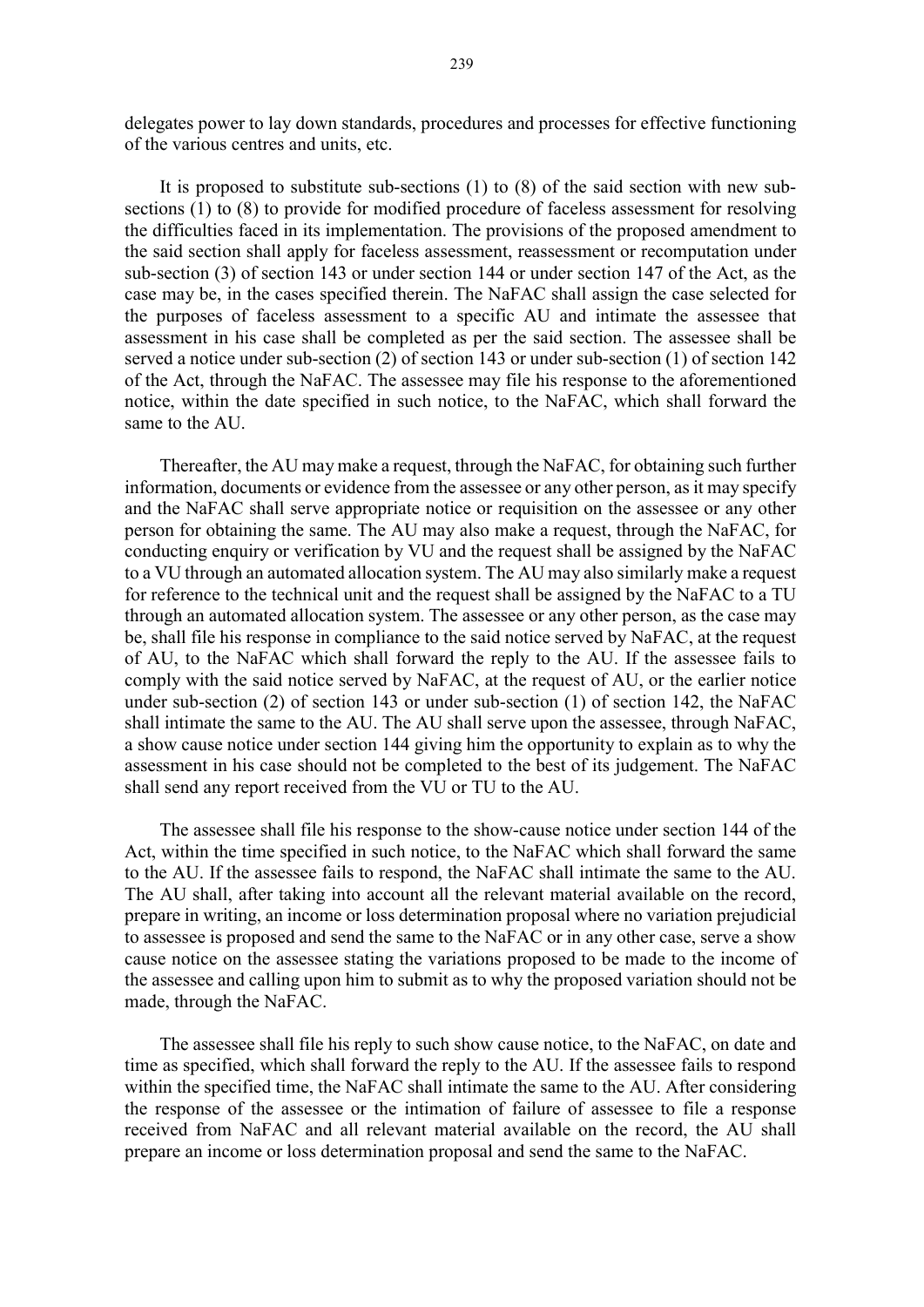Upon receipt of such income or loss determination proposal, with or without any variations proposed to the income of the assessee, as the case may be, the NaFAC may, convey to the AU to prepare draft order which shall thereafter prepare a draft order, or assign the income or loss determination proposal to a RU through an automated allocation system, which shall conduct a review of such order, prepare a review report and send it to NaFAC. The NaFAC shall forward the review report received from the RU to the AU which had proposed the income or loss determination proposal. The AU may accept or reject some or all of the modifications proposed in such review report, prepare a draft order accordingly, and send it to NaFAC.

The NaFAC shall, upon receiving draft order in a case of eligible assessee, where there is a proposal to make any variation which is prejudicial to the interest of such assessee under sub-section (1) of section 144C, serve such draft order and assessee. In any case, other than that of eligible assessee under section 144C, the NaFAC shall convey to the AU to pass the final assessment order in accordance with such draft order which shall thereafter pass the final assessment order and initiate penalty proceedings, if any, and send it to the NaFAC. The NaFAC shall serve a copy of the final assessment order, notice for initiating penalty proceedings, if any and the demand notice, to the assessee;

An eligible assessee, as referred to in section 144C, has to file his acceptance of the variations proposed in such draft order or file objections, if any, to such variations with the Dispute Resolution Panel, under section 144C and the NaFAC, within the period specified in sub-section (2) of the said section.

In case the variations proposed in the draft order are accepted by the assessee or not objected to within the time given in sub-section (2) of section 144C, the NaFAC shall intimate the AU of the same, which shall pass the assessment order, on the basis of the draft order, within the time allowed under sub-section (4) of section 144C and initiate penalty proceedings, if any, and send the order to the NaFAC. Where the eligible assessee files objections with the Dispute Resolution Panel against the variations proposed in the draft order in his case, the NaFAC shall send such intimation along with a copy of such objections to the AU.

Upon receipt of the directions issued by the Dispute Resolution Panel in the case of an eligible assessee, the NaFAC shall forward such directions to the AU. The AU shall complete the assessment within the time allowed in sub-section (13) of section 144C and initiate penalty proceedings, if any, in conformity with the directions issued by the Dispute Resolution Panel under sub-section (5) of section 144C, and send a copy of the assessment order to the NaFAC.

The NaFAC shall, upon receipt of final assessment order, in the case of an eligible assessee under section 144C or in other cases, serve a copy of such order and notice for initiating penalty proceedings, if any, on the assessee, along with the demand notice. The NaFAC shall, after completion of assessment, transfer all the electronic records of the case to the Assessing Officer having jurisdiction over the said case for such action as may be required under the Income-tax Act.

The proposed section also provides that faceless assessment shall be made in respect of such territorial area, or persons or class of persons, or incomes or class of incomes, or cases or class of cases, as may be specified by the Board.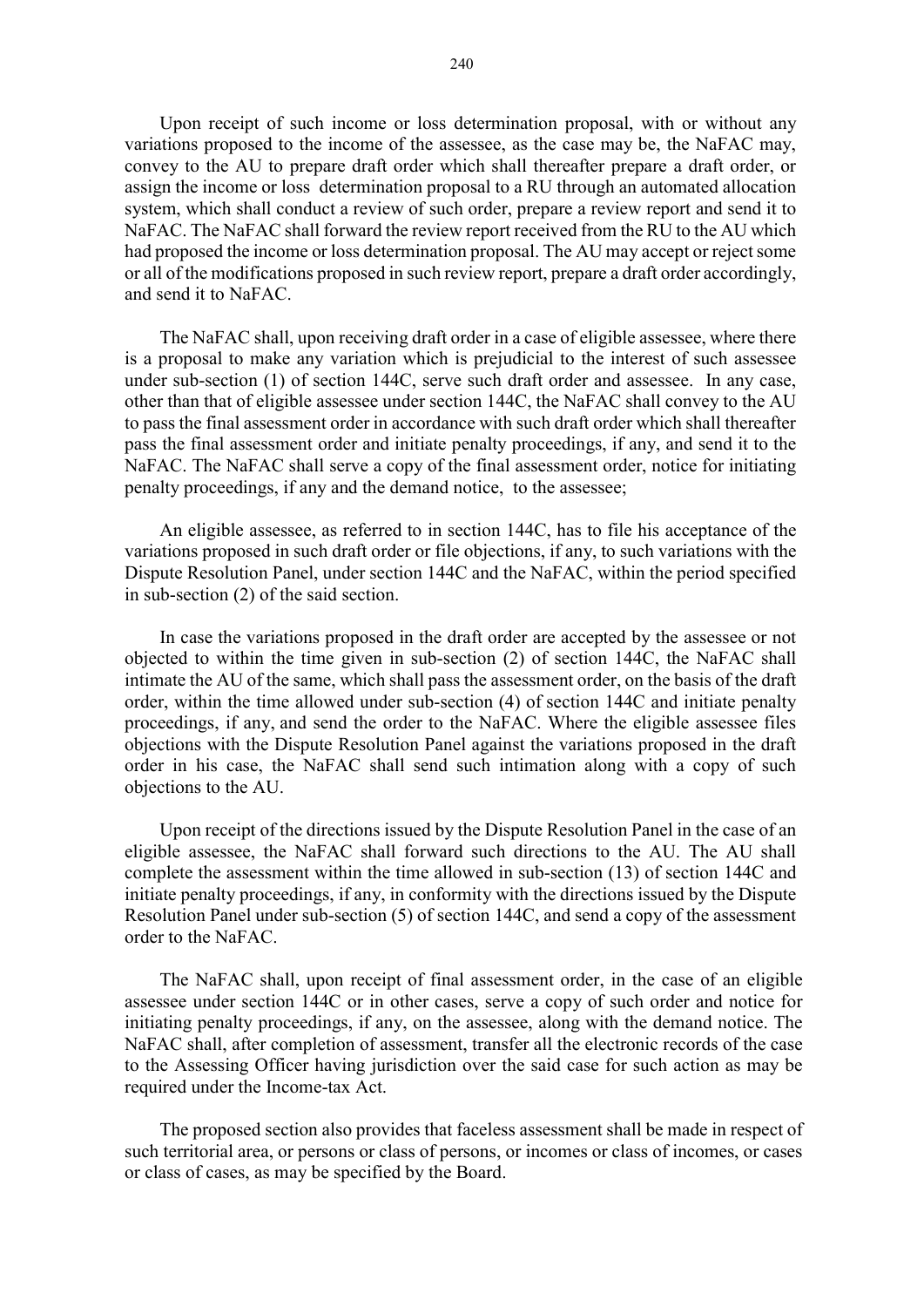The proposed section also provides that Board may, for the purposes of faceless assessment, set up the following Centre and units and specify their functions and jurisdiction, namely:—

(i) a National Faceless Assessment Centre to facilitate the conduct of faceless assessment proceedings in a centralised manner;

(ii) assessment units, as it may deem necessary to conduct the faceless assessment, to perform the function of making assessment, which includes identification of points or issues material for the determination of any liability (including refund) under the Act, seeking information or clarification on points or issues so identified, analysis of the material furnished by the assessee or any other person, and such other functions as may be required for the purposes of making faceless assessment, and the term "assessment unit", wherever used in this section, shall mean an assessing officer having powers so assigned by the Board;

(iii) verification units, as it may deem necessary to facilitate the conduct of faceless assessment, to perform the function of verification, which includes enquiry, cross verification, examination of books of account, examination of witnesses and recording of statements, and such other functions as may be required for the purposes of verification and the term "verification unit", wherever used in this section, shall mean an assessing officer having powers so assigned by the Board;.

(iv) technical units, as it may deem necessary to facilitate the conduct of faceless assessment, to perform the function of providing technical assistance which includes any assistance or advice on legal, accounting, forensic, information technology, valuation, transfer pricing, data analytics, management or any other technical matter under the Income-tax Act or an agreement entered into under section 90 or section 90A which may be required in a particular case or a class of cases, under this section and the term "technical unit", wherever used in this section, shall mean an assessing officer having powers so assigned by the Board.

(v) review units, as it may deem necessary to facilitate the conduct of faceless assessment, to perform the function of review of the income determination proposal assigned to it, which includes checking whether the relevant and material evidence has been brought on record, relevant points of fact and law have been duly incorporated, the issues requiring addition or disallowance have been incorporated and such other functions as may be required for the purposes of review and the term "review unit", wherever used in this section, shall mean an assessing officer having powers so assigned by the Board.

It is also proposed that the AU, VU, TU and RU shall have the following authorities, namely:––

(i) Additional Commissioner or Additional Director or Joint Commissioner or Joint Director, as the case may be;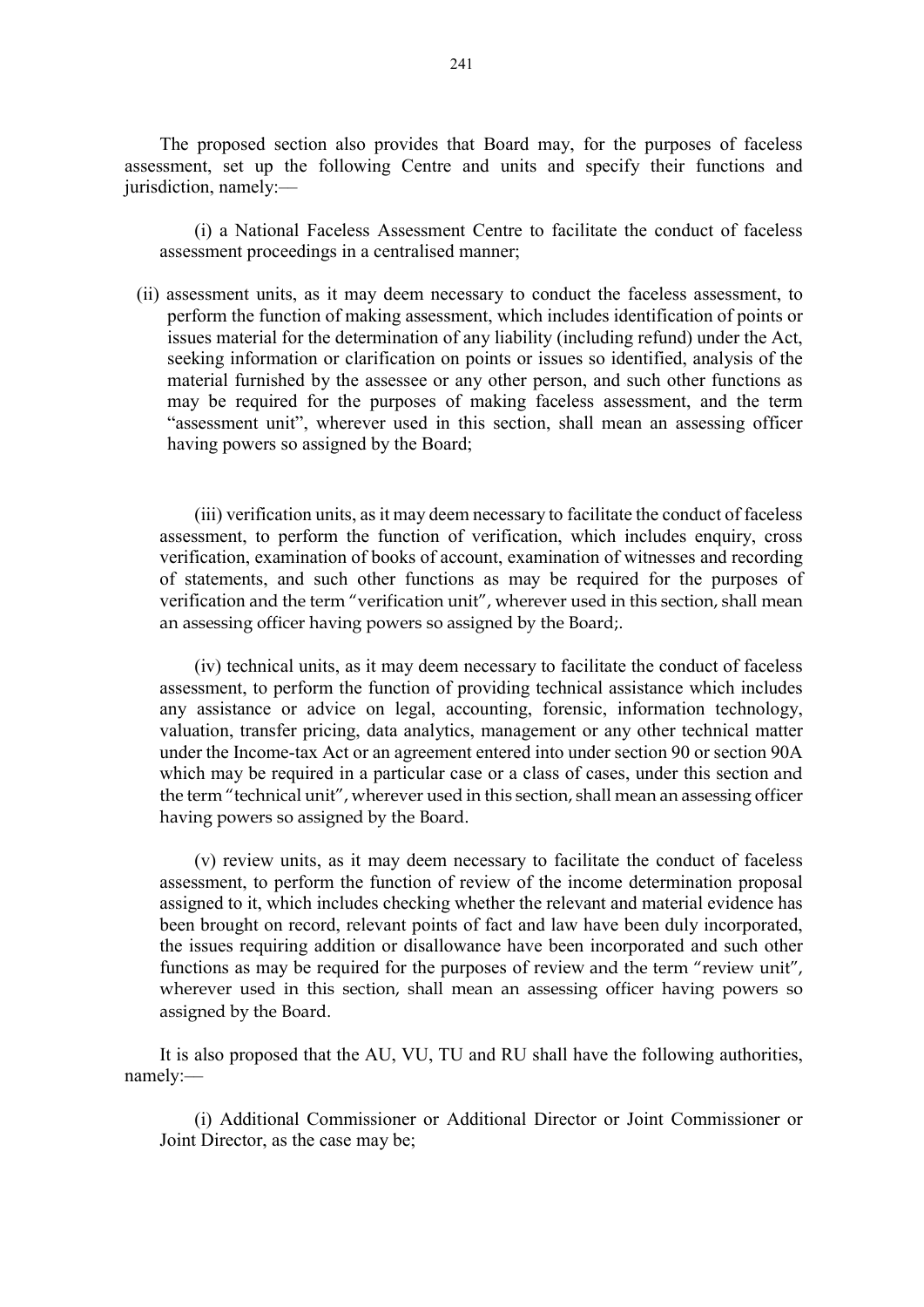(ii) Deputy Commissioner or Deputy Director or Assistant Commissioner or Assistant Director or Income-tax Officer, as the case may be;

(iii) such other income-tax authority, ministerial staff, executive or consultant, as considered necessary by the Board.

The proposed amendment also provide that all communication, among the AU, RU, VU or TU or with the assessee or any other person with respect to the information or documents or evidence or any other details, as may be necessary for the purposes of making a faceless assessment shall be through the NaFAC, between the NaFAC and the assessee, or his authorized representative, or any other person shall be exchanged exclusively by electronic mode and all communications between the NaFAC and various units shall be exchanged exclusively by electronic mode. However, this provision shall not apply to the enquiry or verification conducted by the verification unit in the circumstances as may be specified by the Board in this regard.

It is further proposed to provide for the authentication of electronic record for the purposes of faceless assessment.

A person shall not be required to appear either personally or through authorised representative in connection with any proceedings before any unit set up under the proposed section. It is also proposed that in a case where a variation is proposed in the income or loss determination proposal or the draft order, and an opportunity is provided to the assessee by serving a show cause notice upon him, the assessee or his authorized representative, as the case may be, may request for personal hearing so as to make his oral submissions or present his case before the income-tax authority of the relevant unit. Where the request for personal hearing has been received, the income-tax authority of the relevant unit shall allow such hearing, through NaFAC, which shall be conducted exclusively through video conferencing or video telephony, to the extent technologically feasible, in accordance with the procedure laid down by the Board. Any examination or recording of the statement of the assessee or any other person (other than the statement recorded in the course of survey under section 133A) shall be conduced by an income-tax authority in the relevant unit, exclusively through video conferencing or video telephony, to the extent technologically feasible, in accordance with the procedure laid down by the Board.

The Principal Chief Commissioner or the Principal Director General, as the case may be, in charge of the NaFAC shall, with the prior approval of the Board, lay down the standards, procedures and processes in the specified manner for effective functioning of the NaFAC and the units set up, in an automated and mechanized environment.

The proposed section also seeks to provide that if at any stage of the proceedings before it, the AU having regard to the nature and complexity of the accounts, volume of the accounts, doubts about the correctness of accounts, multiplicity of transactions in the accounts or specialised nature of business activity of the assessee, and the interests of the revenue, is of the opinion that it is necessary to do so, it may, upon recording its reasons in writing, refer the case to the NaFAC stating that the provisions of sub-section (2A) of section 142 may be invoked in the case. The Principal Chief Commissioner or the Principal Director General, as the case may be, in charge of the National Faceless Assessment Centre shall, in accordance with the procedure laid down by the Board in this regard, if he considers appropriate that the provisions of sub-section (2A) of section 142 may be invoked in the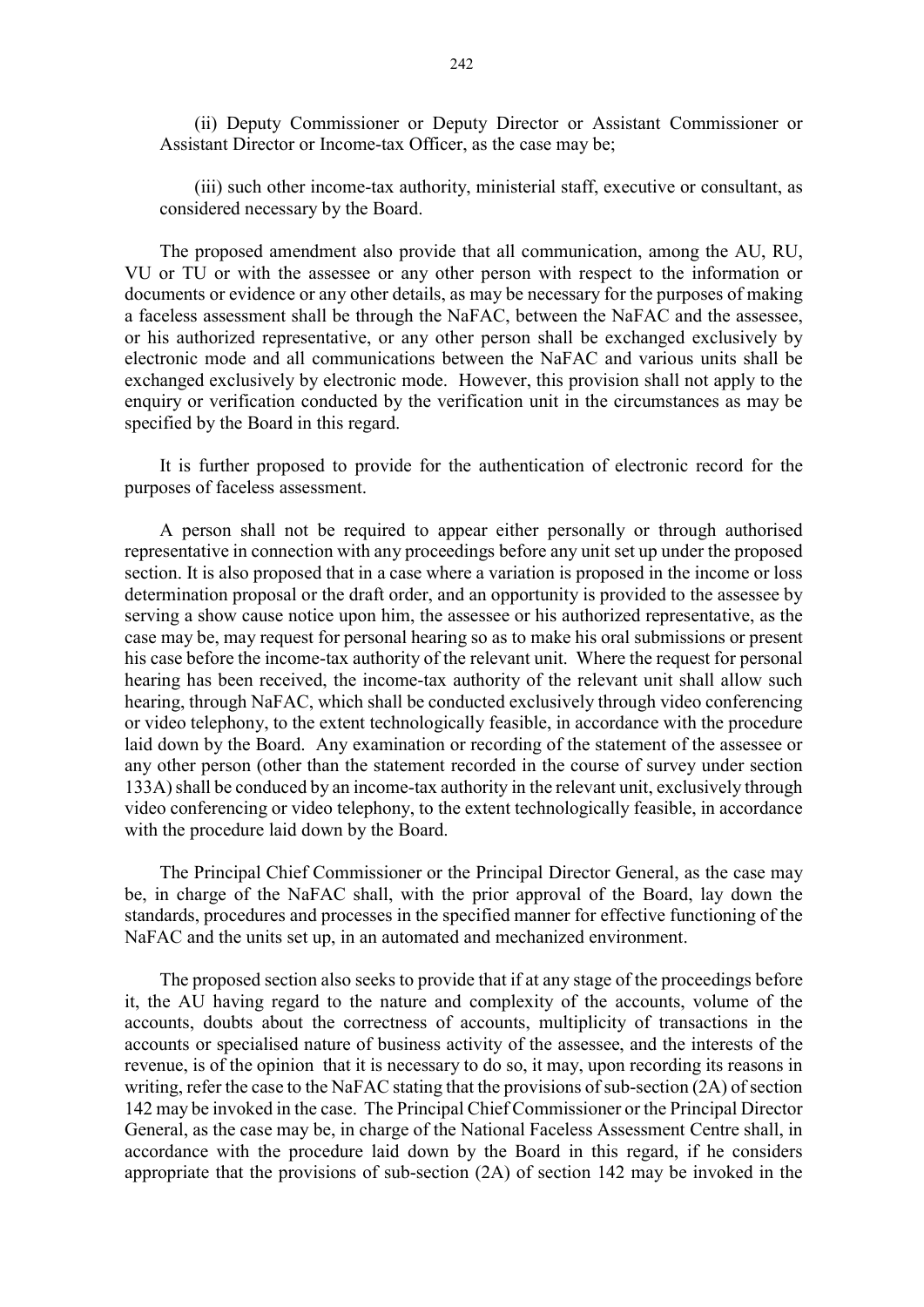case, forward the reference received from an assessment unit to the Principal Chief Commissioner or Chief Commissioner or Principal Commissioner or Commissioner having jurisdiction over such case, and inform the assessment unit accordingly. He shall also transfer the case to the Assessing Officer having jurisdiction over such case. Where such a reference has been received by the Principal Chief Commissioner or Chief Commissioner or Principal Commissioner or Commissioner, he shall direct the Assessing Officer, having jurisdiction over the case, to invoke the provisions of sub-section (2A) of section 142. However, where such a reference has not been forwarded to the Principal Chief Commissioner or Chief Commissioner or Principal Commissioner or Commissioner, having jurisdiction over the case, the assessment unit shall proceed to complete the assessment in accordance with the procedure in the said section.

It is also proposed to provide that the Principal Chief Commissioner or the Principal Director General, as the case may be, in charge of National Faceless Assessment Centre may, at any stage of the assessment, if considered necessary, transfer the case to the Assessing Officer having jurisdiction over such case, with the prior approval of the Board. Also, the function of VU for faceless assessment may also be performed by a VU located in any other faceless center set up under the provisions of the Act or under any scheme notified under the provisions of the Act and the request for verification may also be assigned through the NaFAC to such verification unit.

These amendments will take effect from 1st April, 2022.

It is also proposed to omit the existing sub-section (9) of the said section 144B retrospectively from the 1st April, 2021.

This amendment will take effect retrospectively from 1st April, 2021.

It is also proposed to omit sub-section (10).

It is also proposed to include the definition of the expression "electronic verification code" and to omit the definition of the term "originator" in the *Explanation*.

These amendments will take effect from 1st April, 2022.

Clause 43 seeks to amend section 144C of the Income-tax Act relating to Reference to dispute resolution panel.

 The said section, inter alia, empowers the Central Government to notify a scheme for the purposes of issuance of directions by the dispute resolution panel so as to impart greater efficiency, transparency and accountability by—

(a) eliminating the interface between the dispute resolution panel and the eligible assessee or any other person to the extent technologically feasible;

(b) optimising utilisation of the resources through economies of scale and functional specialisation;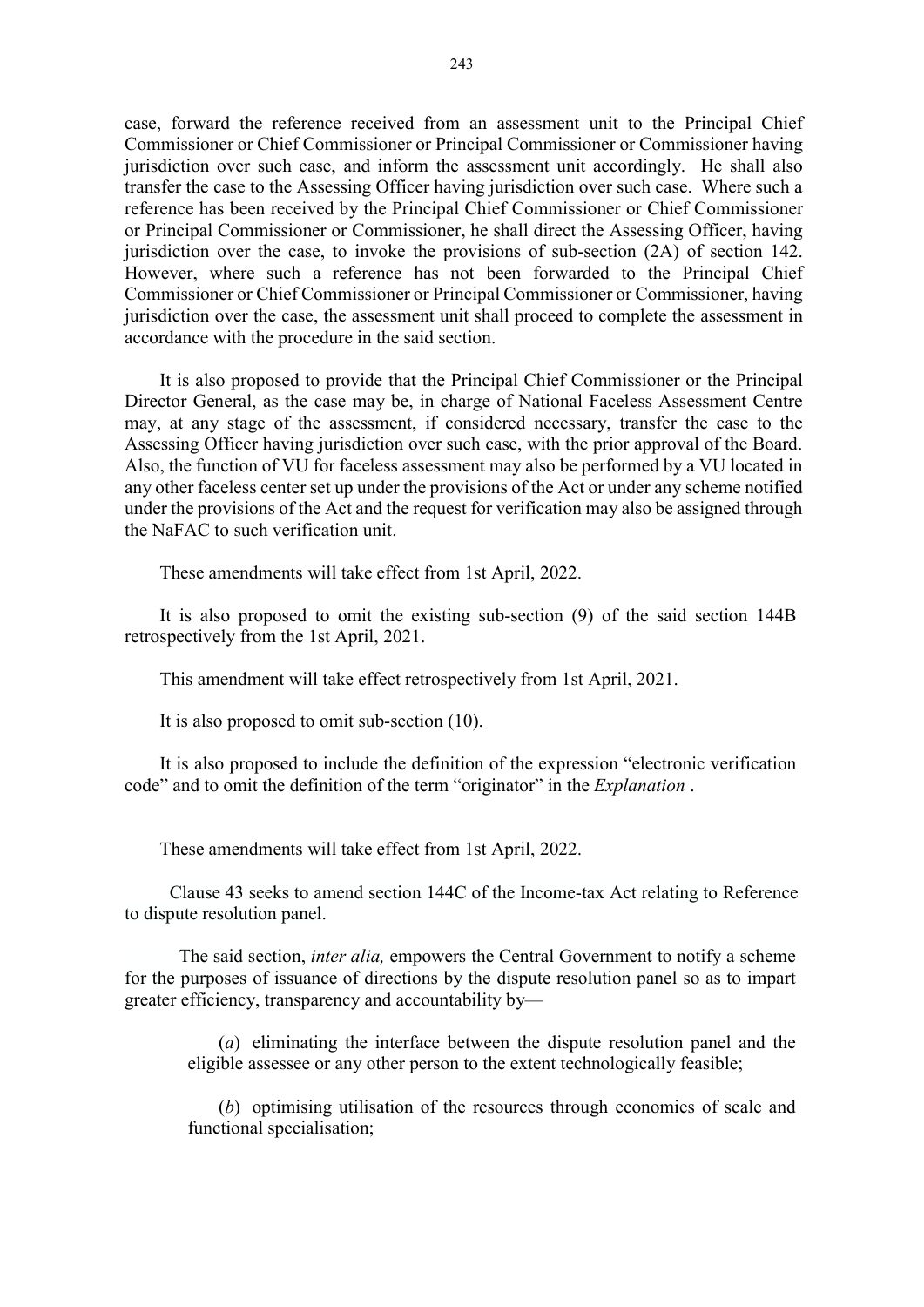(c) introducing a mechanism with dynamic jurisdiction for issuance of directions by dispute resolution panel.

 Sub-section (14C) of the said section further provides that for the purposes of giving effect to the aforesaid scheme, the Central Government may by notification in the Official Gazette direct that any of the provisions of the Act shall not apply or shall apply with such exceptions, modifications and adaptations as may be specified.

It is proposed to amend the proviso to the said sub-section (14C), extending the date for issuing directions for the purposes of the said sub-section from  $31<sup>st</sup>$  day of March, 2022 to 31<sup>st</sup> day of March, 2024.

This amendment will take effect from 1st April, 2022.

Clause 44 seeks to amend section 148 of the Income-tax Act relating to issue of notice where income has escaped assessment.

The said section provides for issuance of notice to a person before making the assessment, reassessment or recomputation under section 147 of the Income-tax Act, requiring such person furnish a return of his income or income of any other person in respect of which he is assessable under the Act, within specified time, in the prescribed form and verified in the prescribed manner and setting forth such other particulars as may be prescribed.

It is proposed to insert a new proviso under the first proviso to the effect that approval to issue notice under the said section 148 shall not be required where the Assessing Officer, with the prior approval of the specified authority has passed an order under clause (d) of section 148A that it is a fit case to issue a notice under the said section.

It is also proposed to amend Explanation 1 to the said section to provide that for the purposes of the said section and section 148A of the Act, the information with the Assessing Officer which suggests that the income chargeable to tax has escaped assessment means,—

(i) any information in the case of the assessee for the relevant assessment year in accordance with the risk management strategy formulated by the Board from time to time; or

(ii) any audit objection to the effect that the assessment in the case of the assessee for the relevant assessment year has not been made in accordance with the provisions of this Act; or

(iii) any information received under an agreement referred to in section 90 or section 90A of the Act; or

(iv) any information made available to the Assessing Officer under the scheme notified under section 135A; or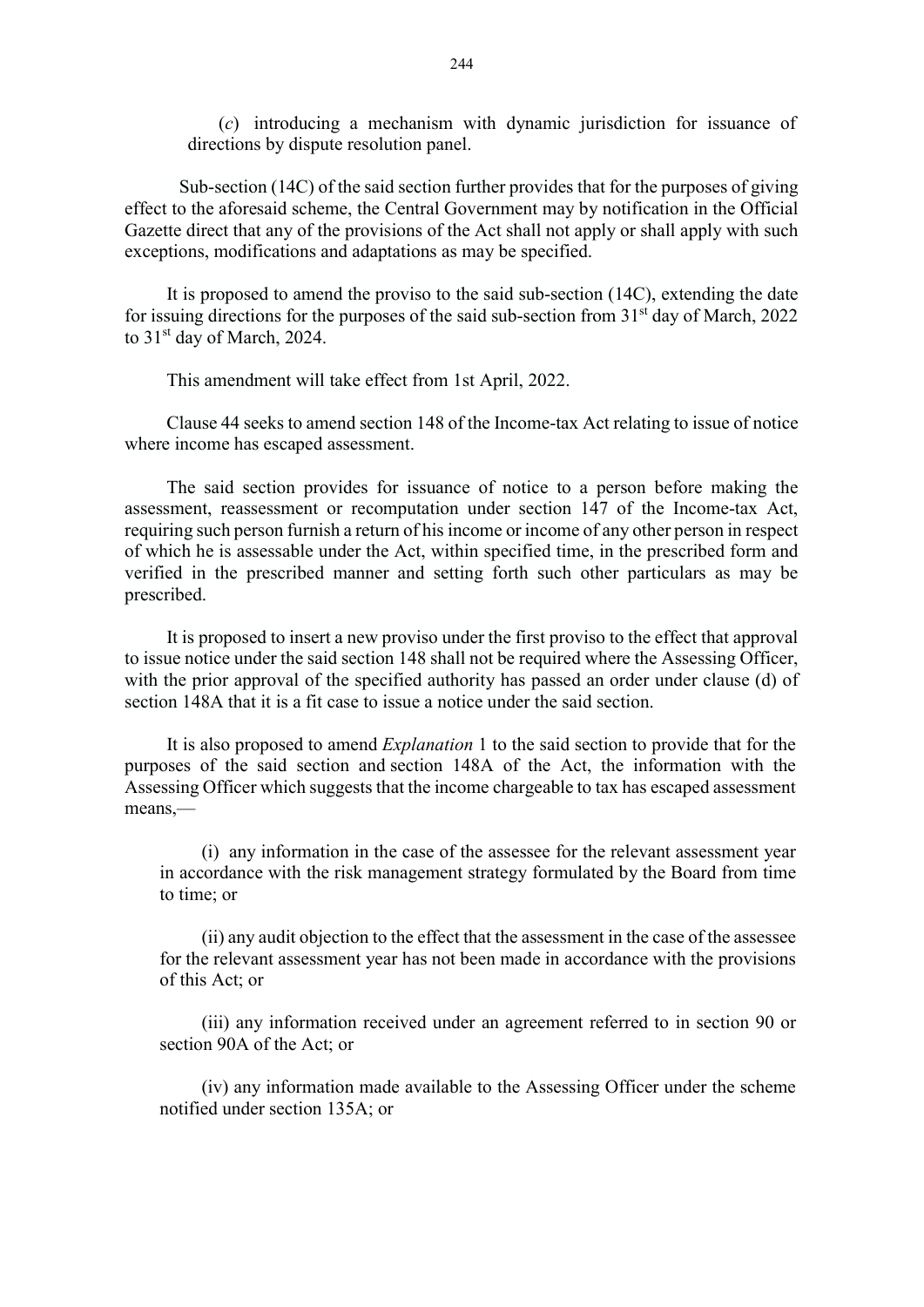(v) any information which requires action in consequence of the order of a Tribunal or a Court.

It is also proposed to amend clause (ii) of Explanation 2 of the said section to omit the reference of sub-section (5) of section 133A.

These amendments will take effect from the lst April, 2022.

It is also proposed to amend Explanation 2 to the said section to provide that the Assessing Officer shall be deemed to have information which suggests that the income chargeable to tax has escaped assessment in the case of the assessee where the search is initiated or books of account, other documents or any assets are requisitioned or survey is conducted in the case of the assessee or money, bullion, jewellery or other valuable article or thing or books of account or documents are seized or requisitioned in case of any other person.

This amendment will take effect retrospectively from lst April, 2021.

Clause 45 seeks to amend section 148A of the Income-tax Act relating to conducting inquiry, providing opportunity before issue of notice under section 148.

Clause (b) of the said section provides that an opportunity of being heard shall be provided to the assessee, by serving upon him a notice to show cause as to why a notice under section 148 should not be issued on the basis of information which suggests that income chargeable to tax has escaped assessment in his case for the relevant assessment year and results of enquiry conducted, if any, as per clause (a) of the said section. It is proposed to omit the requirement of approval of specified authority in clause (b).

It is further proposed to insert a new clause (d) in the proviso to the said section to provide that the provisions of the said section shall not apply in cases where the Assessing Officer has received any information under the scheme notified under section 135A, pertaining to income chargeable to tax escaping assessment for any assessment year in the case of the assessee.

These amendments will take effect from lst April, 2022.

Clause 46 seeks to insert a new section 148B in the Income-tax Act relating to prior approval for assessment, reassessment or recomputation in certain cases.

The proposed new section seeks to provide that no order of assessment or reassessment or recomputation under the Act shall be passed by an Assessing Officer below the rank of Joint Commissioner, except with the prior approval of the Additional Commissioner or Additional Director or Joint Commissioner or Joint Director, in respect of an assessment year to which clause (i), clause (ii), clause (iii) or clause (iv) of the Explanation 2 to section 148 apply.

This amendment will take effect from lst April, 2022.

Clause 47 seeks to amend section 149 of the Income-tax Act relating to time limit for notice.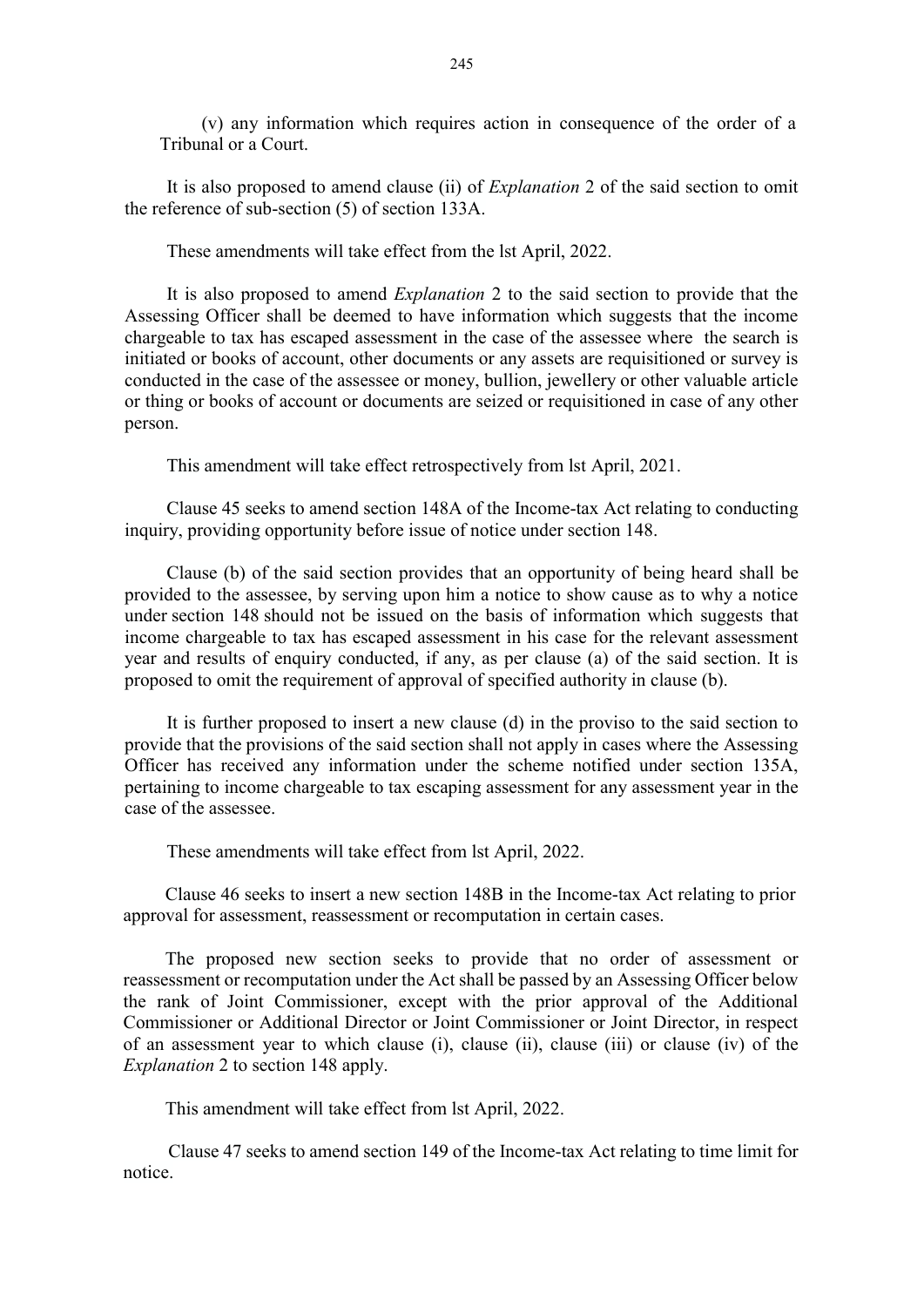The said section provides the time limit for issuance of notice under section 148 for assessment, reassessment or recomputation of income.

It is proposed to amend the clause (b) of sub-section (1) of the said section to provide that no notice under section 148 shall be issued for the relevant assessment year after three years but prior to ten years from the end of the relevant assessment year unless the Assessing Officer has in his possession books of account or other documents or evidence which reveal that the income chargeable to tax, represented in the form of,—

(i) an asset;

(ii) expenditure in respect of a transaction or in relation to an event or occasion; or

(iii) an entry or entries in the books of account,

which has escaped assessment amounts to or likely to amount to fifty lakh rupees or more.

This amendment will take effect from lst April, 2022.

It is also proposed to amend the first proviso to sub-section (1) of the said section to provide that no notice under section 148 shall be issued at any time in a case for the relevant assessment year beginning on or before 1st day of April, 2021, if a notice under section 148 or section 153A or section 153C could not have been issued at that time on account of being beyond the time limit specified under the provisions of clause (b) of subsection (1) of section 149 or section 153A or section 153C, as the case may be, as they stood immediately before the commencement of the Finance Act, 2021

This amendment will take effect retrospectively from lst April, 2021.

It is also proposed to insert a new sub-section (1A) in the said section to provide that notwithstanding anything contained in sub-section (1) of the said section, where the income chargeable to tax represented in the form of an asset or expenditure in relation to an event or occasion of the value referred to in clause (b) of sub-section (1) of the said section, has escaped the assessment and the investment in such asset or expenditure in relation to such event or occasion has been made or incurred, in more than one previous years relevant to the assessment years within the period referred to in clause (b) of sub-section (1) of the said section, notice under section 148 shall be issued for every such assessment year for assessment, reassessment or recomputation, as the case may be.

This amendment will take effect from lst April, 2022.

Clause 48 seeks to amend section 153 of the Income-tax Act relating to time limit for completion of assessment, reassessment and recomputation.

It is proposed to insert a new sub-section (1A) in the said section to provide that where an updated return is furnished under sub-section (8A) of section 139, an order of assessment under section 143 or section 144 may be made at any time before the expiry of nine months from the end of the financial year in which such return was furnished.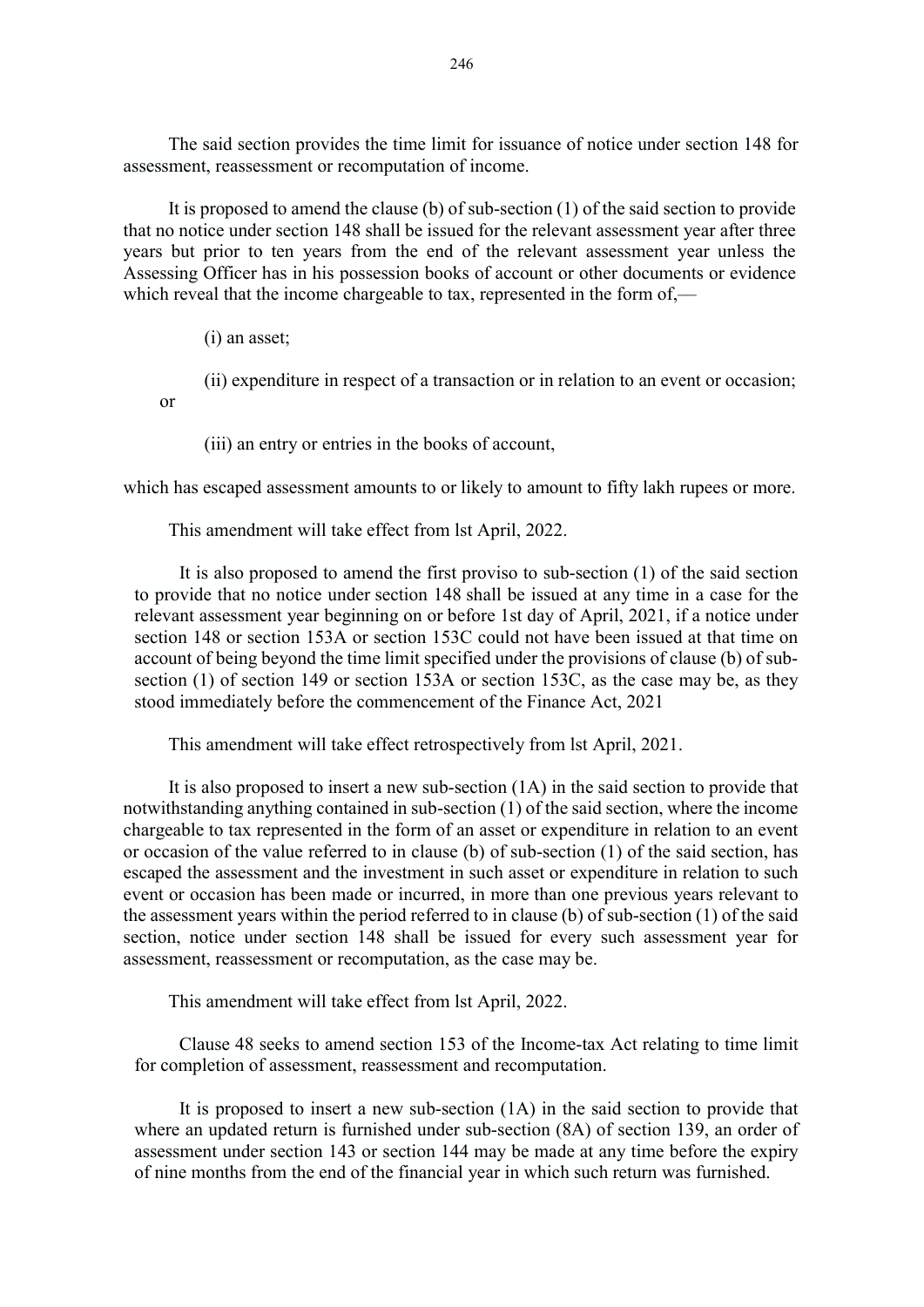It is further proposed to amend sub-section (3) of the said section to provide that fresh order under section 92CA, in pursuance of an order, setting aside or cancelling an order under section 92CA shall also come within the provision of the said sub-section.

It is also proposed to amend sub-section (5) of the said section to provide that an order passed by the Transfer Pricing Officer under section 92CA of the Act, in consequence to an order under section 263 of the Act shall also come within the purview of the said Act.

It is also proposed to insert a new sub-section (5A) to provide that where the Transfer Pricing Officer gives effect to an order or direction under section 263 by means of an order under section 92CA and forwards such order to the Assessing Officer, the Assessing Officer shall proceed to modify the order of assessment or reassessment or recomputation, in conformity with such order of the Transfer pricing Officer, within two months from the end of the month in which such order of the Transfer Pricing Officer is received by him.

It is also proposed to amend sub-section (6) to make a reference of the newly inserted sub-section (5A) therein.

These amendments are proposed consequent to the amendments made in section 263.

Explanation 1 to the said section provides the time limit in certain cases which are required to be excluded while computing the period of limitation under the said section.

It is also proposed to amend clause (iii) of the said Explanation so as to omit the reference of "sub-clause (iv) or sub-clause (v) or sub-clause (vi) or sub-clause (via) of clause (23C) of section 10".

These amendments will take effect from lst April, 2022.

It is also proposed to insert a new clause (xii) to provide for exclusion of the period commencing from the date on which a search is initiated under section 132 or a requisition is made under section 132A and ending on the date on which the books of account or other documents, or any money, bullion , jewellery or other valuable article or thing seized under section 132 or requisitioned under section 132A, as the case may be, are handed over to the Assessing Officer having jurisdiction over the assessee,—

(a) in whose case such search is initiated under section 132 or such requisition is made under section 132A; or

(b) to whom any money, bullion, jewellery or other valuable article or thing seized or requisitioned belongs to; or

(c) to whom any books of account or documents seized or requisitioned, pertains or pertain to, or any information contained therein, relates to,

or one hundred and eighty days, whichever is less, in computing the period of limitation for the purpose of assessment, reassessment or recomputation.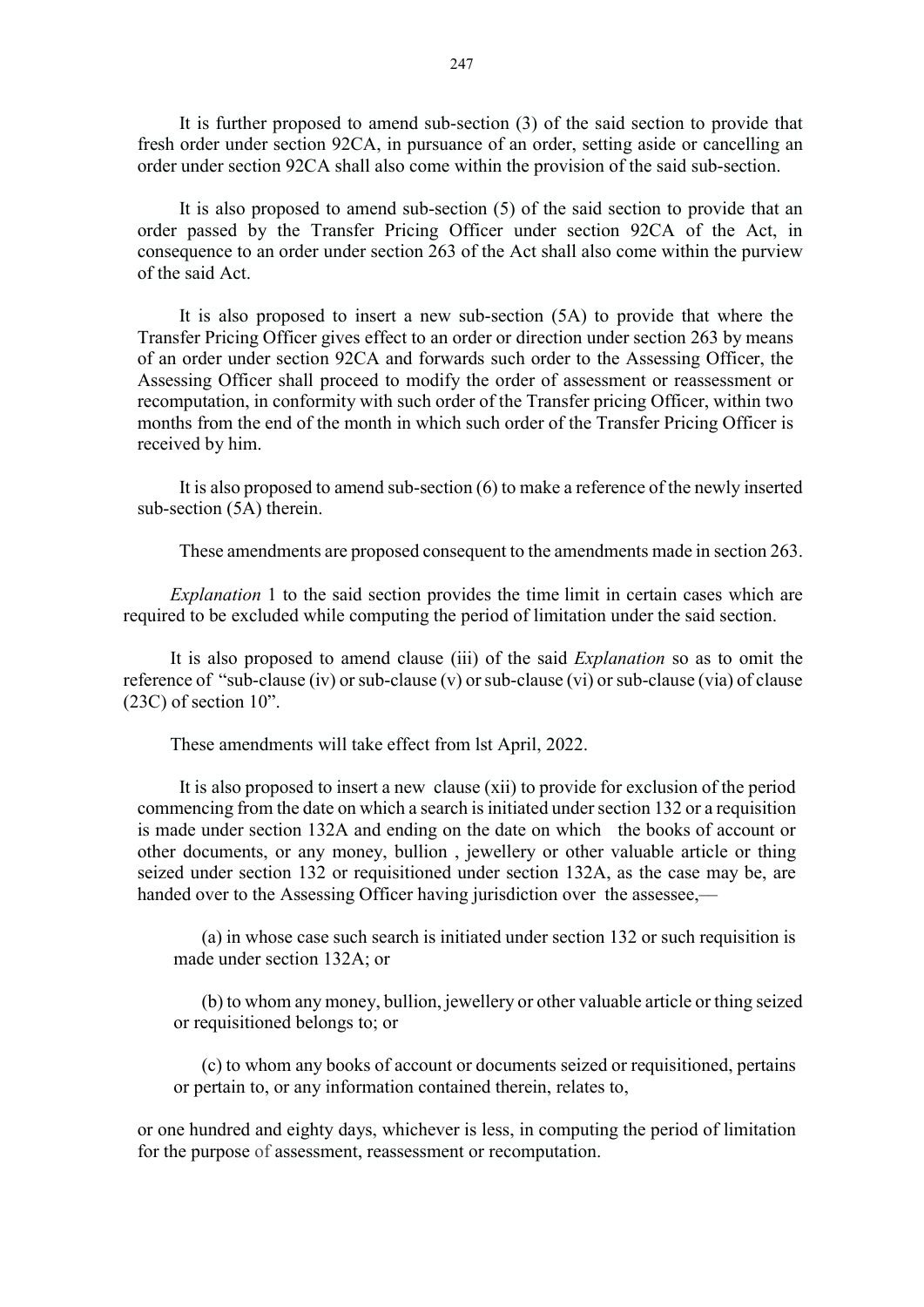This amendment will take retrospectively effect from lst April, 2021.

 It is also proposed to insert a new clause (xiii) in the said Explanation to provide that the period commencing from the date, on which the Assessing Officer makes a reference to the Principal Commissioner or Commissioner under third second proviso to sub-section (3) of section 143 or is deemed to have been made under *Explanation* 3 of the fifteenth proviso to clause (23C) of section 10, and ending with the date on which the copy of the order under clause (ii) or clause (iii) of fifteenth proviso to clause (23C) of section 10 or clause (ii) or clause (iii) of sub-section (4) of section 12AB, as the case may be, is received by the Assessing Officer, shall be excluded while computing the period of limitation under the said section.

This amendment will take effect from lst April, 2022.

Clause 49 seeks to amend section 153B of the Income-tax Act relating to time limit for completion of assessment under section 153A.

The said section provides the time limit for completion of assessment or reassessment under section 153A in the case of an assessee in whose case a search has been conducted under section 132 or books of account, other documents or any assets are requisitioned under section 132A. It further provides the period of limitation for completion of assessment or reassessment under section 153C.

It is proposed to insert a new sub-section (4) in the said section to provide that nothing contained in the said section shall apply to any search under section 132 or requisition done under section 132A on or after the  $1<sup>st</sup>$  day of April, 2021.

This amendment will take effect from lst April, 2022.

The *Explanation* to the said section provides the periods which shall be excluded while calculating the aforesaid period of limitation.

It is proposed to insert a new Explanation to the said section, clause (xi) may be inserted to provide for exclusion of the period commencing from the date on which a search is initiated under section 132 or a requisition is made under section 132A and ending on the date on which the books of account or other documents, or any money, bullion , jewellery or other valuable article or thing seized under section 132 or requisitioned under section 132A, as the case may be, are handed over to the Assessing Officer having jurisdiction over the assessee, in whose case such search is initiated under section 132 or such requisition is made under section 132A, as the case may be or one hundred and eighty days, whichever is less.

These amendments will take effect retrospectively from lst April, 2021.

Clause 50 seeks to insert a new section 156A in the Income-tax Act relating to modification and revision of notice in certain cases.

It is proposed to provide that where any tax, interest, penalty, fine or any other sum in respect of which a notice of demand has been issued under section 156, is reduced as a result of an order of an Adjudicating Authority as defined in clause (1) of section 5 of the Insolvency and Bankruptcy Code, 2016, the Assessing Officer shall modify the demand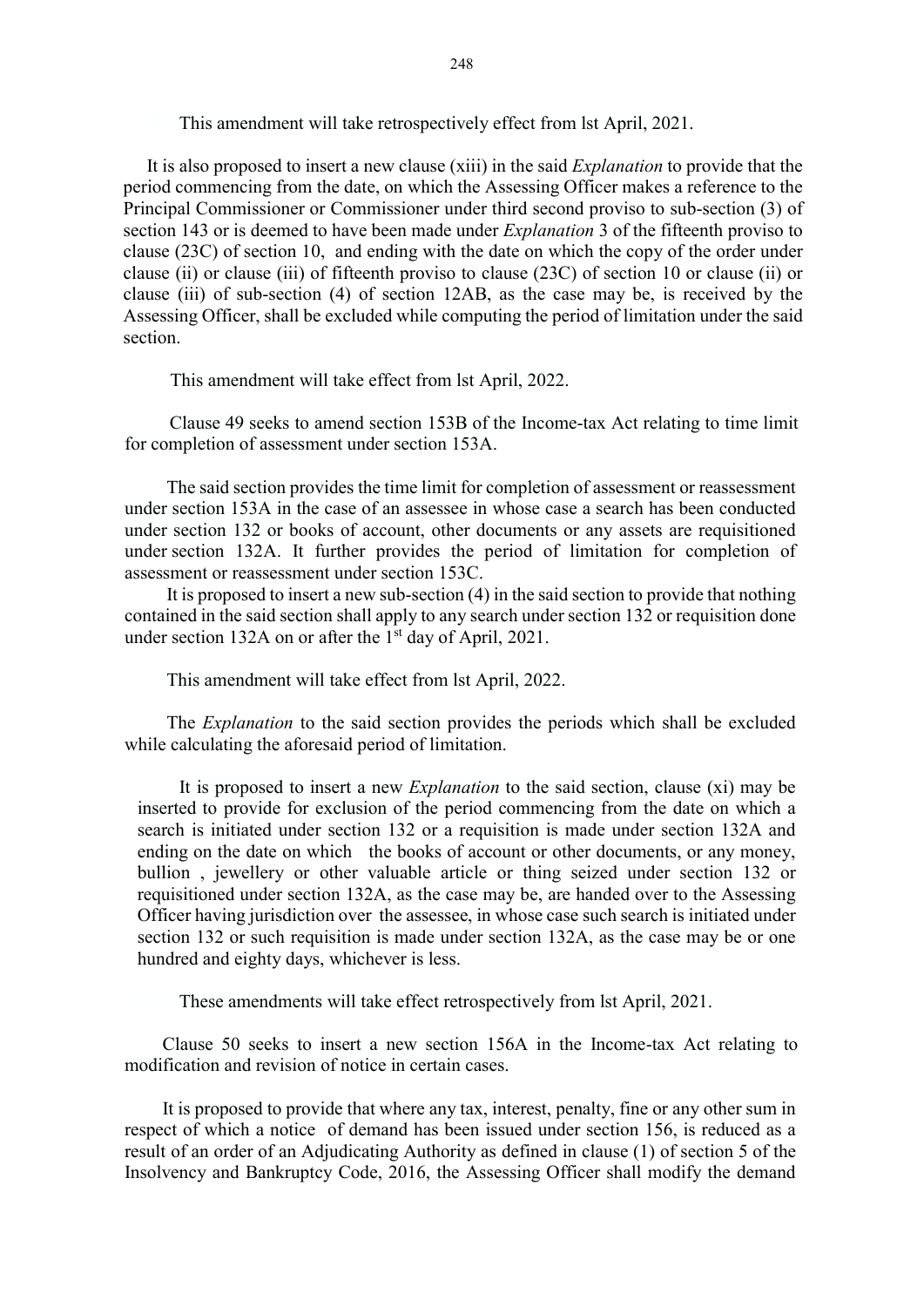payable in conformity with such order and shall thereafter serve on the assessee a notice of demand specifying the sum payable, if any, and such notice of demand shall be deemed to be a notice under section 156 and the provisions of this Act shall apply accordingly.

It is further proposed to provide that where the order referred to in sub-section (1) is modified by the National Company Law Appellate Tribunal or the Supreme Court, as the case may be, the modified notice of demand as referred to in sub-section (1), issued by the Assessing Officer shall be revised accordingly.

These amendments will take effect from lst April, 2022.

Clause 51 seeks amend section 158AA of the Income-tax Act relating to procedure when in an appeal by revenue an identical question of law is pending before Supreme Court.

It is proposed to insert a proviso in sub-section (1) in the said section to provide that no direction shall be given under this sub-section on or after the 1st day of April, 2022.

This amendment will take effect from 1st April, 2022.

Clause 52 seeks to insert a new section 158AB in the Income-tax Act relating to procedure where an identical question of law is pending before the High Courts or Supreme Court.

Sub-section (1) of the proposed section seeks to provide that where a collegium of Chief Commissioners or Principal Commissioners or Commissioners is of the opinion that any question of law arising in the case of an assessee for any assessment year ("relevant case") is identical with a question of law arising in his case or in the case of any other assessee for an assessment year, which is pending before the jurisdictional High Court under section 260A or the Supreme Court in an appeal under section 261 or in a special leave petition under article 136 of the Constitution, against the order of the Appellate Tribunal or the jurisdictional High Court, as the case may be, in favour of such assessee ("other case"), it may, decide and inform the Principal Commissioner or Commissioner not to file any appeal, at this stage, to the Appellate Tribunal under sub-section (2) of section 253 or to the jurisdictional High Court under sub-section (2) of section 260A against the order of the Commissioner (Appeals) or the Appellate Tribunal, as the case may be.

Sub-section (2) of the proposed section provides that the Principal Commissioner or Commissioner shall, on receipt of communication from the collegium, direct the Assessing Officer to make an application to the Appellate Tribunal or the jurisdictional High Court, as the case may be, in the prescribed form within a period of sixty days from the date of receipt of the order of the Commissioner (Appeals) or within one hundred and twenty days from the date of receipt of the order of the Appellate Tribunal, as the case may be, stating that an appeal on the question of law arising in the relevant case may be filed when the decision on the question of law becomes final in the other case.

Sub-section (3) of the proposed section provides that the Principal Commissioner or Commissioner shall direct the Assessing Officer to make such an application only if an acceptance is received from the assessee to the effect that the question of law in the other case is identical to that arising in the relevant case, and in case no such acceptance is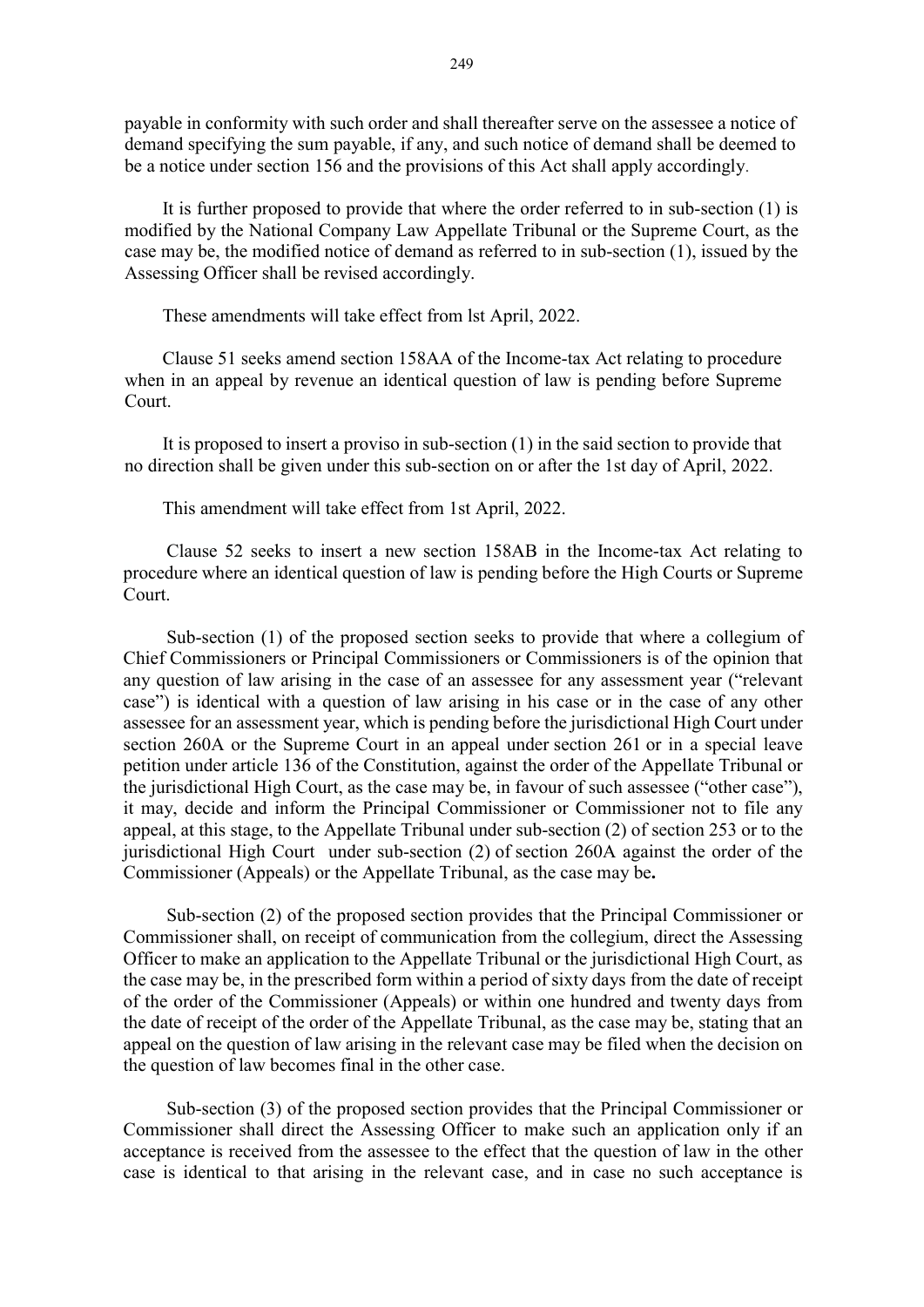received, the Principal Commissioner or Commissioner shall proceed in accordance with the provisions contained in sub-section (2) of section 253 or in sub-section (2) of section 260A.

Sub-section (4) of the proposed section provides that where the order of the Commissioner (Appeals) or the order of the Appellate Tribunal, as the case may be, in the relevant case is not in conformity with the final decision on the question of law in the other case as and when such order is received, the Principal Commissioner or Commissioner may direct the Assessing Officer to appeal to the Appellate Tribunal or the jurisdictional High Court, as the case may be, against such order and save as otherwise provided in this section all other provisions of Part B of Chapter XX shall apply accordingly.

Sub-section (5) of the proposed section provides that appeal in the relevant case shall be filed within a period of sixty days from the date on which the order of the jurisdictional High Court or the Supreme Court, in the other case, is communicated, in accordance with the procedure specified by the Board in this behalf, to the Principal Commissioner or Commissioner.

It is also proposed to define the expression "collegium" for the purposes of the proposed section to mean a collegium comprising of two or more Chief Commissioners, Principal Commissioners or Commissioners as may be specified by the Board.

This amendment will take effect from 1st April, 2022.

Clause 53 seeks to amend section 170 of the Income-tax Act relating to succession to business otherwise than on death.

It is proposed to amend the said section to insert a new sub-section (2A) to provide a deeming provision in order to save and validate the proceedings and to hold the assessment or other proceedings pending or completed on the predecessor in the event of a business reorganisation, to be held in the hands of the successor and to insert an Explanation to define the expressions,––

(i) "business reorganisation" means the reorganisation of business involving the amalgamation or de-merger or merger of business of one or more persons;

(ii) "pendency" to mean the period commencing from the date of filing of application for such reorganisation of business before the High Court or tribunal or the date of admission of an application for corporate insolvency resolution by the Adjudicating Authority as defined in clause (1) of section 5 of the Insolvency and Bankruptcy Code, 2016 and ending with the date on which the order of such High Court or tribunal or such Adjudicating Authority, as the case may be, is received by the Principal Commissioner or the Commissioner.

This amendment will take effect from lst April, 2022.

Clause 54 seeks to insert a new section 170A in the Income-tax Act relating to the effect of order of tribunal or court in respect of business reorganisation.

It is proposed to provide that notwithstanding anything contained in section 139, in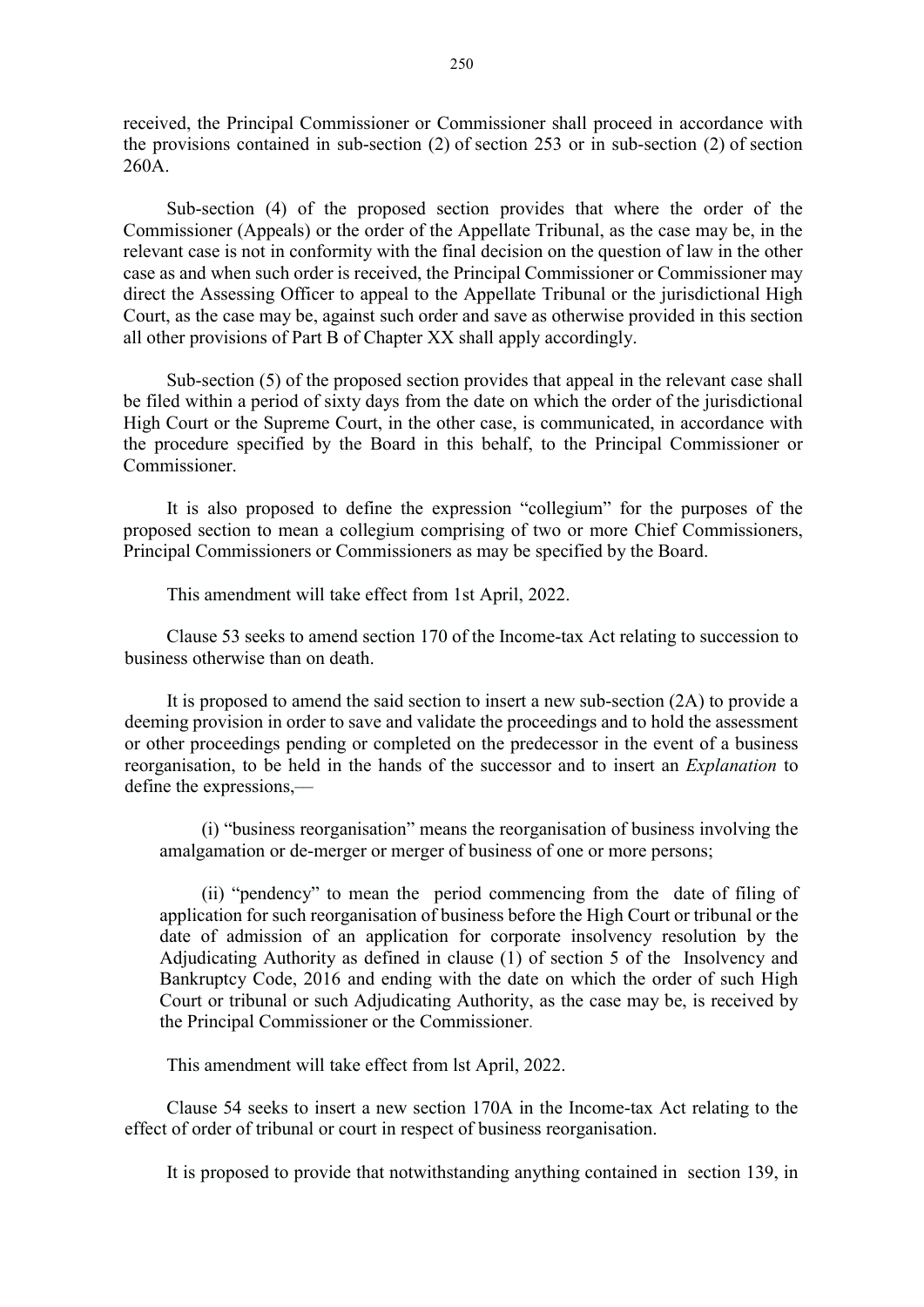case of business reorganisation, where prior to the date of order of a High Court or tribunal or an Adjudicating Authority as defined in clause (1) of section 5 of the Insolvency and Bankruptcy Code, 2016, as the case may be, any return of income has been furnished by the successor under the provisions of section 139 for any assessment year relevant to the previous year to which such order applies, such successor shall furnish, within a period of six months from the end of the month in which the said order was issued, a modified return in such form and manner, as may be prescribed, in accordance with and limited to the said order.

It is further proposed to insert an Explanation in the said section to define the expression "business reorganisation" shall have the same meaning as assigned to it in clause (i) of the Explanation to sub-section (2A) of section 170.

This amendment will take effect from lst April, 2022.

Clause 55 seeks to amend the section 179 of the Income-tax Act relating to liability of directors of private company in liquidation. It provides for recovery of tax dues of a private company from its directors, in cases where such tax dues cannot be recovered from the company itself.

The marginal heading of the said section reads as liability of directors of private company in liquidation. However, the provisions of the section do not deal with companies in liquidation. Therefore, it is proposed to omit the words "in liquidation" from the marginal heading of the said section.

It is further proposed to include "fees" within the scope of the expression "tax due" in the Explanation to the said section.

These amendments will take effect from 1st April, 2022.

Clause 56 seeks to amend section 194-IA of the Income-tax Act relating to payment on transfer of certain immovable property other than agricultural land.

Sub-section (1) of the said section provides for deduction of tax by any person responsible for paying to a resident any sum by way of consideration for transfer of any immovable property (other than agricultural land) shall at the time of credit or payment of such sum to the resident at the rate of one per cent. of such sum as income-tax thereon.

Sub-section (2) of the said section provides that no deduction of tax shall be made where the consideration for the transfer of an immovable property is less than fifty lakh rupees.

It is proposed to amend sub-section (1) of the said section to provide that the person responsible for paying to a resident any sum by way of consideration for transfer of any immovable property (other than agricultural land) shall at the time of credit or payment of such sum to the resident deduct tax at the rate of one per cent. of such sum or the stamp duty value of such property, whichever is higher, as income-tax thereon.

 It is further proposed to amend sub-section (2) of the said section to provide that no deduction of tax shall be made where the consideration for the transfer of an immovable property and the stamp duty value of such property, are both less than fifty lakh rupees.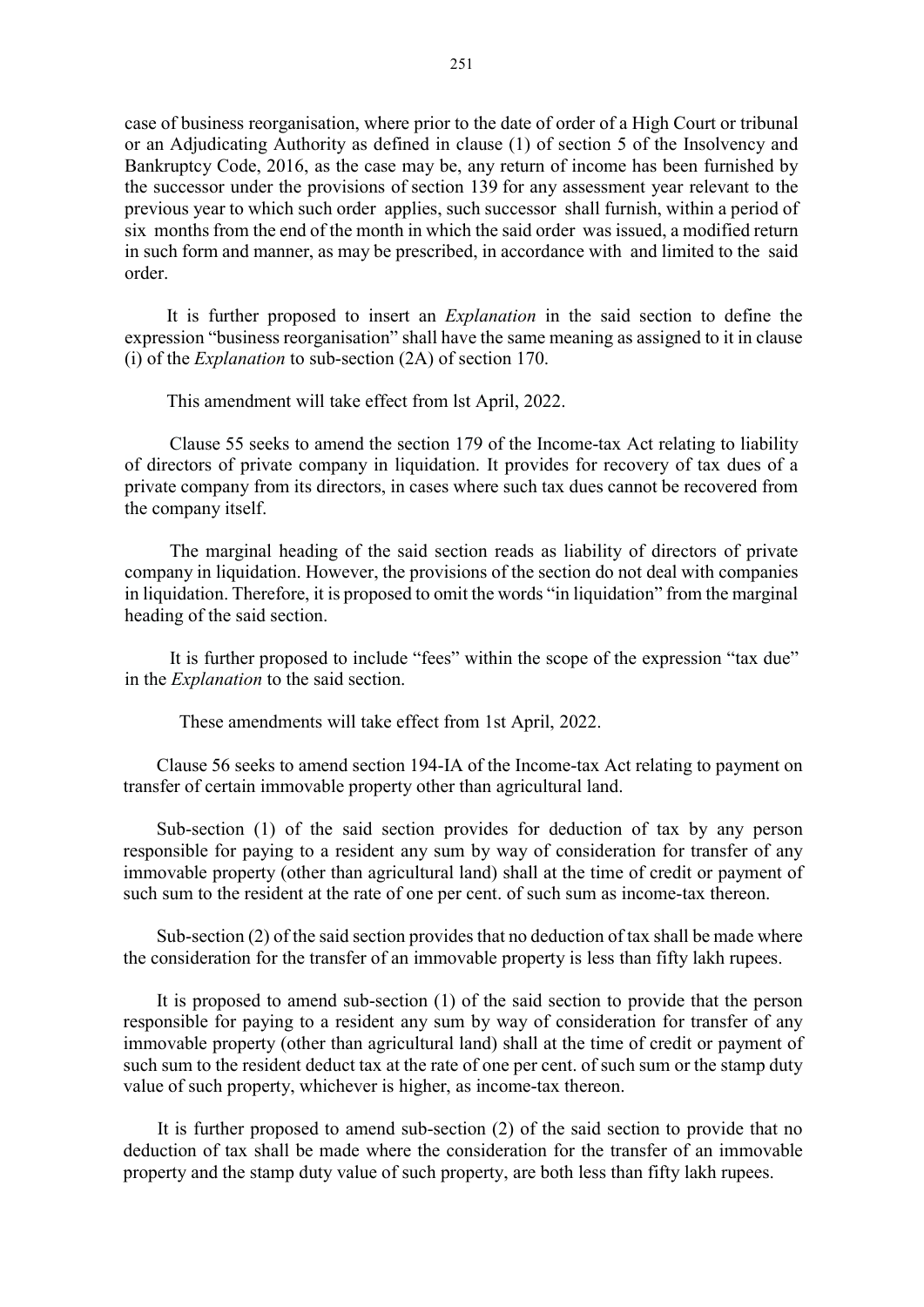It is also proposed to insert clause (c) to the *Explanation* to define "stamp duty value".

These amendments will take effect from 1st April, 2022.

Clause 57 seeks to amend section 194-IB of the Income-tax Act relating to payment of rent by certain individuals or Hindu undivided family.

The said section provides for deduction of tax by an individual or Hindu undivided family (other than those referred to in second proviso of section 194-I) on the payment of any income by way of rent exceeding fifty thousand rupees for a month or part of a month to a resident at the rate of five per cent. of such income.

Sub-section (4) of the said section provides that where the tax is required to be deducted as per the provisions of section 206AA or section 206AB, such deduction shall not exceed the amount of rent payable for the last month of the previous year or the last month of the tenancy, as the case may be.

It is proposed to amend the said sub-section (4) to omit the reference of section 206AB.

This amendment will take effect from 1st April, 2022.

Clause 58 seeks to insert a new section 194R to the Income-tax Act, 1961 relating to deduction of tax on benefit or perquisite in respect of a business or profession.

The proposed new section provides that the person responsible for providing to a resident, any benefit or perquisite, whether convertible into money or not, arising from business or the exercise of a profession by such resident, shall, before providing such benefit or perquisite, as the case may be, to such resident, ensure that tax has been deducted in respect of such benefit or perquisite at the rate of ten per cent. of the value or aggregate of value of such benefit or perquisite.

It is further proposed to provide that in a case where the benefit or perquisite, as the case may be, is wholly in kind or partly in cash and partly in kind but such part in cash is not sufficient to meet the liability of deduction of tax in respect of whole of such benefit or perquisite, the person responsible for providing such benefit of perquisite shall, before releasing the benefit or perquisite, ensure that tax has been paid in respect of the benefit or perquisite.

It is also proposed to provide that the provision of the said section shall not apply in case of a resident where the value or aggregate of value of the benefit or perquisite provided or likely to be provided to such resident during the financial year does not exceed twenty thousand rupees.

It is also proposed to provide that the provisions of the section shall not apply to a person being an individual or a Hindu undivided family, whose total sales, gross receipts or turnover does not exceed one crore rupees in case the of business or fifty lakh rupees in the case of profession, during the financial year immediately preceding the financial year in which such benefit or perquisite, as the case may be, is provided by such person.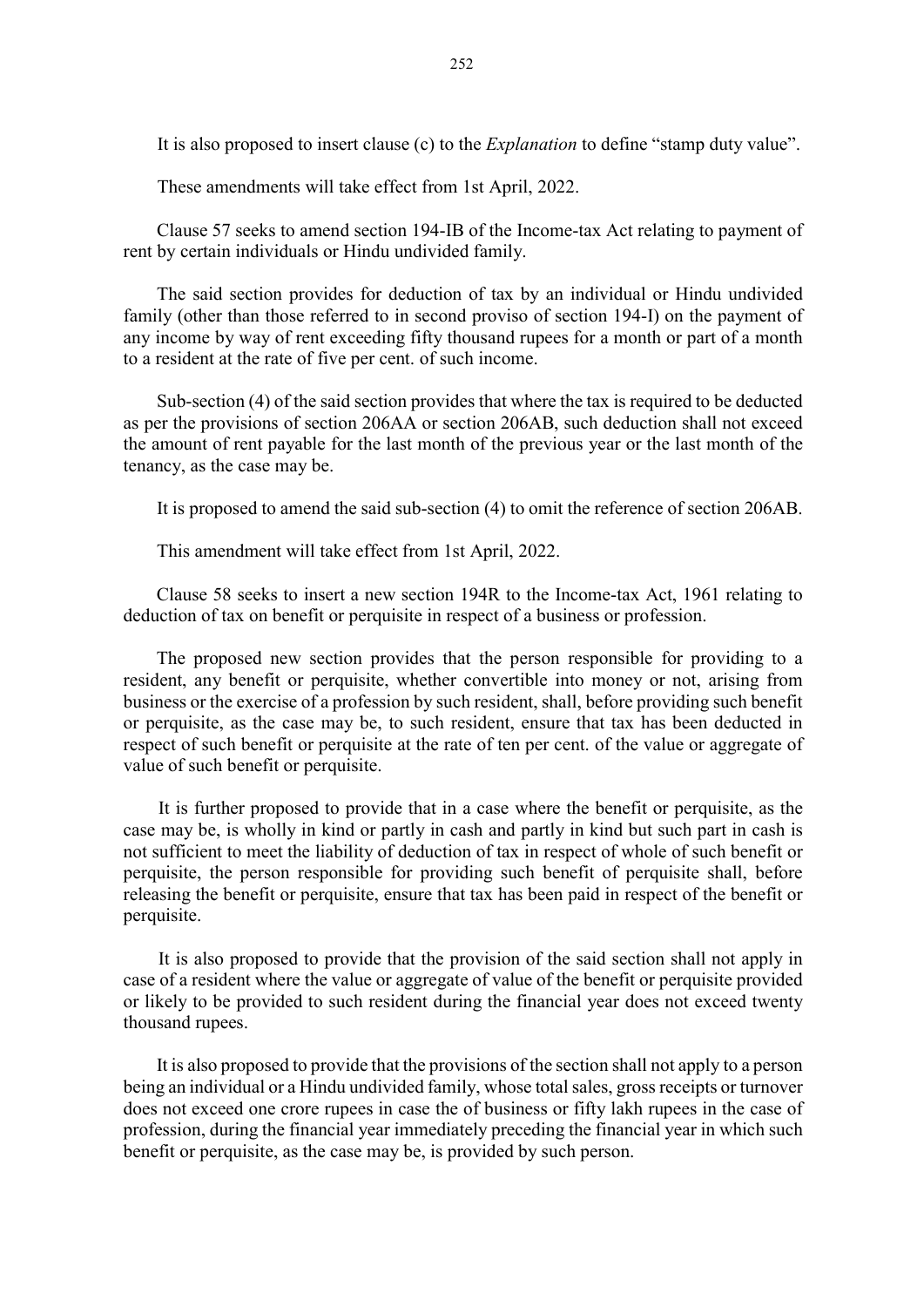It is also proposed to clarify that the expression "person responsible for providing" means the person providing such benefit or perquisite, or in case of a company, the company itself including the principal officer thereof.

This amendment will take effect from 1st July, 2022.

Clause 59 seeks to insert a new section 194S in the Income-tax Act relating to payment on transfer of virtual digital asset.

The proposed sub-section (1) seeks to provide that any person responsible for paying to a resident any sum by way of consideration for transfer of a virtual digital asset shall, at the time of credit of such sum to the account of the resident or at the time of payment of such sum by any mode, whichever is earlier, deduct an amount equal to one per cent. of such sum as income-tax thereon.

It is further proposed to provide a proviso therein that in a case where the consideration for transfer of virtual digital asset is––

(a) wholly in kind or in exchange of another virtual digital asset, where there is no part in cash; or

(b) partly in cash and partly in kind but the part in cash is not sufficient to meet the liability of deduction of tax in respect of whole of such transfer,

the person responsible for paying such consideration shall, before releasing the consideration, ensure that tax has been paid in respect of such consideration for the transfer of virtual digital asset.

The proposed sub-section (2) seeks to provide that provisions of sections 203A and 206AB shall not apply to a specified person.

The proposed sub-section (3) seeks to provide that notwithstanding anything contained in sub-section (1), no tax shall be deducted in a case, where––

(a) the consideration is payable by a specified person and the value or aggregate value of such consideration does not exceed fifty thousand rupees during the financial year; and

(b) the consideration is payable by any person other than a specified person and the value or aggregate value of such consideration does not exceed ten thousand rupees during the financial year.

The proposed sub-section (4) seeks to provide that notwithstanding anything contained in Chapter XVII of the Income-tax Act, a transaction in respect of which tax has been deducted under sub-section (1) shall not be liable to deduction or collection of tax at source under any other provision of the said Chapter.

The proposed sub-section (5) seeks to provide that where any sum referred to in subsection (1) is credited to any account, whether called "Suspense Account" or by any other name, in the books of account of the person liable to pay such sum, such credit of the sum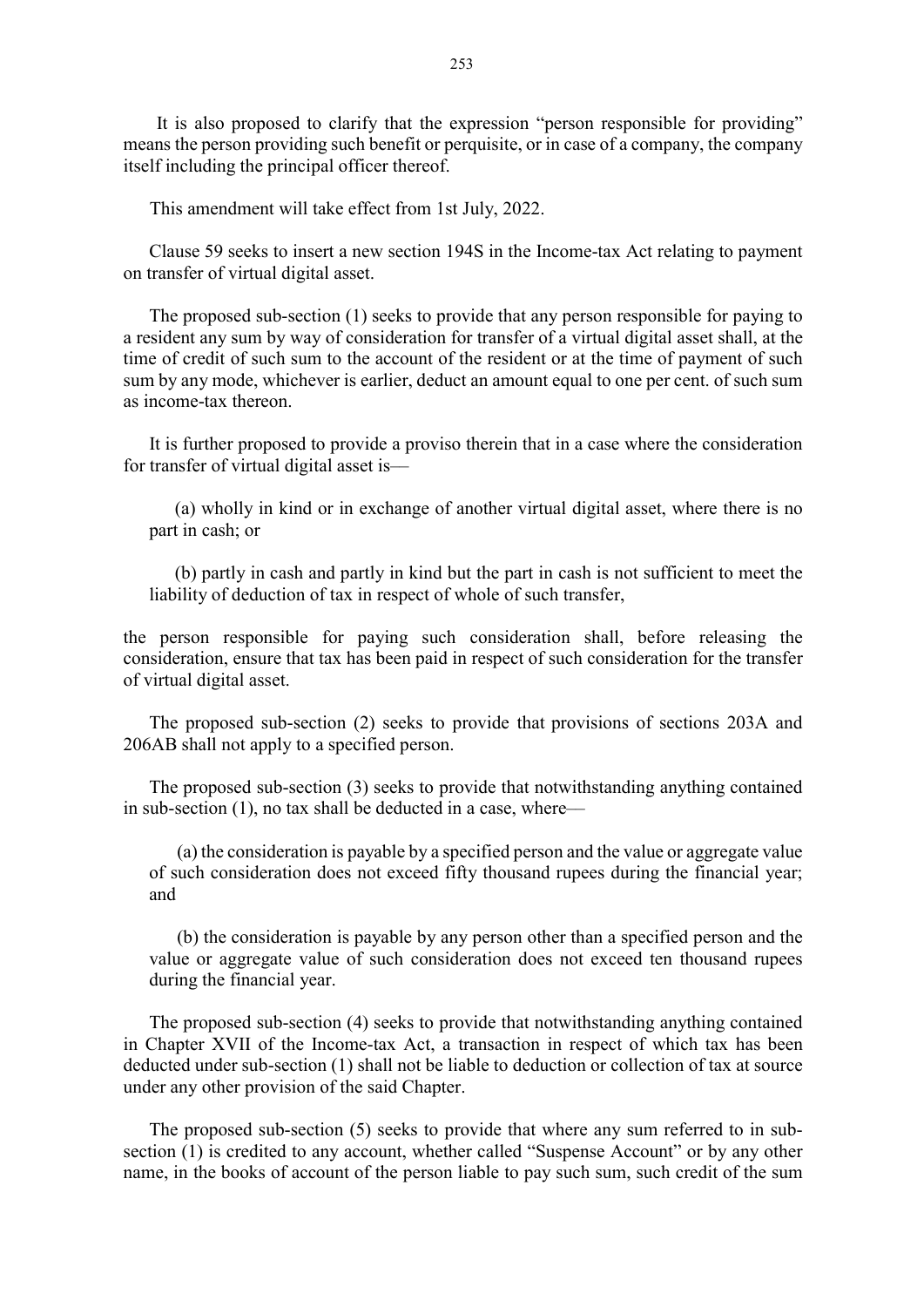shall be deemed to be the credit of such sum to the account of the payee and the provisions of this section shall apply accordingly.

The proposed sub-section (6) seeks to provide that if any difficulty arises in giving effect to the provisions of this section, the Board may, with the prior approval of the Central Government, issue guidelines for the purpose of removing the difficulty.

The proposed sub-section (7) seeks to provide that every guideline issued by the Board under sub-section (6) shall be laid before each House of Parliament, and shall be binding on the income-tax authorities and on the person responsible for paying the consideration on transfer of such virtual digital asset.

The proposed sub-section (8) seeks to provide that notwithstanding anything contained in section 194-O, in case of a transaction to which the provisions of the said section are also applicable along with the provisions of this section then, tax shall be deducted under subsection  $(1)$ .

Explanation to the said section seeks to provide that for the purposes of the said section "specified person" means a person,––

(a) being an individual or a Hindu undivided family, whose total sales, gross receipts or turnover from the business carried on by him or profession exercised by him does not exceed one crore rupees in case of business or fifty lakh rupees in case of profession, during the financial year immediately preceding the financial year in which such virtual digital asset is transferred;

(b) being an individual or a Hindu undivided family, not having any income under the head "Profits and gains of business or profession".

This amendment will take effect from 1st July, 2022.

Clause 60 of the Bill seeks to amend section 201 of the Income-tax Act 1961 relating to consequences of failure to deduct or pay.

Sub-section (1A) of the said section provides that if any person who is liable to deduct tax at source does not deduct it or after so deducting fails to pay the same to the credit of the Government, then, he shall be liable to pay simple interest at the rates specified therein.

It is proposed to insert a new proviso to the said sub-section to provide that where an order is made by the Assessing Officer for the default referred to in sub-section (1), the interest shall be paid by the person in accordance with such order.

This amendment will take effect from the 1st day of April, 2022.

Clause 61 seeks to amend section 206AB of the Income-tax Act relating to special provision for deduction of tax at source for non-filers of income-tax return.

Sub-section (1) of the said section provides the rates at which the tax shall be deducted in case of specified person.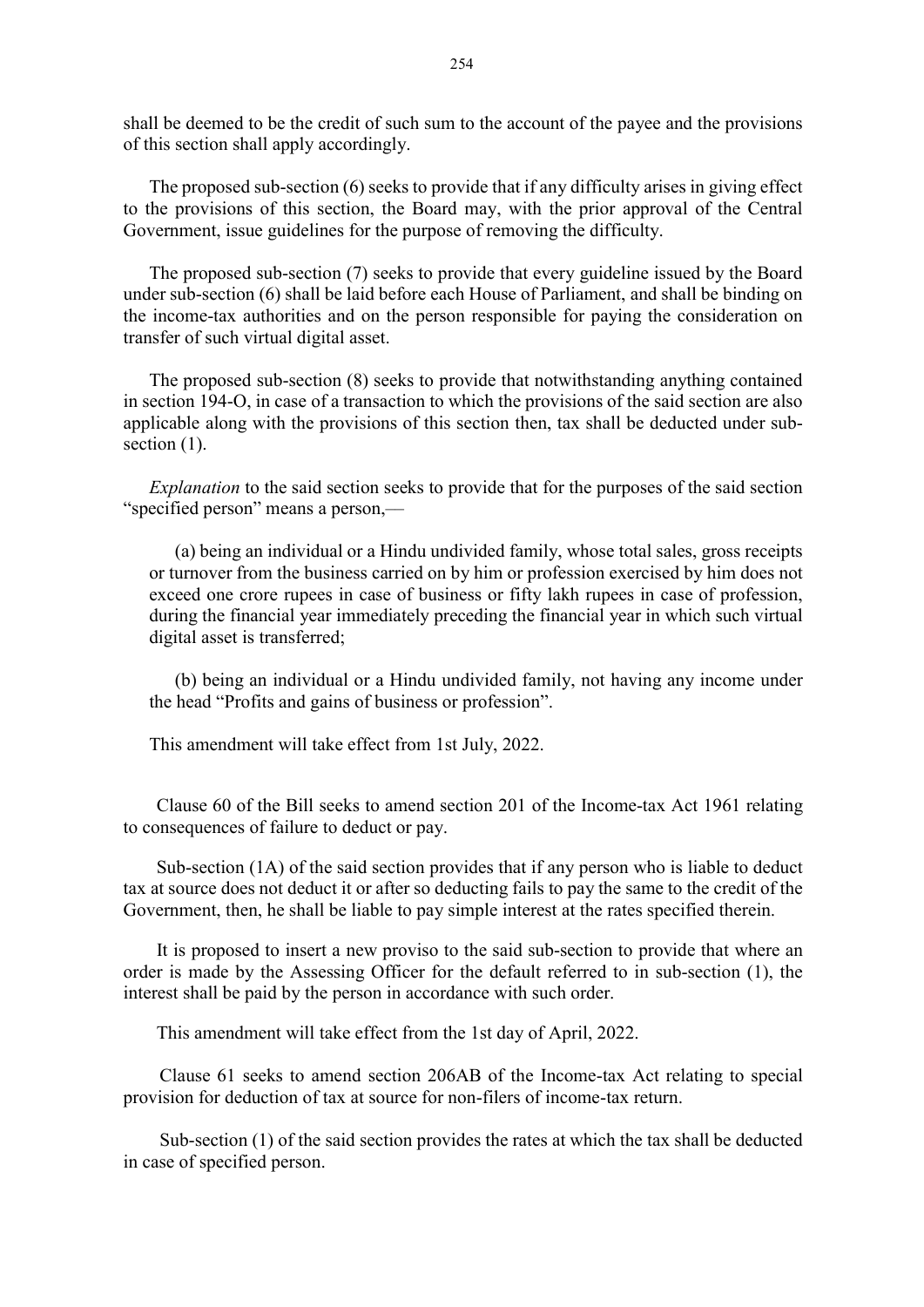It is proposed to amend the said sub-section  $(1)$  to,—

(i) include the reference of sections 194-IA, 194-IB and 194M; and

(ii) omit the brackets and words "(hereafter referred to as deductee)".

It is further proposed to amend sub-section (3) of the said section to provide that for the purposes of the said section, "specified person" shall mean a person who has not furnished the return of income for the assessment year relevant to the previous year immediately preceding the financial year in which tax is required to be deducted, for which the time limit for furnishing the return of income under sub-section (1) of section 139 has expired and the aggregate of tax deducted at source and tax collected at source in his case is rupees fifty thousand or more in the said previous year.

These amendments will take effect from 1st April, 2022.

Clause 62 of the Bill seeks to amend section 206C of the Income-tax Act 1961 relating to profits and gains from the business of trading in alcoholic liquor, forest produce, scrap etc.

Sub-section (7) of the said section deals with the consequences of persons who fail to collect tax or after collecting, fail to deposit the same to the credit of the Central Government. If any person who is liable to collect tax at source does not collect it or after so collecting fails to pay the same to the credit of the Government, then he shall be liable to pay interest at rates specified therein.

It is proposed to insert a new proviso to the said sub-section to provide that where an order is made by the Assessing Officer for the default referred to in sub-section (6A), the interest shall be paid by the person in accordance with such order.

These amendments will take effect from the 1st day of April, 2022.

Clause 63 seeks to amend section 206CCA of the Income-tax Act relating to special provision for collection of tax at source for non-filers of income-tax return.

Sub-section (1) of the said section provides for the rates at which tax shall be collected in case of specified person.

It is proposed to amend the said sub-section (1) to omit the brackets and words "(hereafter referred to as collectee)".

It is further proposed to amend sub-section (3) of the said section to provide that for the purposes of the said section, "specified person" shall mean a person who has not furnished the return of income for the assessment year relevant to the previous year immediately preceding the financial year in which tax is required to be collected, for which the time limit for furnishing of return of income under sub-section (1) of section 139 has expired and the aggregate of tax deducted at source and tax collected at source in his case is rupees fifty thousand or more in the said previous year.

These amendments will take effect from 1st April, 2022.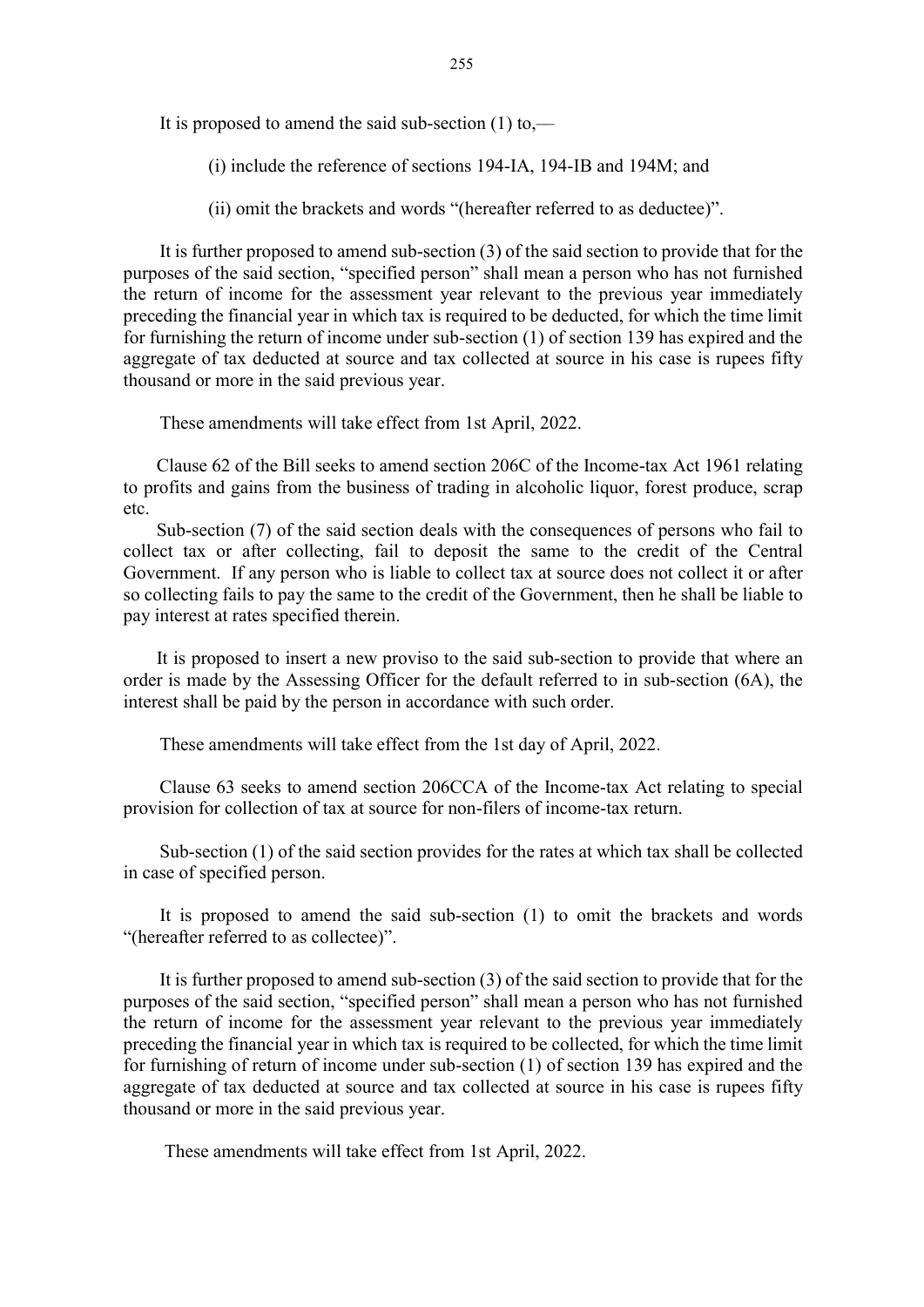Clause 64 seeks to amend section 234A of the Income-tax Act relating to interest for defaults in furnishing return of income.

It is proposed to amend sub-section (1) of the said section to provide that an assessee shall be liable to pay simple interest for furnishing after due date or not furnishing a return under sub-section (8A) in addition to return under sub-section (1) or sub-section (4) of section 139.

It is further proposed to amend Explanation 2 of the sub-section to provide that,—

(i) "tax on total income as determined under sub-section (1) of section 143" shall not include the additional income-tax, if any, payable under section 140B or section 143 and

(ii) "tax on total income determined under such regular assessment" shall not include the additional income-tax payable under section 140B.

These amendments will take effect from 1st April, 2022.

Clause 65 seeks to amend section 234B of the Income-tax Act relating to interest for defaults in payment of advance tax.

It is proposed to amend Explanation 3 to sub-section (1) of the said section to provide that,––

(i) "tax on total income as determined under sub-section (1) of section 143" shall not include the additional income-tax, if any, payable under section 140B or section 143 and

(ii) "tax on total income determined under such regular assessment" shall not include the additional income-tax payable under section 140B.

This amendment will take effect from 1st April, 2022.

Clause 66 seeks to insert a new section 239A in the Income-tax Act relating to refund for denying liability to deduct tax in certain cases.

The proposed new section provides that where under an agreement or other arrangement, in writing, the tax deductible on any income, other than interest, under section 195 is to be borne by the person by whom the income is payable, and such person having paid such tax to the credit of the Central Government claims that no tax was required to be deducted on such income, he may file an application before the Assessing Officer for refund of such tax deducted and such application shall be filed by such person only after within a period of thirty days from the date of payment of such tax, in such form and manner as may be provided by rules.

 Further, it is proposed that the Assessing Officer shall dispose of the abovementioned application for refund within a period of six months from the end of the month in which such application has been received, after making any such enquiry as he may consider necessary. The Assessing Officer may allow or reject such application by an order in writing, however, no such application shall be rejected unless an opportunity of being heard is given to the applicant.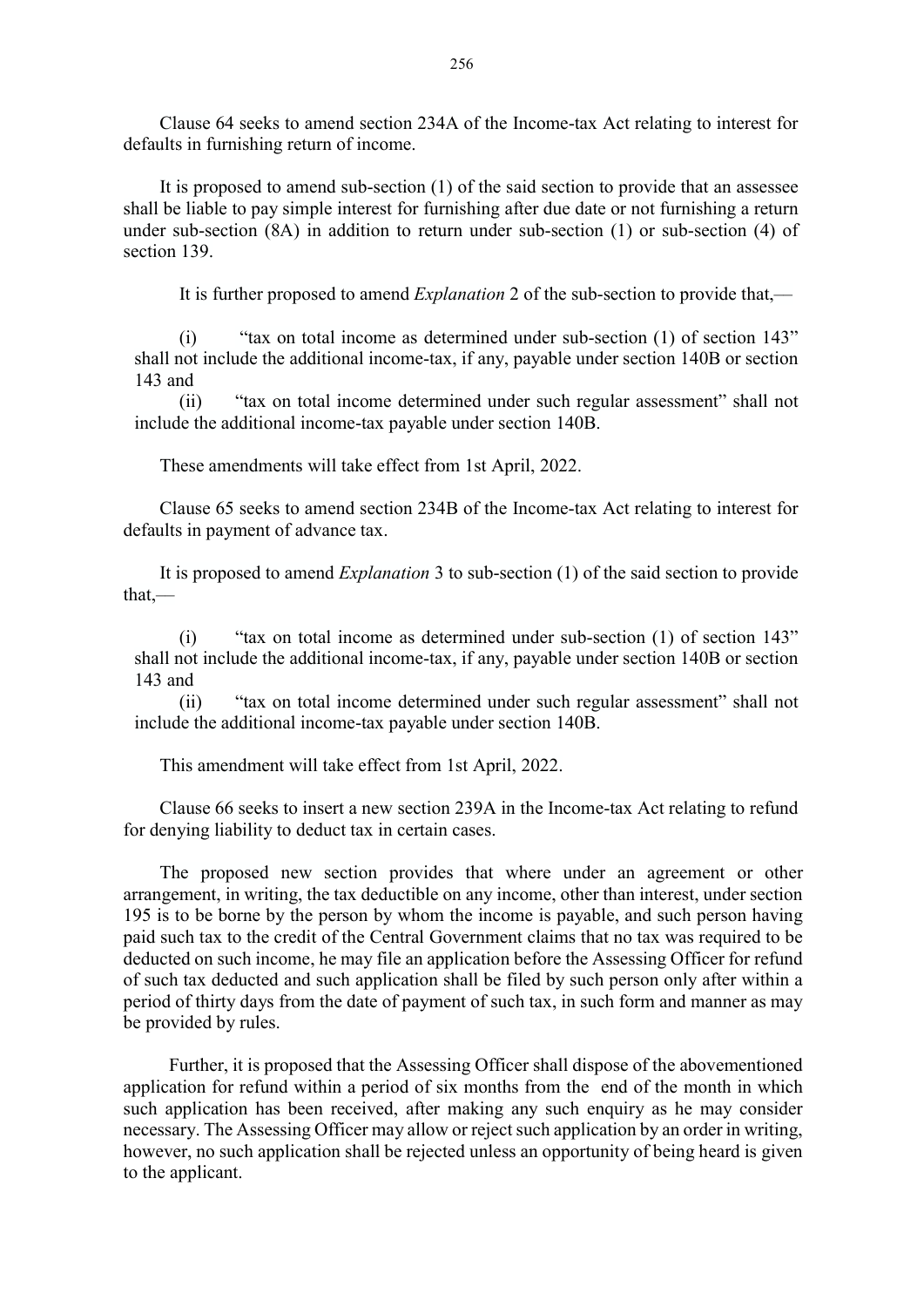This amendment will take effect from lst April, 2022.

Clause 67 seeks to amend section 245MA of the Income-tax Act relating to Dispute Resolution Committee.

The said section, *inter alia*, provides that the Central Government shall constitute one or more Dispute Resolution Committees, for specified persons who may opt for dispute resolution under the said section and who fulfil specified conditions mentioned in the said section.

It is proposed to insert a new sub-section (2A) in the said section to provide that notwithstanding anything contained in section 144C, upon receipt of order of the Dispute Resolution Committee, the Assessing Officer shall in a case where the specified order is a draft of the proposed order of assessment under sub-section (1) of section 144C, pass an order of assessment, reassessment or recomputation or in any other case, modify the order of assessment, reassessment or recomputation, which shall be passed in conformity with the directions contained in such order of the Dispute Resolution Committee, within a period of one month from the end of the month in which such order is received.

This amendment will take effect from 1<sup>st</sup> April, 2022.

Clause 68 seeks to amend section 246A of the Income-tax Act relating to appealable orders before Commissioner (Appeals).

Sub-section (1) of the said section provides for categories of orders against which appeal can be filed before the Commissioner (Appeals).

It is proposed to insert a new clause (ia) in the said sub-section to provide that the orders passed by an Assessing Officer under section 239A shall be appealable before the Commissioner (Appeals).

This amendment will take effect from lst April, 2022.

Clause 69 seeks to amend section 248 of the Income-tax Act relating to appeal by a person denying liability to deduct tax in certain cases.

The said section provides that where under an agreement or other arrangement, the tax deductible on any income, other than interest, under section 195 is to be borne by the person by whom the income is payable, and such person having paid such tax to the credit of the Central Government, claims that no tax was required to be deducted on such income, he may appeal to the Commissioner (Appeals) for a declaration that no tax was deductible on such income.

 It is proposed to insert a proviso in the said section to provide that no appeal shall be filed under this section in a case where tax is paid to the credit of the Central Government on or after the 1st day of April, 2022.

This amendment will take effect from lst April, 2022.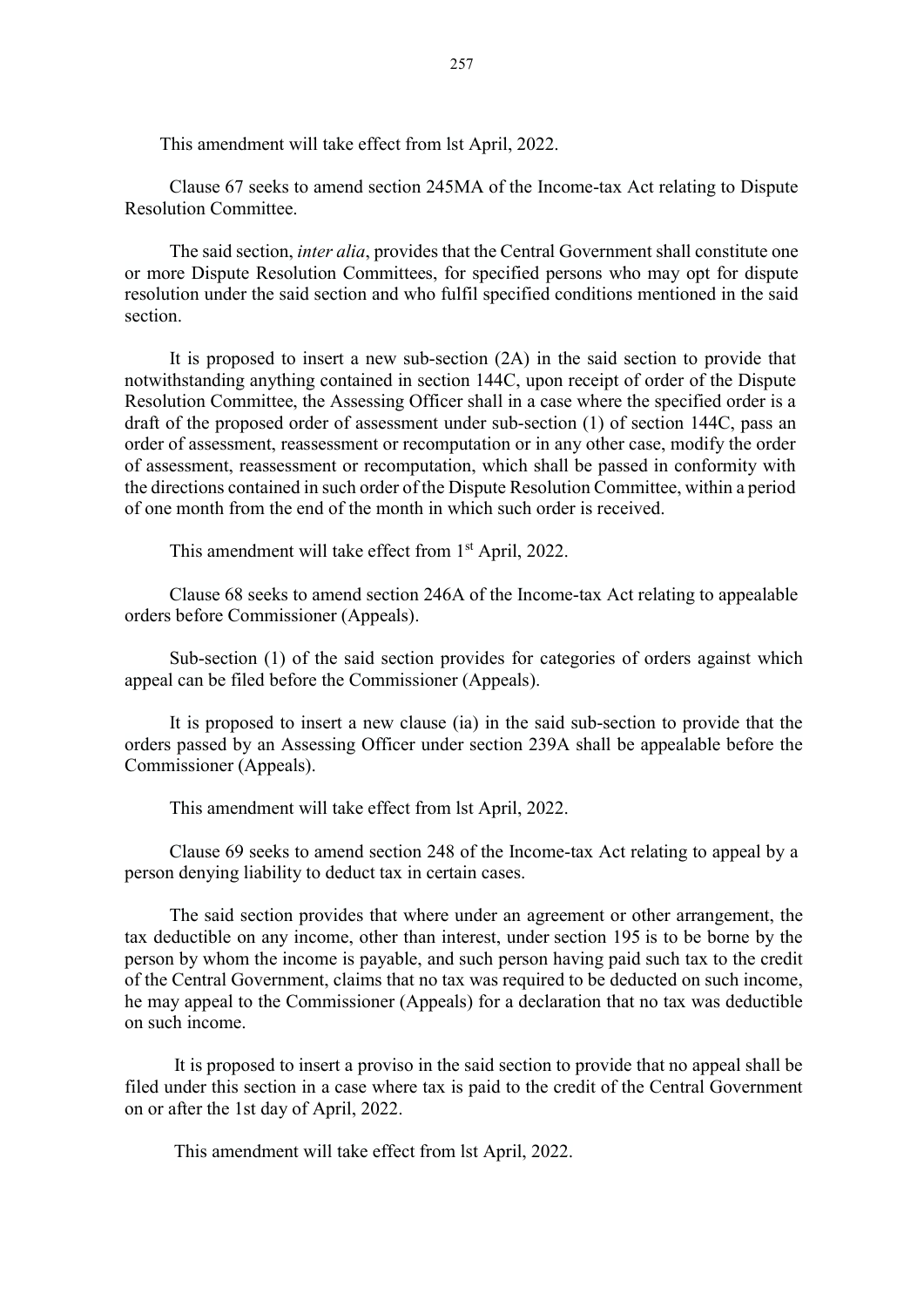Clause 70 seeks to amend the section 253 of the Income-tax Act relating to Appeals to the Appellate Tribunal.

The said section, *inter alia*, empowers the Central Government to notify a scheme for the purposes of appeal to the Appellate Tribunal so as to impart greater efficiency, transparency and accountability by––

 (a) optimising utilisation of the resources through economies of scale and functional specialisation;

 (b) introducing a team-based mechanism for appeal to the Appellate Tribunal, with dynamic jurisdiction.

 Sub-section (9) of the said section further provides that for the purposes of giving effect to the aforesaid scheme, the Central Government may by notification in the Official Gazette direct that any of the provisions of the Act shall not apply or shall apply with such exceptions, modifications and adaptations as may be specified.

 It is proposed to amend the proviso to the said sub-section (9), extending the date for issuing directions for the purposes of the said sub-section from 31st day of March, 2022 to 31st day of March, 2024.

This amendment will take effect from 1st April, 2022.

Clause 71 seeks to amend section 255 of the Income-tax Act relating to procedure of Appellate Tribunal.

The said section, inter alia, empowers the Central Government to notify a scheme for the purposes of disposal of appeals by the Appellate Tribunal so as to impart greater efficiency, transparency and accountability by –

 (a) eliminating the interface between the Appellate Tribunal and parties to the appeal in the course of appellate proceedings to the extent technologically feasible;

 (b) optimising utilisation of the resources through economies of scale and functional specialisation;

(c) introducing an appellate system with dynamic jurisdiction.

Sub-section (8) of the said section further provides that for the purposes of giving effect to the aforesaid scheme, the Central Government may direct that any of the provisions of the Act shall not apply or shall apply with such exceptions, modifications and adaptations as may be specified.

It is proposed to amend the proviso to the said sub-section (8), extending the date for issuing directions for the purposes of the said sub-section from 31st day of March, 2023 to 31st day of March, 2024.

This amendment will take effect from 1st April, 2022.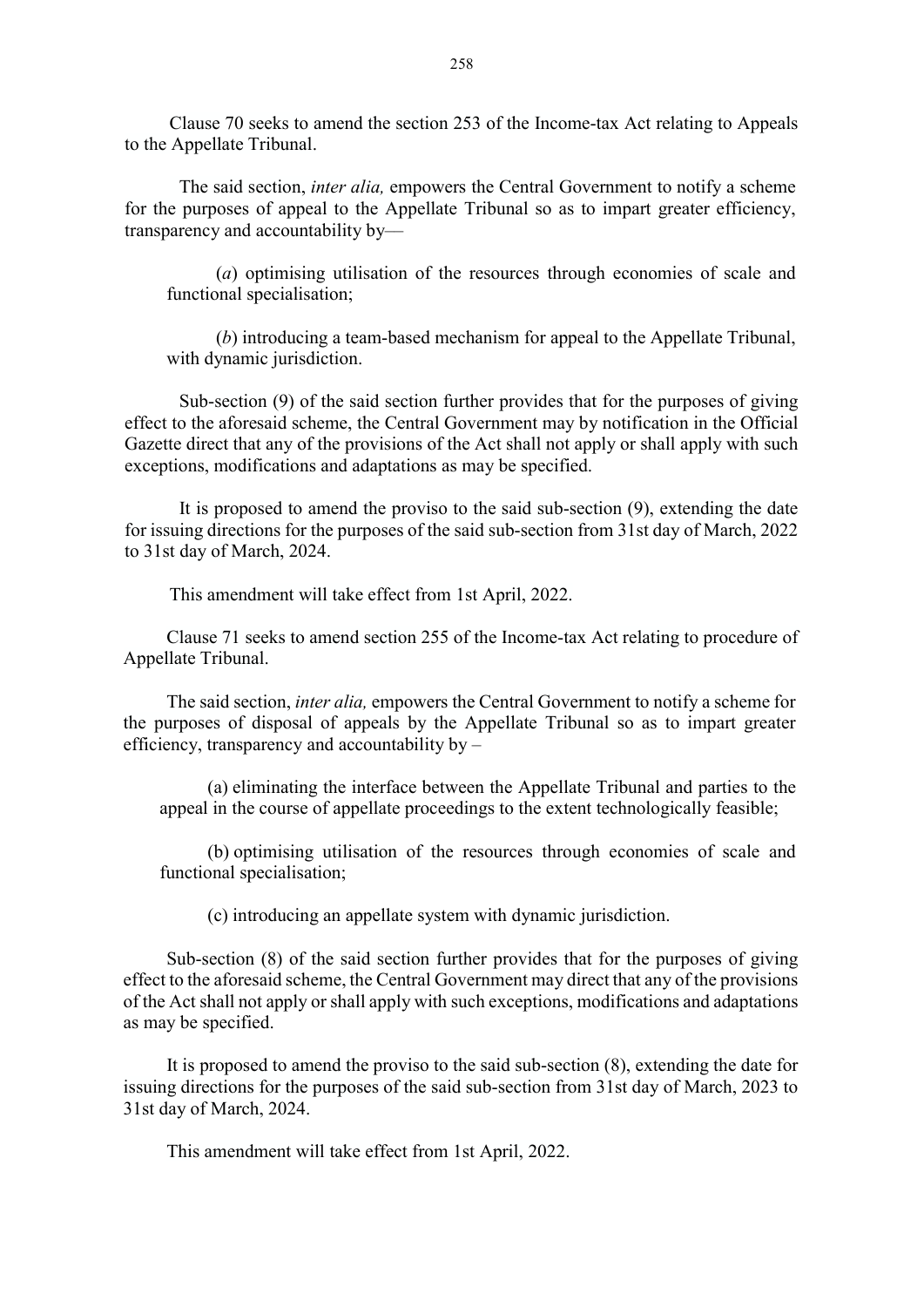Clause 72 seeks to amend section 263 of the Income-tax Act relating to revision of orders prejudicial to revenue.

Sub-section (1) in the said section provides that the Principal Chief Commissioner or Chief Commissioner or Principal Commissioner or Commissioner may call for and examine the record of any proceedings under the Act, and if he considers that any order passed by the Assessing Officer under the Act is erroneous in so far as it is prejudicial to the interests of revenue, he may pass such order thereon as the circumstances of the case justify, including an order enhancing or modifying the assessment or cancelling the assessment and directing a fresh assessment, after making or causing to be made any such inquiry as he deems necessary.

It is proposed to provide that in addition to the existing provision, the Principal Chief Commissioner or Chief Commissioner or Principal Commissioner or Commissioner may call for and examine the record of any proceedings under the Act, and if he considers that any order passed by the Transfer Pricing Officer under the Act is erroneous in so far as it is prejudicial to the interests of revenue, he may pass such order thereon as the circumstances of the case justify, including an order modifying the order under section 92CA or cancelling the order under section 92CA and directing a fresh order under section 92CA, after making or causing to be made any such inquiry as he deems necessary. Such order shall be passed only after giving the assessee an opportunity of being heard.

It is further proposed to amend clause (a) of Explanation 1 to the said sub-section also to include an order under section 92CA by the Transfer Pricing Officer for the purposes of the said section.

It is also proposed that the clause (c) of the Explanation 1 to the sub-section (1) of the said section shall provide that where any order referred to in the said sub-section and passed by the Assessing Officer or the Transfer Pricing Officer, as the case may be, had been the subject matter of any appeal filed on or before or after the 1st day of June, 1988, the powers of the Principal Commissioner or Commissioner under this sub-section shall extend and shall be deemed always to have extended to such matters as had not been considered and decided in such appeal.

It is also proposed to amend the Explanation 2 to the sub-section (1) to make it applicable to an order passed by the Transfer Pricing Officer also.

It is also proposed to insert Explanation 3 in the sub-section (1) of the said section to define the expression "Transfer Pricing Officer".

These amendments will take effect from lst April, 2022.

Clause 73 seeks to amend the section 271AAB of the Income-tax Act relating to penalty where search has been initiated. Sub-sections (1) and (1A) of the said section, inter alia, enables the Assessing Officer to levy penalty in cases where search has been initiated under section 132.

It is proposed to amend sub-sections (1) and (1A) of the said section to extend the powers to levy penalty to Commissioner (Appeals) also.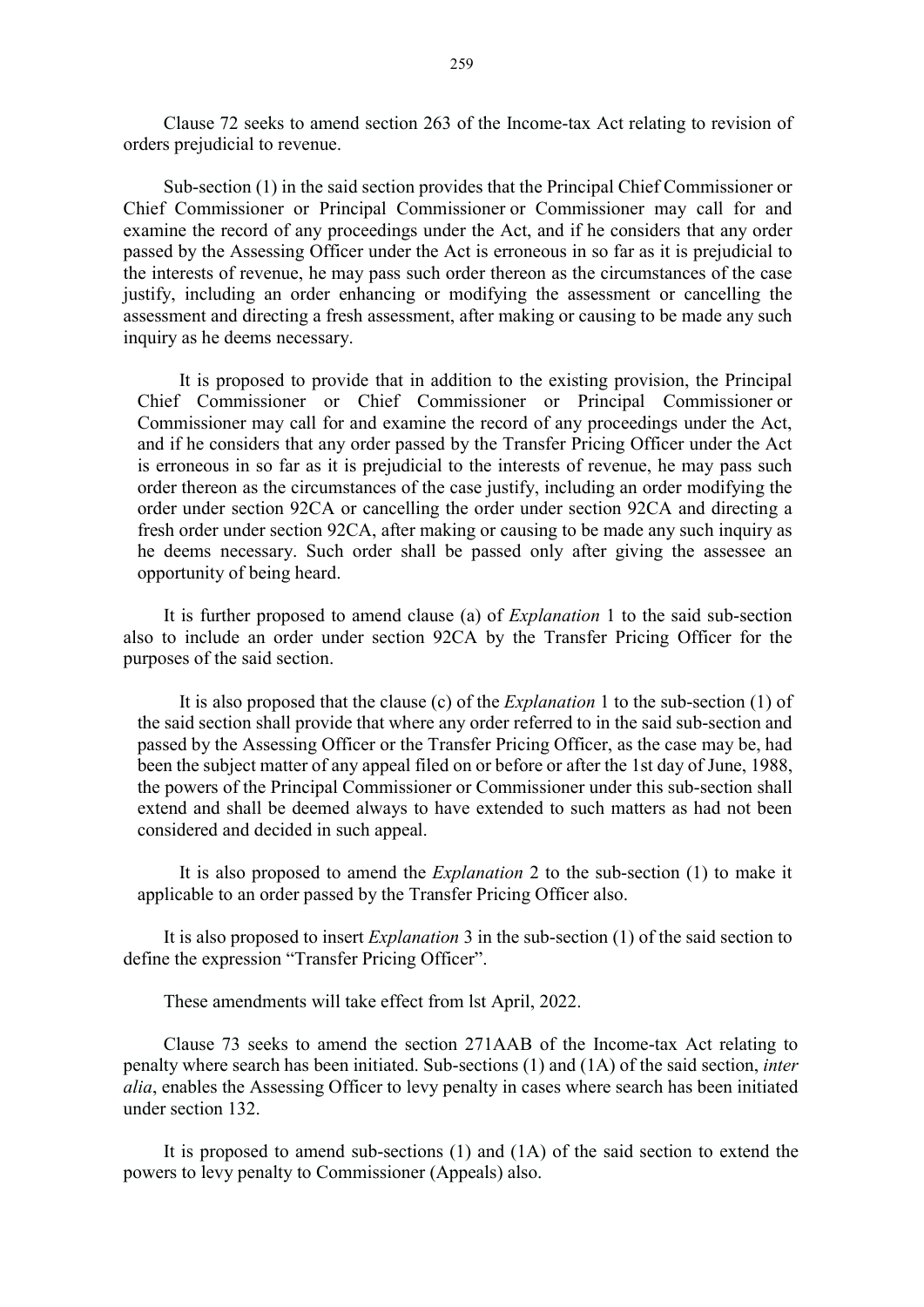These amendments will take effect from 1st April, 2022.

The Explanation to the said section defines certain expressions for the purposes of the said section.

It is proposed to amend clause (a) of the said Explanation to make applicable a notice issued under section 148 also, in case where search is initiated on or after 1<sup>st</sup> April, 2021.

This amendment will take effect retrospectively from lst April, 2021.

Clause 74 seeks to amend the section 271AAC of the Income-tax Act relating to penalty in respect of certain income. Sub-section (1) of the said section, inter alia, enables Assessing Officer to levy penalty in cases where the income determined includes any income referred to in section 68, section 69, section 69A, section 69B, section 69C or section 69D for any previous year.

It is proposed to amend sub-section (1) of the said section, to extend the powers to levy penalty to the Commissioner (Appeals) also.

This amendment will take effect from 1st April, 2022.

Clause 75 seeks to amend the section 271AAD of the Income-tax Act relating to penalty for false entry, etc. in books of account.

The said section, inter alia, enables the Assessing Officer to levy penalty in cases where, during any proceeding, it is found that in the books of account maintained by any person there is a false entry or an omission of any entry which is relevant for computation of total income of such person, to evade tax liability.

It is proposed to amend sub-sections (1) and (2) of the said section to extend the powers to levy penalty to the Commissioner (Appeals) also.

This amendment will take effect from 1st April, 2022.

Clause 76 seeks to insert section 271AAE in the Income-tax Act relating to benefits to related persons.

 The proposed new section provides that without prejudice to any other provisions of Chapter XXI of the Act, if during any proceedings under this Act, it is found that a person, being any fund or institution referred to in sub-clause (iv) or trust or institution referred to in sub-clause (v) or any university or other educational institution referred to in sub-clause (vi) or any hospital or other medical institution referred to in sub-clause (via) of clause (23C) of section 10, or any trust or institution referred to in section 11 has violated the provisions of the twenty-first proviso to clause (23C) of section 10 or clause (c) of sub-section (1) of section 13, as the case may be, the Assessing Officer may direct that such person shall pay by way of penalty––

(a) a sum equal to the aggregate amount of income of such person applied, directly or indirectly, by such person, for the benefit of any person referred to in sub-section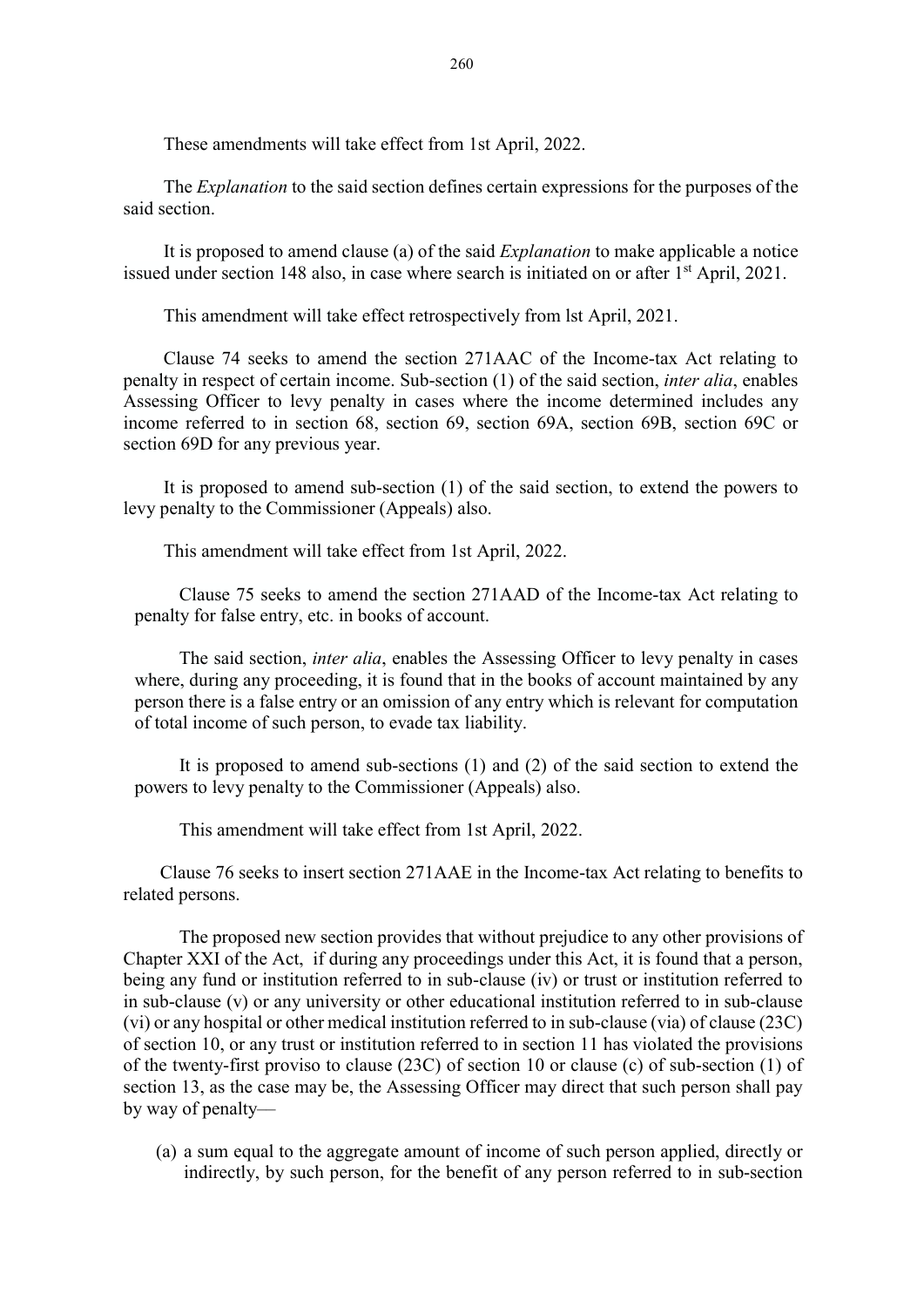(3) of section 13, where the violation is noticed for the first time during any previous year; and

(b) a sum equal to two hundred per cent. of the aggregate amount of income of such person applied, directly or indirectly, by that person, for the benefit of any person referred to in sub-section (3) of section 13, where violation is noticed again in any subsequent previous year.

 This amendment will take effect from 1st April, 2023 and will, accordingly, apply in relation to the assessment year 2023-2024 and subsequent assessment years.

Clause 77 seeks to amend the section 271C of the Income-tax Act relating to penalty for failure to deduct tax at source. It provides for penalty for failure to credit tax deducted at source to the Central Government or the tax payable by him as required by or under the second proviso to section 194B.

The first proviso to section 194B was omitted by the Finance Act, 1999 with effect from the 1st day of April, 2000 and the said section currently has only one proviso.

To give consequential effect, it is proposed to omit the word "second" in sub-clause (ii) of clause (b) of sub-section (1) of the section.

This amendment will take effect from lst April, 2022.

Clause 78 seeks to amend section 272A of the Income-tax Act relating to penalty for failure to answer questions, sign statements, furnish information, returns or statements, allow inspections, etc.

It is proposed to increase the existing penalty under sub-section (2) from one hundred rupees to five hundred rupees.

This amendment will take effect from 1<sup>st</sup> April, 2022.

Clause 79 seeks to amend section 276AB of the Income-tax Act relating to failure to comply with the provisions of sections 269UC, 269UE and 269UL.

It is proposed to insert a second proviso to the said section so as to provide that no proceeding under this section shall be initiated on or after the 1<sup>st</sup> day of April, 2022.

This amendment will take effect from 1st April, 2022.

Clause 80 seeks to amend section 276B of the Income-tax Act relating to failure to pay tax to the credit of Central Government under Chapter XII-D or XVII-B.

The first proviso to Section 194B was omitted vide the Finance Act, 1999 with effect from the 1st April, 2000 and the section currently has only one proviso.

It is proposed to omit the word "second" in the said section 276B.

This amendment will take effect from 1st April, 2022.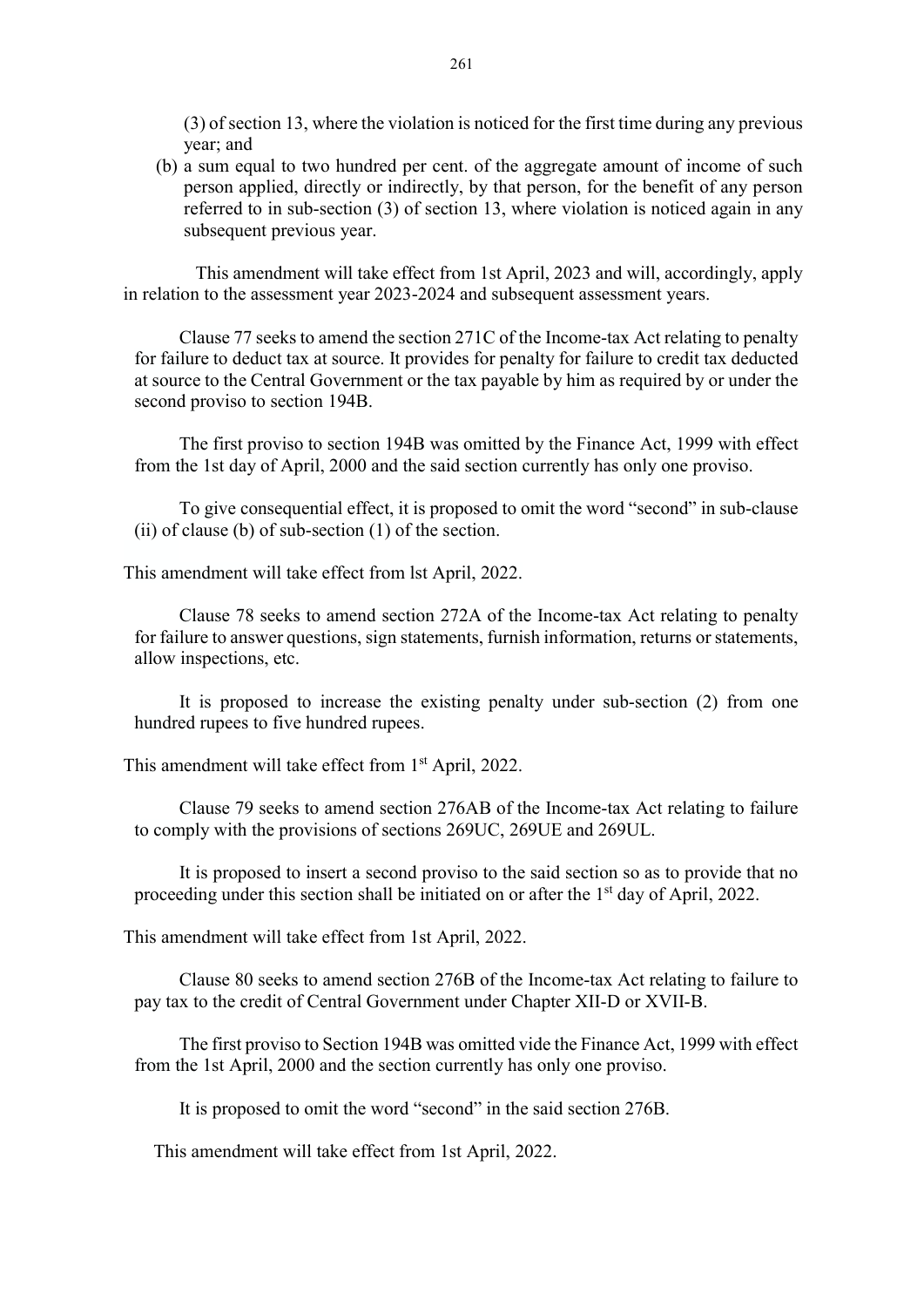Clause 81 seeks to amend the section 276CC of the Income-tax Act relating to failure to furnish returns of income.

The proviso to the said section, *inter alia*, provides that a person shall not be proceeded against under the said section, for failure to furnish the return of income in due time, if a return is furnished by such person before the expiry of the assessment year or the tax payable by such person, not being a company, on the total income determined on regular assessment does not exceed rupees ten thousand.

It is proposed to amend sub-clause (a) of clause (ii) of the said proviso to provide that a person shall not be proceeded against under the said section for failure to furnish in due time the return of income under sub-section (1) of section 139, if such a person has furnished return under sub-section (8A) of section 139 for the relevant assessment year.

This amendment will take effect from 1st April, 2022.

Clause 82 seeks to amend the section 278A of the Income-tax Act relating to punishment for second and subsequent offences.

Section 276B provides for prosecution for failure to credit tax deducted at source to the Central Government and section 276BB provides for prosecution for failure to credit tax collected at source to the Central Government.

It is proposed to amend the said section 278A so as to bring section 276BB within the purview of said section.

This amendment will take effect from 1st April, 2022.

Clause 83 seeks to amend section 278AA of the Income-tax Act relating to punishment not to be imposed the certain cases.

Section 276B provides for prosecution for failure to credit tax deducted at source to the Central Government and section 276BB provides for prosecution for failure to credit tax collected at source to the Central Government.

It is proposed to amend the said section 278AA so as to bring section 276BB also within the purview of said section.

This amendment will take effect from 1st April, 2022.

Clause 84 seeks to substitute section 285B of the Income-tax Act relating to submission of statements by producers of cinematographic films.

 The existing section provides that producers of cinematographic films shall furnish within thirty days from the end of the financial year or from the date of completion of the film, whichever is earlier, a statement containing particulars of all payments over fifty thousand rupees in the aggregate made by him or due from him to each person engaged by him.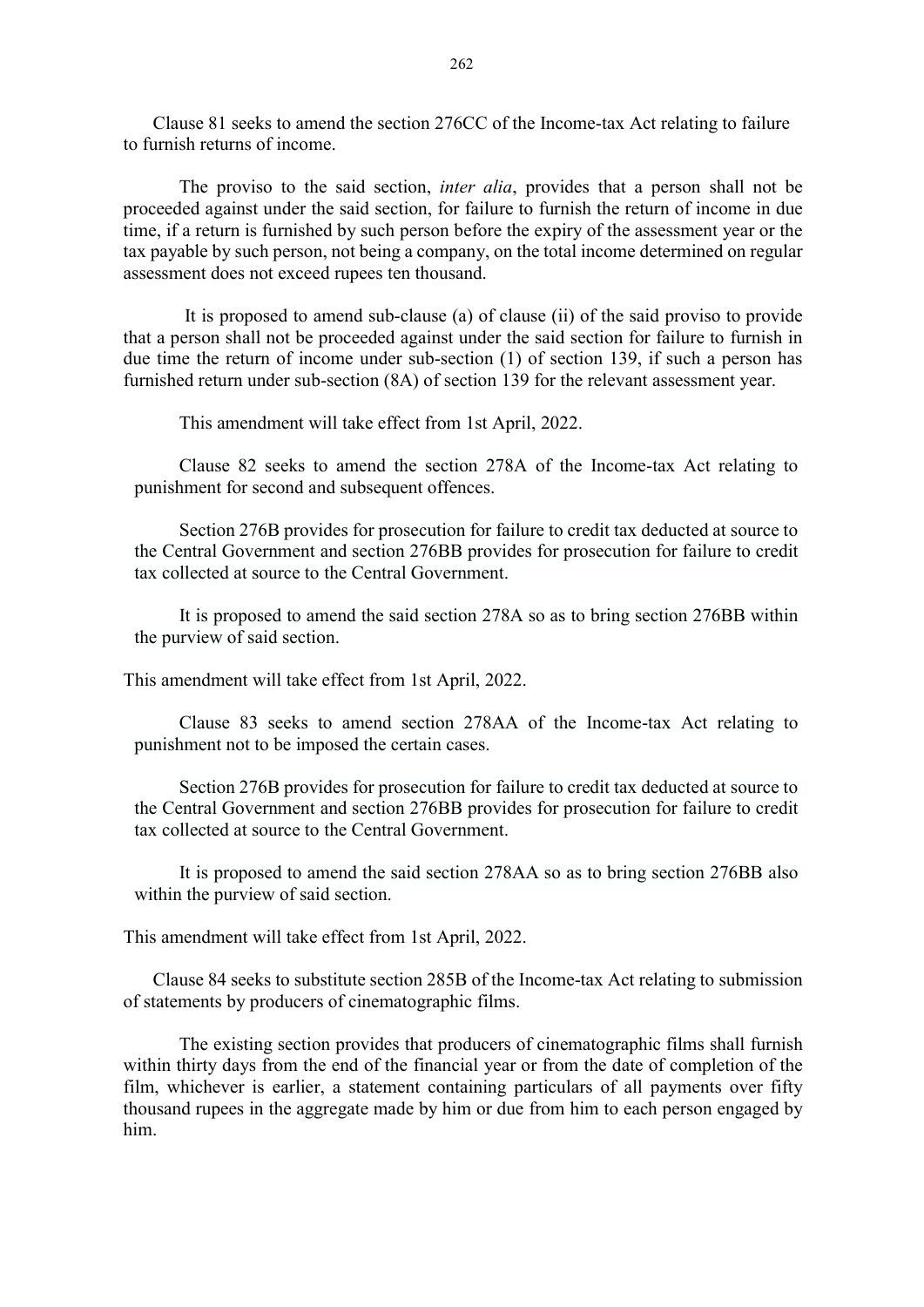It is proposed to substitute the said section to provide that any person carrying on the production of a cinematograph film or engaged in any specified activity, or both, during the whole or any part of any financial year shall, in respect of the period during which such production or specified activity is carried on by him in such financial year, furnish within the prescribed period, a statement in the prescribed form to the prescribed income tax authority in the prescribed manner, containing particulars of all payments of over fifty thousand rupees in the aggregate made by him or due from him to each such person as is engaged by him in such production or specified activity.

 It is proposed to clarify that for the purposes of this section, "specified activity" means event management, documentary production, production of programmes for telecasting on television or over the top platforms or any other similar platform, sports event management, other performing arts or any other activity as the Central Government may, by notification in the Official Gazette, specify in this behalf.

This amendment will take effect from 1st April, 2022.

#### Customs

Clause 85 seeks to amend clause (34) of section 2 of the Customs Act so as to provide that "proper officer", in relation to any functions to be performed under the said Act, means the officer of the customs who is assigned the functions by the Board or the Principal Commissioner of Customs or Commissioner of Customs under section 5 of the said Act.

Clause 86 seeks to substitute section 3 of the Customs Act so as to specify the classes of officers of customs, including the officers of the Directorate of Revenue Intelligence, officers of Customs (Preventive) and audit officers for various purposes, as the Board may specify.

Clause 87 seeks to amend section 5 of the Customs Act relating to the powers of the officers of customs. It is proposed to insert a new sub-section (1A) in the said section so as to empower the Board to assign by notification, such functions as he may deem fit, to an officer of customs, who shall be the proper officer in relation to such functions.

It is further proposed to insert a new sub-section (1B) in the said section so as to empower the Principal Commissioner of Customs or Commissioner of Customs within their jurisdiction to assign by order such functions as he may deem fit to an officer of customs, who shall be the proper officer in relation to such functions.

It is also proposed to insert a new sub-section (4) in said section so as to provide the criteria which the Board may consider while specifying the conditions and limitations imposed under sub-section  $(1)$  and assigning functions under sub-section  $(1A)$  to an officer of customs.

It is also proposed to insert a new sub-section (5) in the said section so as to empower the Board in certain cases to specify by notification two or more officers of customs, whether or not of the same class, to have concurrent power and functions under the said Act.

 Clause 88 seeks to amend section 14 of the Customs Act so as to empower the Central Government to make rules enabling the Central Board of Indirect Taxes and Customs to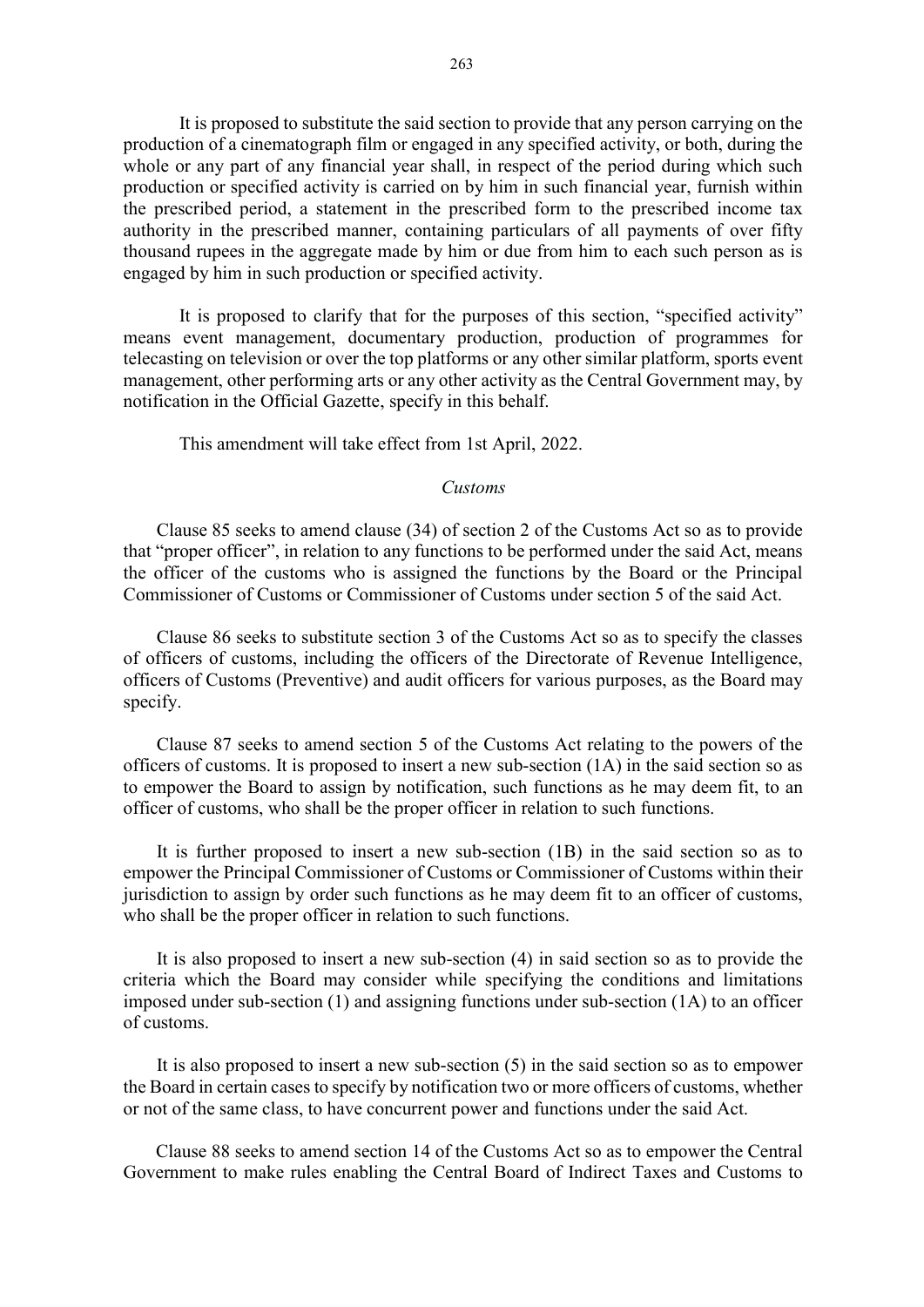specify the additional obligations of the importer in respect of a class of imported goods, whose value is not being declared correctly, the criteria of selection of such goods, and the checks, including the circumstances and manner of exercise of such checks, in respect of such goods.

Clause 89 seeks to amend section 28E of the Customs Act so as to omit the Explanation to clause (c) relating to expression 'joint venture in India' and also to omit clause (h) of the said section.

Clause 90 seeks to amend sub-section (1) of section 28H of the Customs Act so as to provide that fee for application for advance ruling shall also be prescribed.

It further seeks to omit sub-section (3) and to amend sub-section (4) so as to provide that an applicant for advance ruling may withdraw his application at any time before a ruling is pronounced.

Clause 91 seeks to substitute sub-section (7) of section 28-1 of the Customs Act so as to remove reference to 'Members' from the said sub-section.

Clause 92 seeks to substitute sub-section (2) of section 28J of the Customs Act so as to provide that advance ruling under sub-section (1) of that section shall remain valid for a period of three years or till there is a change in law or facts on the basis of which the advance ruling has been pronounced, whichever is earlier.

It further seeks to insert a proviso in the said sub-section so as to provide that in respect of advance rulings in force on the date the Finance Bill, 2022 receives assent of the President, the said period of three years shall be reckoned from the date on which the said Finance Bill receives assent of the President.

Clause 93 seeks to insert a new section 110AA in the Customs Act so as to provide that where in pursuance of any proceeding under Chapter XIIA or Chapter XIII, if an officer of customs has reasons to believe that any duty has been short-levied, not levied, short-paid or not paid or any duty has been erroneously refunded or any drawback has been erroneously allowed or any interest has been short-levied, not levied, short-paid or not paid, or erroneously refunded, then such officer of customs shall, after inquiry, investigation, or audit, transfer the relevant documents, along with a report in writing to the proper officer having jurisdiction, in respect of assessment of such duty, or who allowed such refund or drawback, or to an officer to whom proper officer is subordinate.

It further seeks to provide that in case of multiple jurisdictions, such transfer shall be made to an officer of customs to whom such matter is assigned by the Board under section 5.

Clause 94 seeks to insert a new section 135AA in the Customs Act, so as to make punishable the publishing of information relating to the value or classification or quantity of goods entered for export from India, or import into India, or the details of the exporter or importer of such goods, unless required so to do under any law for the time being in force.

It further seeks to provide that nothing contained in the said section shall apply to any publication made by or on behalf of the Central Government.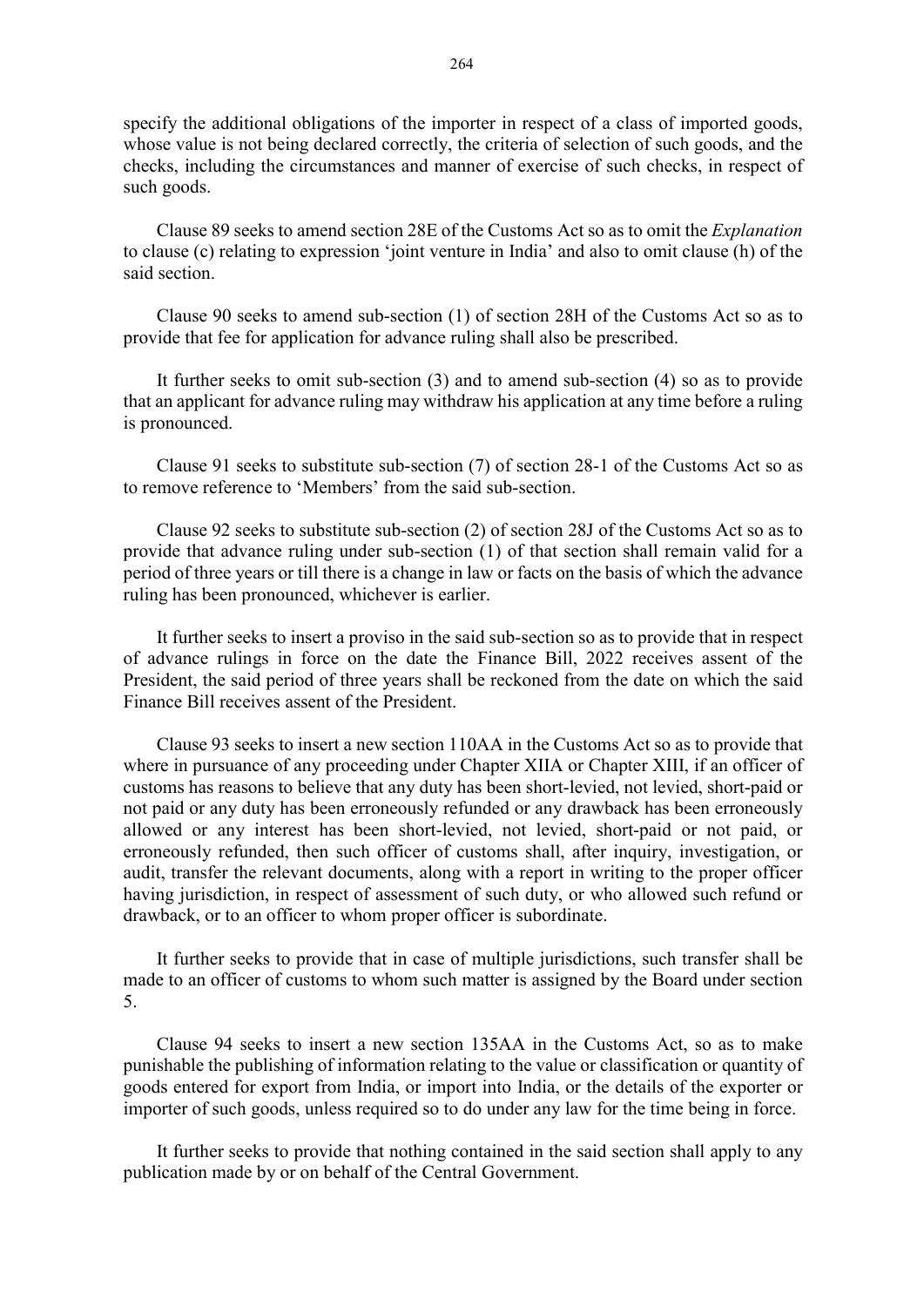Clause 95 seeks to insert the words, figures and letters "or section 135AA" in subsection (1) of section 137 of the Customs Act so as to provide that no court shall take cognizance of any offence under the said section 135AA, except with the previous sanction of the Principal Commissioner of Customs or Commissioner of Customs.

Clause 96 seeks to give validation to any action taken or functions performed before the date of commencement of the Finance Act, 2022, under certain Chapters of the Customs Act and notifications issued thereunder for appointing an officer of customs or assigning functions, by giving retrospective effect to sections 2, 3 and 5 of the Customs Act as amended by this Act to that extent.

## Customs Tariff

Clause 97 seeks to amend the First Schedule to the Customs Tariff Act —

(a) in the manner specified in the Second Schedule so as to revise the rates in respect of certain tariff items with effect from the 2nd February, 2022;

(b) in the manner specified in the Third Schedule with a view to harmonise certain entries with Harmonised System of Nomenclature to create new tariff lines in respect of certain entries and to revise the rates in respect of certain tariff items, with effect from the 1st May, 2022.

#### Excise

Clause 98 seeks to amend the Fourth Schedule to the Central Excise Act to insert two new tariff items 2710 12 43 and 2710 12 44 under sub-heading 2710 12 in Chapter 27 relating to E12 and E15 fuel blends, as new BIS specification IS 17586 has been issued for Ethanol Blended Petrol with percentage of ethanol upto twelve (E12) and fifteen (E15) percent, so as to align the Fourth Schedule to the Central Excise Act with the proposed amendments for the sub-heading 2710 12 in the First Schedule to the Customs Tariff Act, 1975, in the manner specified in Fourth Schedule.

This amendment will take effect from the date on which the Finance Bill, 2022 receives the assent of the President.

# Central Goods and Services Tax

Clause 99 seeks to amend section 16 of the Central Goods and Services Tax Act, 2017 by inserting a new clause (ba) in sub-section (2) thereof, so as to provide that input tax credit with respect to a supply may be availed only when such credit has not been restricted in the details communicated to the registered person under section 38.

It further seeks to amend sub-section (4) so as to provide that a registered person shall not be entitled to take input tax credit in respect of any invoice or debit note after the thirtieth day of November following the end of the financial year to which such invoice or debit note pertains, or furnishing of the relevant annual return, whichever is earlier.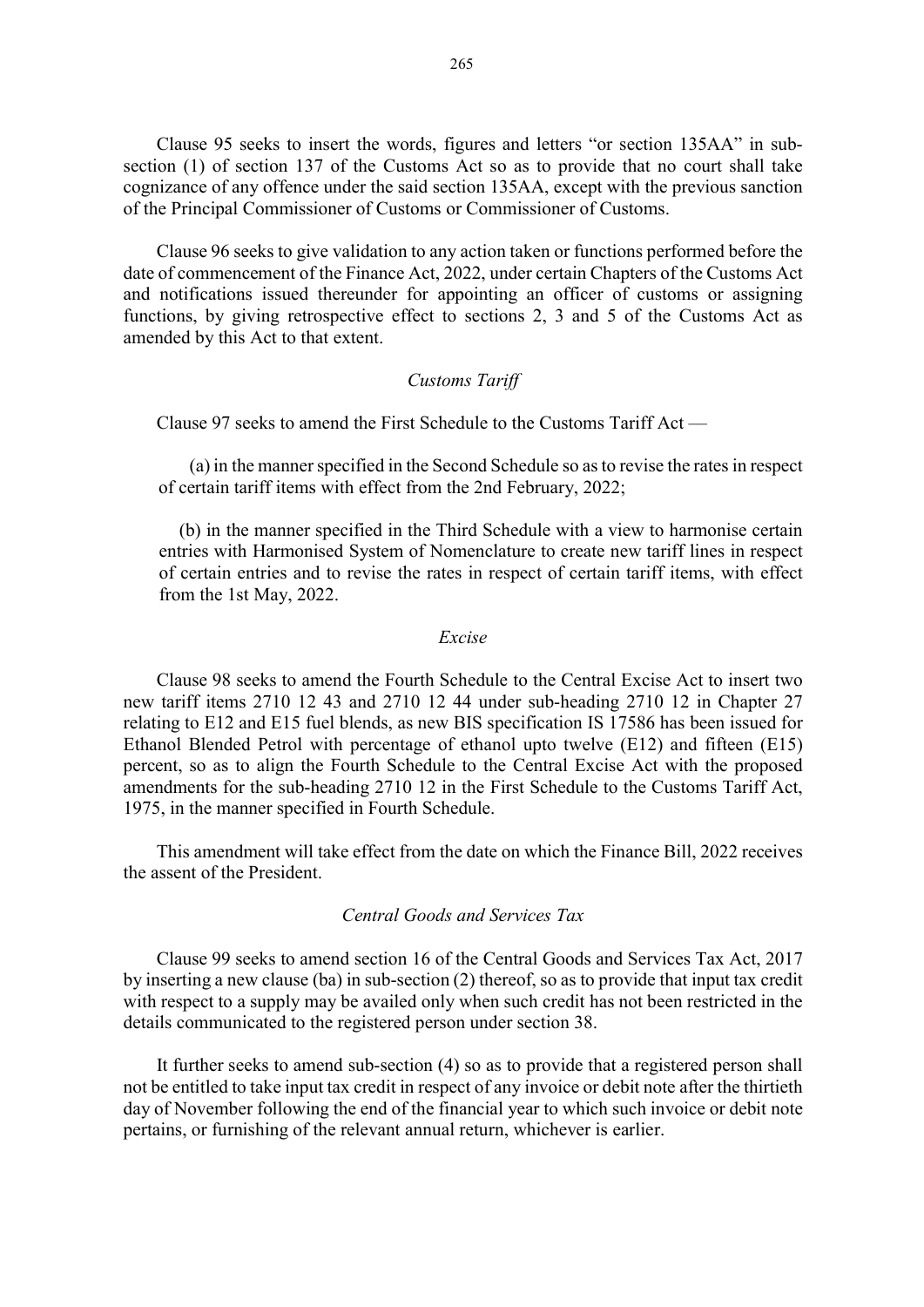Clause 100 seeks to amend clause (b) of sub-section (2) of section 29 of the Central Goods and Services Tax Act so as to provide that the registration of a person paying tax under section 10 is liable to be cancelled if the return for a financial year has not been furnished beyond three months from the due date of furnishing of the said return.

It further seeks to amend clause (c) of the said sub-section (2) so as to provide for prescribing continuous tax periods for which return has not been furnished, which would make a registration liable for cancellation, in respect of any registered person, other than a person specified in clause (b) thereof.

Clause 101 seeks to amend sub-section (2) of section 34 of the Central Goods and Services Tax Act so as to provide for thirtieth day of November following the end of the financial year, or the date of furnishing of the relevant annual return, whichever is earlier, as the last date for issuance of credit notes in respect of any supply made in a financial year.

Clause 102 seeks to amend sub-section (1) of section 37 of the Central Goods and Services Tax Act so as to provide for prescribing conditions and restrictions for furnishing the details of outward supply and the conditions and restrictions as well as manner and time for communication of the details of such outward supplies to concerned recipients.

It further seeks to omit sub-section (2) and first proviso to sub-section (1) so as to do away with two-way communication process in return filing.

 It also seeks to amend sub-section (3) so as to remove reference to unmatched details under section 42 or section 43, as the said sections are proposed to be omitted, and to provide for thirtieth day of November following the end of the financial year or furnishing of the relevant annual return, whichever is earlier, as the last date for rectification of errors or omission in respect of details of outward supplies furnished under sub-section (1).

It also seeks to insert sub-section (4) so as to provide for tax period-wise sequential filing of details of outward supplies under sub-section (1).

Clause 103 seeks to substitute a new section for section 38 of the Central Goods and Services Tax Act. Sub section (1) seeks to provide for prescribing such other supplies as well as the manner, time, conditions and restrictions for communication of details of inward supplies and input tax credit to the recipient by means of an auto-generated statement and to do away with two-way communication process in return filing.

Sub-section (2) seeks to provide for the details of inward supplies in respect of which input tax credit may be availed and the details of supplies on which input tax credit cannot be availed by the recipient.

Clause 104 seeks to amend sub-section (5) of section 39 of the Central Goods and Services Tax Act so as to provide that the non-resident taxable person shall furnish the return for a month within thirteen days after the end of the month or within seven days after the last day of the period of registration specified under sub-section (1) of section 27, whichever is earlier.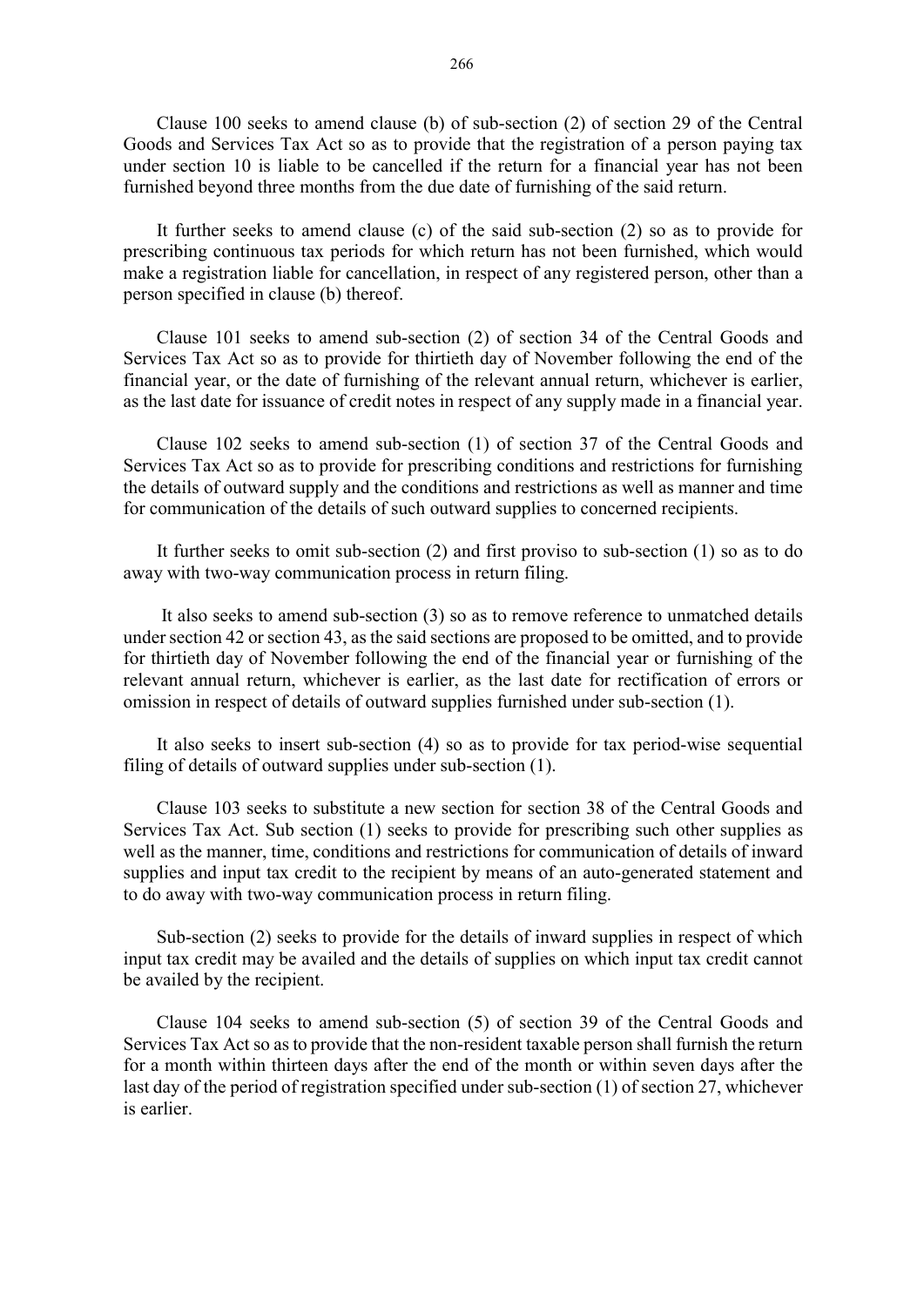It further seeks to substitute the first proviso to sub-section (7) so as to provide an option to the persons furnishing return under proviso to sub-section (1) to pay either the selfassessed tax or an amount that may be prescribed.

It also seeks to amend sub-section (9) by removing reference of section 37 and section 38 and to amend the proviso to said sub-section (9) so as to provide for thirtieth day of November following the end of the financial year, or the date of furnishing of the relevant annual return, whichever is earlier, as the last date for the rectification of errors in the return furnished under section 39.

It also seeks to amend sub-section (10) so as to provide for furnishing of details of outward supplies of a tax period under sub-section (1) of section 37 as a condition for furnishing the return under section 39 for the said tax period.

Clause 105 seeks to substitute a new section for section 41 of the Central Goods and Services Tax Act so as to do away with the concept of "claim" of eligible input tax credit on a "provisional" basis and to provide for availment of self-assessed input tax credit subject to such conditions and restrictions as may be prescribed.

Clause 106 seeks to omit section 42 of the Central Goods and Services Tax Act relating to matching, reversal and reclaiming of input tax credit so as to do away with the concept of "claim" of eligible input tax credit on a "provisional" basis and subsequent matching, reversals and reclaim of such credit. It further seeks to omit section 43 relating to matching, reversal and reclaim of reduction in output tax liability so as to do away with two-way communication process in return filing. It also seeks to omit section 43A.

Clause 107 seeks to amend sub-section (1) of section 47 of the Central Goods and Services Tax Act so as to provide for levy of late fee for delayed filing of return under section 52 and to remove reference of section 38 as there is no requirement of furnishing details of inward supplies by the registered person under the said section 38.

Clause 108 seeks to amend sub-section (2) of section 48 of the Central Goods and Services Tax Act so as to remove reference to section 38 therefrom as there is no requirement of furnishing details of inward supplies by the registered person under the said section 38.

Clause 109 seeks to amend sub-section (4) of section 49 of the Central Goods and Services Tax Act so as to provide for prescribing restrictions for utilizing the amount available in the electronic credit ledger.

It further seeks to amend sub-section (10) so as to allow transfer of amount available in electronic cash ledger under the Central Goods and Services Tax Act of a registered person to the electronic cash ledger under the said Act or the Integrated Goods and Services Tax Act of a distinct person.

It also seeks to insert sub-section (12) so as to provide for prescribing the maximum proportion of output tax liability which may be discharged through the electronic credit ledger.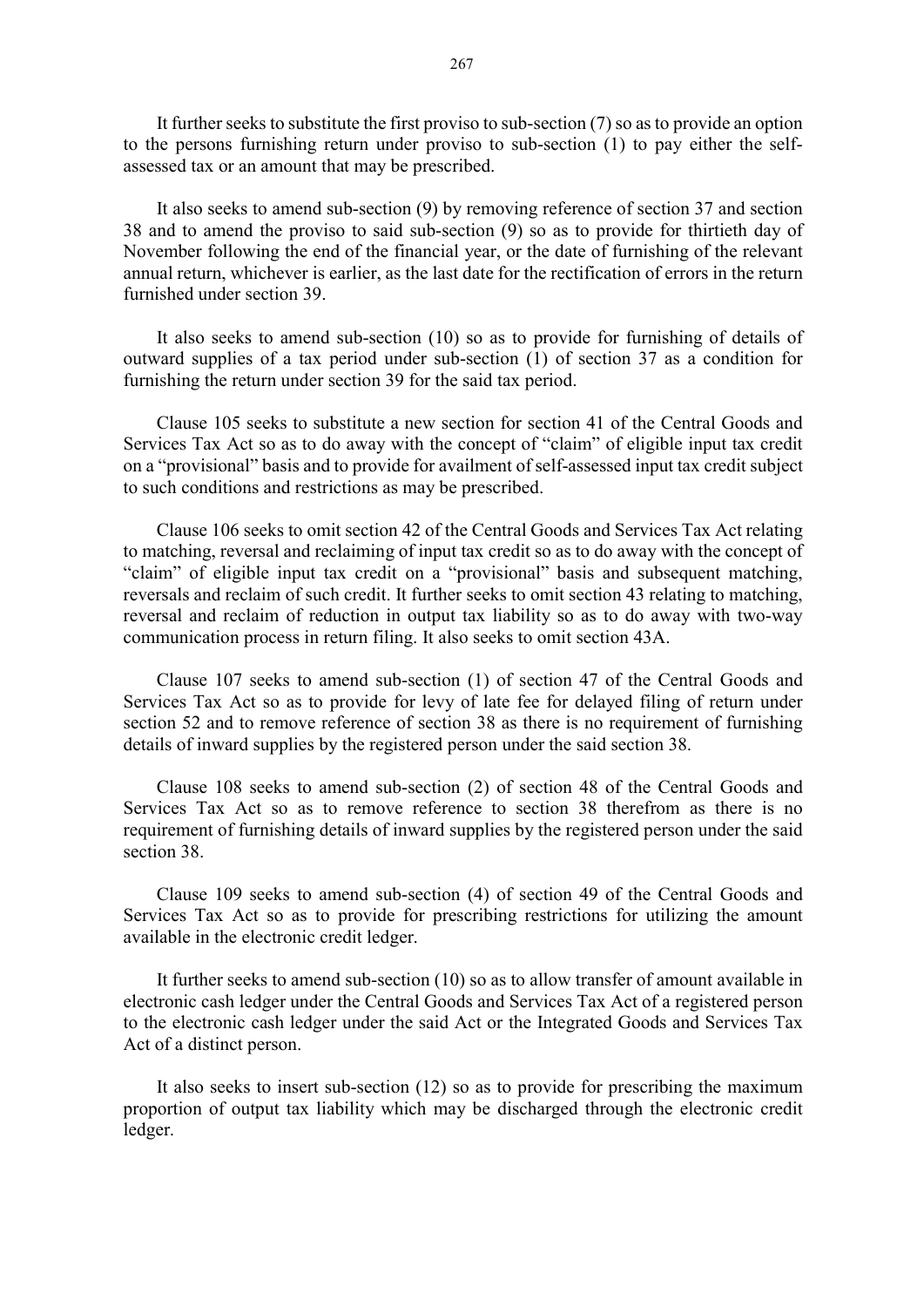Clause 110 seeks to substitute a new sub-section for sub-section (3) of section 50 of the Central Goods and Services Tax Act, retrospectively, with effect from the 1st July, 2017, so as to provide for levy of interest on input tax credit wrongly availed and utilised, and to provide for prescribing manner of calculation of interest in such cases.

Clause 111 seeks to amend proviso to sub-section (6) of section 52 of the Central Goods and Services Tax Act so as to provide for thirtieth day of November following the end of the financial year, or the date of furnishing of the relevant annual return, whichever is earlier, as the last date upto which the rectification of errors shall be allowed in the statement furnished under sub-section (4).

Clause 112 seeks to amend proviso to sub-section (1) of section 54 of the Central Goods and Services Tax Act so as to explicitly provide that claim of refund of any balance in the electronic cash ledger shall be made in such form and manner as may be prescribed.

It further seeks to amend sub-section (2) so as to align it with sub-section (1) by providing time limit of two years from the last day of the quarter in which the supply was received for claiming refund of tax paid on inward supplies of goods or services or both by the person specified in the said sub-section.

It also seeks to amend sub-section (10) so as to extend the scope of the said sub-section to all types of refund claims.

It also seeks to insert a new sub-clause (ba) in clause (2) of Explanation in order to provide clarity regarding the relevant date for filing refund claim in respect of supplies made to a Special Economic Zone developer or a Special Economic Zone unit.

Clause 113 o seeks to amend sub-section (2) of section 168 of the Central Goods and Services Tax Act so as to remove reference to section 38 therefrom.

Clause 114 seeks to amend notification number G.S.R. 58 $(E)$ , dated the 23<sup>rd</sup> January, 2018 to notify www.gst.gov.in, retrospectively, with effect from 22<sup>nd</sup> June, 2017, as the Common Goods and Services Tax Electronic Portal, for all functions provided under Central Goods and Services Tax Rules, 2017, save as otherwise provided in the notification issued vide number G.S.R. 925 (E), dated the 13th December, 2019.

Clause 115 seeks to amend notification number G.S.R.  $661(E)$ , dated the  $28<sup>th</sup>$  June, 2017, so as to notify rate of interest under sub-section (3) of section 50 of the Central Goods and Services Tax Act as 18%, retrospectively, with effect from the 1<sup>st</sup> day of July, 2017.

Clause 116 seeks to provide retrospective exemption from central tax in respect of supply of unintended waste generated during the production of fish meal (falling under heading 2301), except for fish oil, during the period from the 1st day of July, 2017 upto the 30th day of September, 2019 (both days inclusive).

It further seeks to provide that no refund shall be made of the said tax which has already been collected.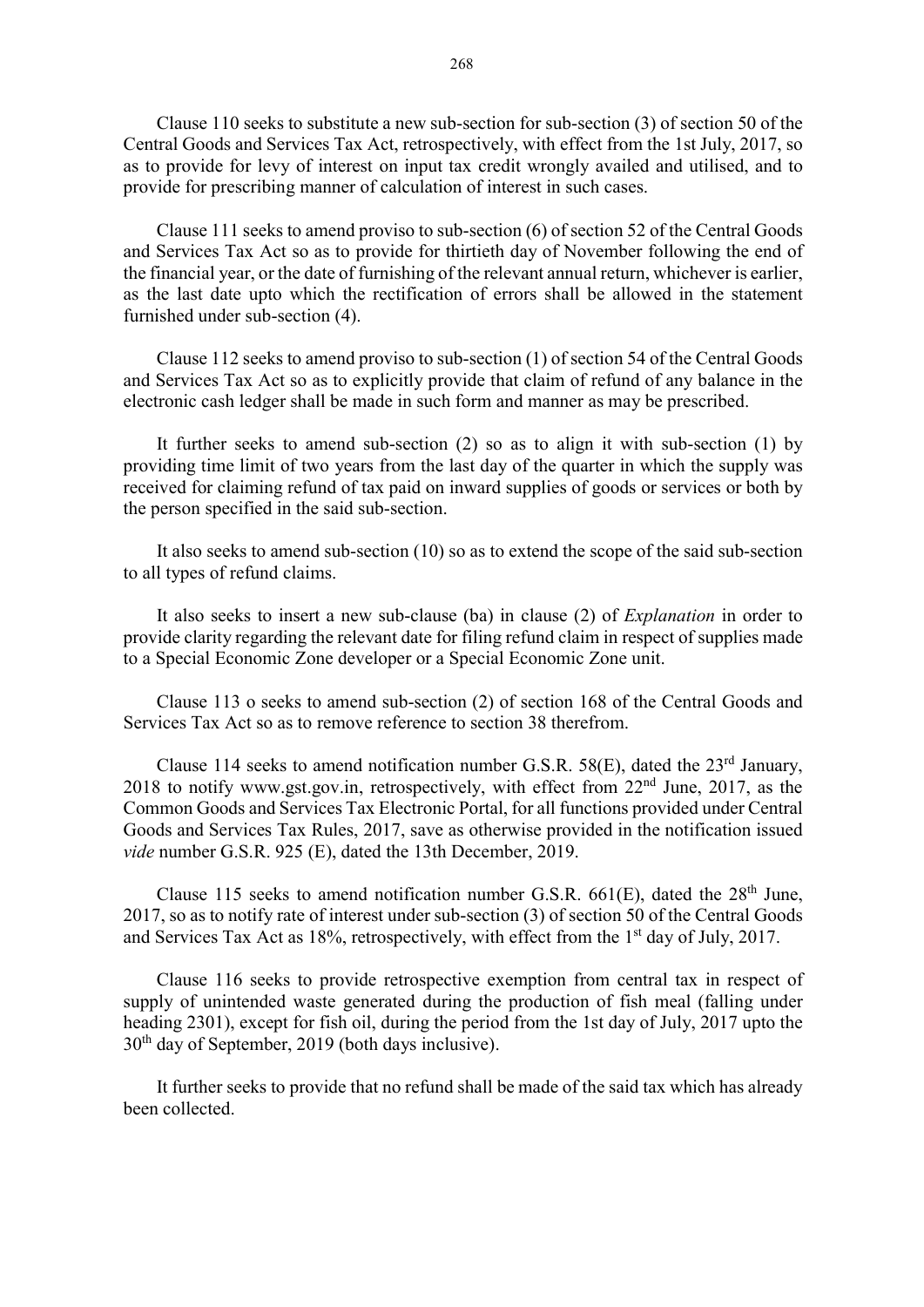Clause 117 seeks to give retrospective effect to the notification of the Government of India in the Ministry of Finance (Department of Revenue) number G.S.R. 746(E), dated the 30th September, 2019 with effect from the 1<sup>st</sup> day of July, 2017.

 It further seeks to provide that no refund shall be made of the central tax which has already been collected.

#### Integrated Goods and Services Tax

Clause 118 seeks to amend notification number G.S.R. 698(E), dated the 28th June, 2017, so as to notify rate of interest under sub-section (3) of section 50 of the Central Goods and Services Tax Act as 18%, retrospectively, with effect from the 1st day of July, 2017.

Clause 119 seeks to provide retrospective exemption from integrated tax in respect of supply of unintended waste generated during the production of fish meal (falling under heading 2301), except for fish oil, during the period from the 1st day of July, 2017 upto the 30th day of September, 2019 (both days inclusive).

It further seeks to provide that no refund shall be made of the said tax which has already been collected.

Clause 120 seeks to give retrospective effect to the notification of the Government of India in the Ministry of Finance (Department of Revenue) number G.S.R. 745(E), dated the 30th September,2019 with effect from the 1st day of July,2017.

It further seeks to provide that no refund shall be made of the integrated tax which has already been collected.

## Union Territory Goods and Services Tax

Clause 121 seeks to amend notification number G.S.R. 747(E), dated the 30th June, 2017, so as to notify rate of interest under sub-section (3) of section 50 of the Central Goods and Services Tax Act as 18%, retrospectively, with effect from the 1st day of July, 2017.

Clause 122 seeks to provide retrospective exemption from Union territory tax in respect of supply of unintended waste generated during the production of fish meal (falling under heading 2301), except for fish oil, during the period from the 1st day of July, 2017 upto the 30th day of September, 2019 (both days inclusive).

It further seeks to provide that no refund shall be made of the said tax which has already been collected.

Clause 123 seeks to give retrospective effect to the notification of the Government of India in the Ministry of Finance (Department of Revenue) number G.S.R. 747(E), dated the 30th September, 2019 with effect from the 1st day of July, 2017.

It further seeks to provide that no refund shall be made of the Union territory tax which has already been collected.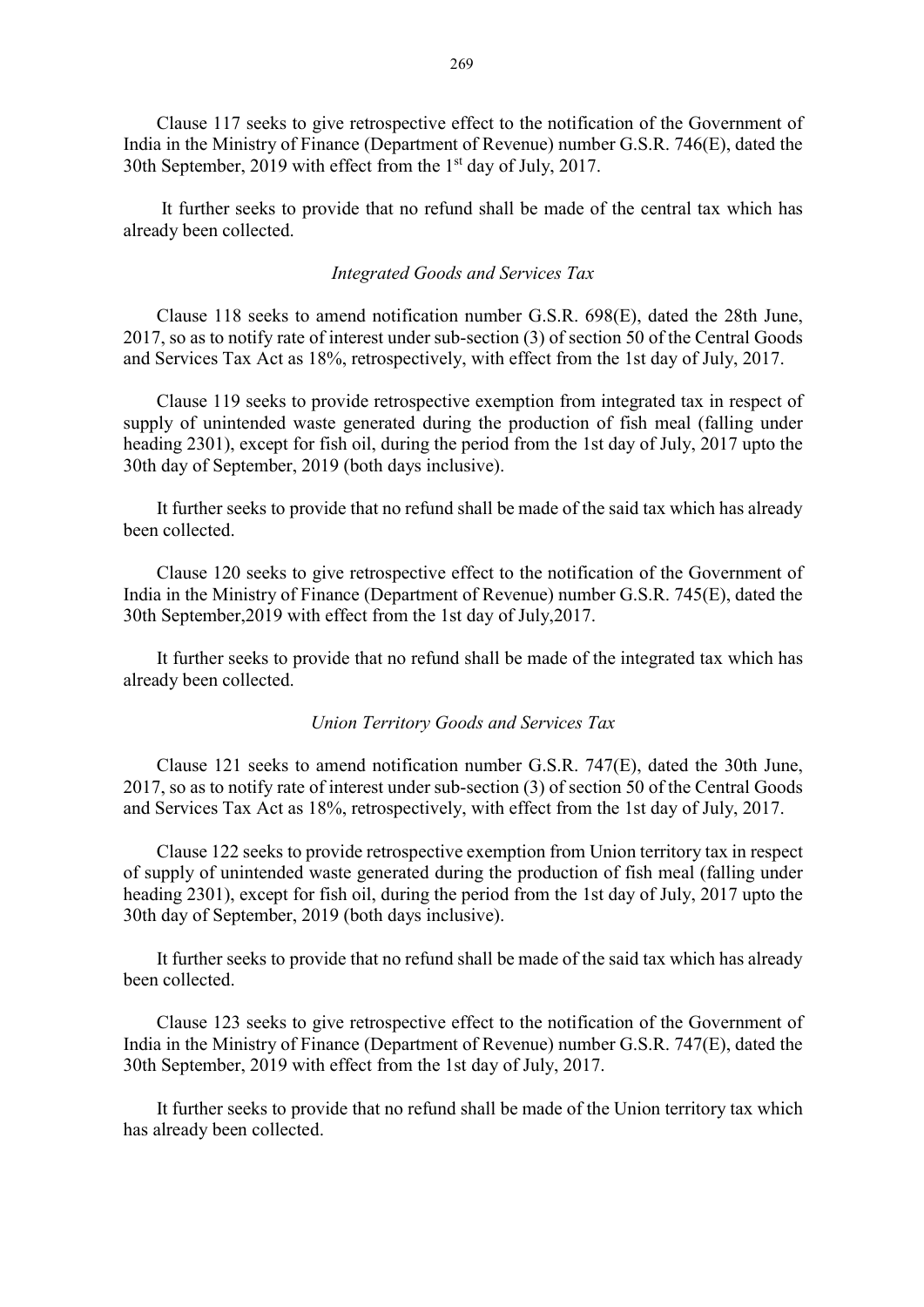## Miscellaneous

Clause 124 seeks to amend sections 2 and 22 of the Reserve Bank of India Act, 1934.

It is proposed to provide clarity in section 2 of the said Act that the Central Bank Digital Currency should also be regarded as bank notes.

It is further proposed to insert a new section 22A relating to non-applicability of sections 24, 25, 27, 28 and 39 of the said Act to digital form of bank notes.

Clause 125 seeks to amend the Seventh Schedule to the Finance Act, 2001 to substitute tariff item 2709 20 00 and the entries relating thereto with tariff item 2709 00 10 so as to align the said Schedule with the Fourth Schedule to the Central Excise Act, 1944 in the manner specified in the Ninth Schedule.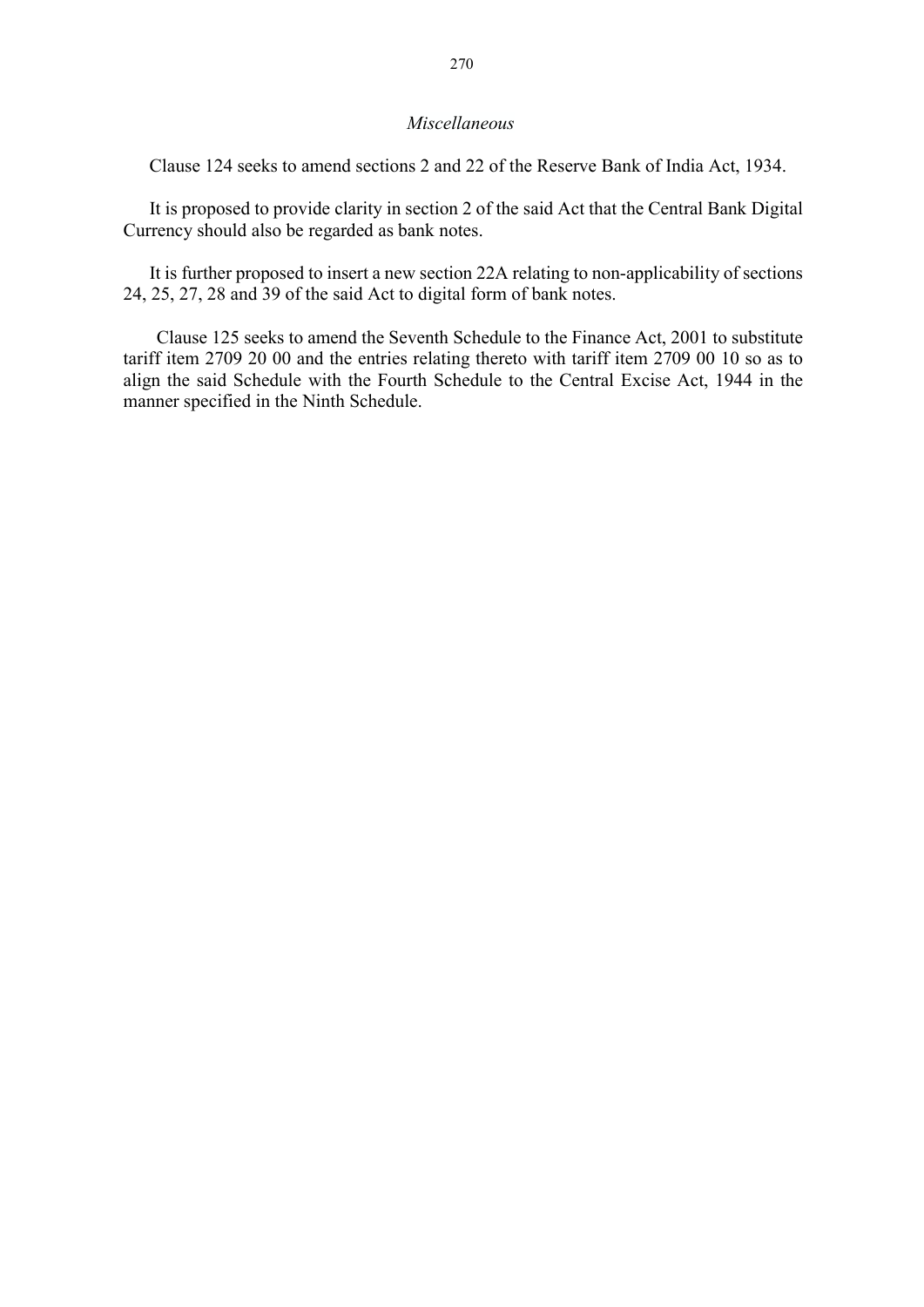# MEMORANDUM REGARDING DELEGATED LEGISLATION

Clause 4 seeks to amend section 10 of the Income-tax Act relating to incomes not included in total income.

Clause (23C) of the said section provides for exemption to the income of certain entities.

Sub-clause (b) of clause 4 of the Bill provides for amendment to the provisions of clause (23C) of section 10 of the Income-tax Act.

Explanation 3 to the third proviso of clause (23C) of the said section provides for the form and manner in which the person referred to therein shall furnish a statement for the purposes of determining the amount of application under this proviso.

It is proposed to amend the tenth proviso to the said clause (23C) of the said section. Clause (a) of the said proviso provides for form, manner and place for keeping and maintaining the books of account and other documents to be provided by rules. Clause (b) of the said proviso provides for the form and manner in which the report of such audit shall be signed and verified by the accountant and setting forth such particulars, as may be provided by rules.

 Clause 6 seeks to amend section 12A of the Income-tax Act relating to conditions for applicability of sections 11 and 12.

 Clause (b) of sub-section (1) of the said section 12A provides that the provisions of section 11 and section 12 shall not apply in relation to the income of any trust or institution unless, *inter-alia*, where the total income of the trust or institution as computed under this Act without giving effect to the provisions of section 11 and section 12 exceeds the maximum amount which is not chargeable to income-tax in any previous year, the accounts of the trust or institution for that year have been audited by an accountant as defined in the Explanation below sub-section (2) of section 288 before the specified date referred to in section 44AB and the person in receipt of the income furnishes by that date the report of such audit in the prescribed form duly signed and verified by such accountant and setting forth such particulars as may be provided by rules.

 It is proposed to substitute the said clause to provide that in addition to the condition requiring the trust or institutions, having income exceeding the maximum amount not chargeable to tax, to get their accounts audited, such trusts shall also be required to keep and maintain books of account and other documents in such form and manner and at such place, as may be provided by rules.

Clause 31 seeks to amend section 115TD of the Income-tax Act relating to tax on accreted income. The proposed sub-section (2) of the said section provides that the accreted income for the purposes of sub-section (1) means the amount by which the aggregate fair market value of the total assets of the specified person, as on the specified date, exceeds the total liability of such specified person, computed in accordance with the method of valuation, as may be provided by rules.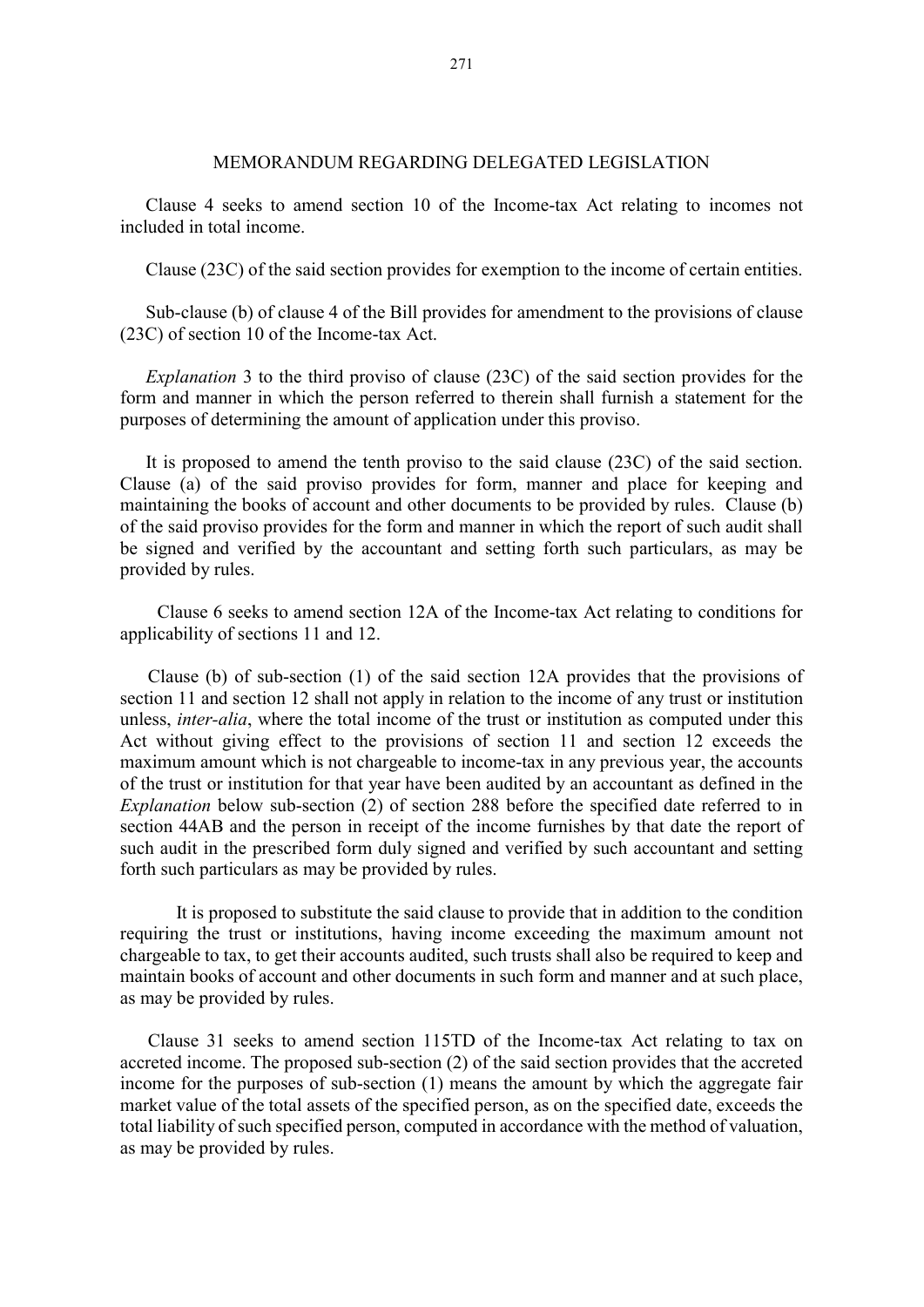Clause 38 seeks to amend section 139 of the Income-tax Act relating to return of income.

It is proposed to insert a new sub-section (8A) in the said section to provide that any person, whether or not he has furnished a return under sub-section (1), sub-section (4) or sub-section (5), for an assessment year (herein referred to as the relevant assessment year), may furnish an updated return of his income or the income of any other person in respect of which he is assessable under the Income-tax Act, for the previous year relevant to such assessment year, in the prescribed form, verified in the manner and setting forth such particulars as may be provided by rules, at any time within twenty-four months from the end of the relevant assessment year.

Clause 54 seeks to insert a new section 170A of the Income-tax Act relating to effect of order of tribunal or court in respect of business reorgainsation.

It is proposed to provide that notwithstanding anything to the contrary contained in section 139 in case of business reorganisation, where prior to the date of order of a High Court or tribunal or an adjudicating authority, as the case may be, any return of income had been furnished by the successor under the provisions of section 139 for any assessment year relevant to the previous year to which such order applies, such successor shall furnish a modified return within a period of six months in such form and manner as may be provided by rules.

Clause 66 seeks to insert a new section 239A in the Income-tax Act relating to refund for denying liability to deduct tax in certain cases.

The proposed new section provides that where under an agreement or other arrangement, in writing, the tax deductible on any income, other than interest, under section 195 is to be borne by the person by whom the income is payable, and such person claims that no tax was required to be deducted on such income, he may file an application before the Assessing Officer for refund of such tax deducted and such application shall be filed by such person only after having paid such tax to the credit of the Central Government within a period of thirty days from the date of payment of such tax, in such form and manner as may be provided by rules.

#### Indirect Taxes

Clause 100 seeks to amend clause (c) of sub-section (2) of section 29 of the Central Goods and Services Tax Act so as to provide by rules continuous tax periods for which return has not been furnished, which would make a registration liable for cancellation, in respect of any registered person, other than a person specified in clause (b) thereof.

Clause 103 seeks to substitute a new section for section 38 of the Central Goods and Services Tax Act. Sub-section (1) seeks to empower the Central Government to make rules to specify other supplies as well as the manner, time, conditions and restrictions for communication of details of inward supplies and input tax credit to the recipient by means of an auto-generated statement and to do away with two-way communication process in return filing.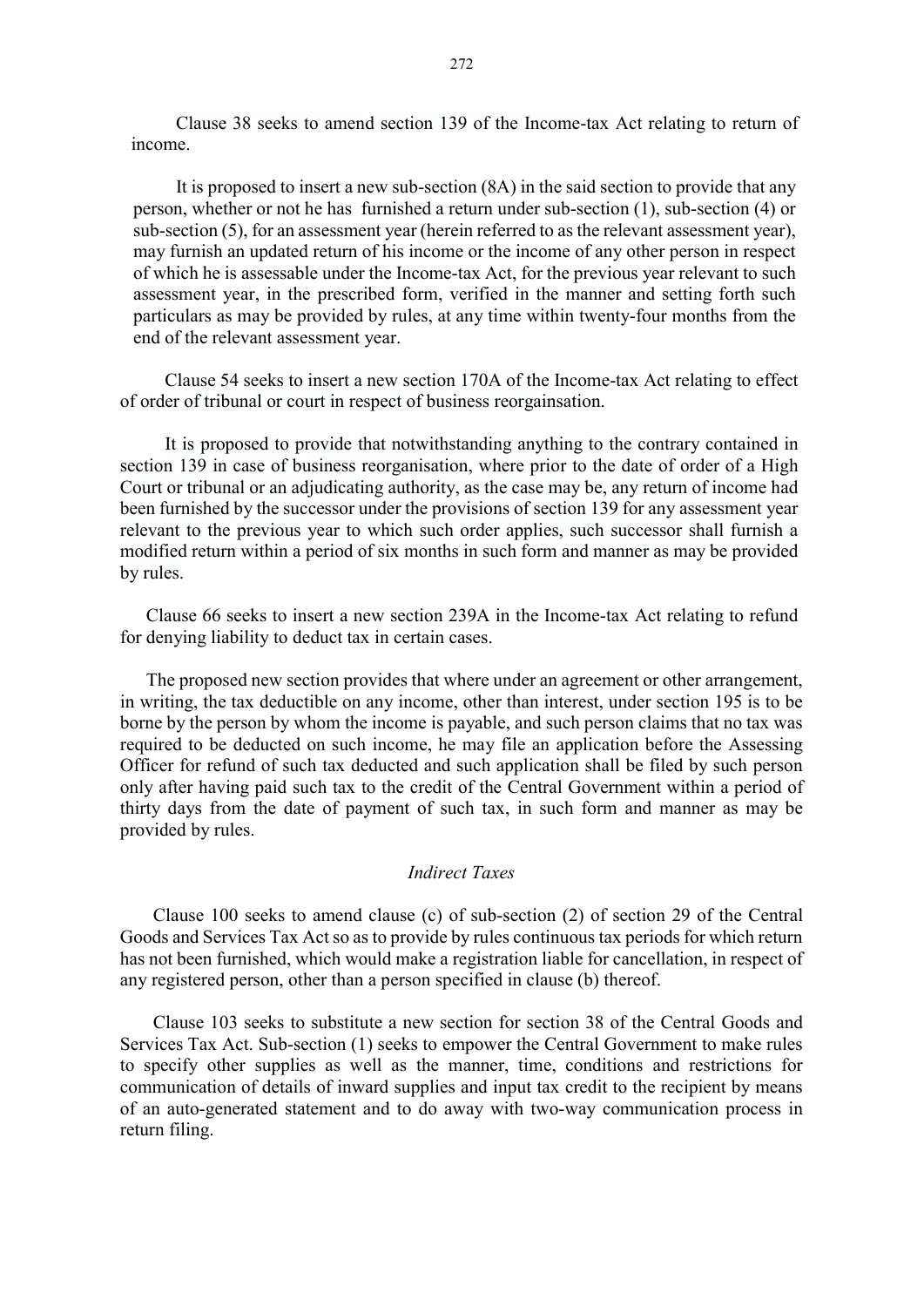Clause 105 seeks to substitute a new section for section 41 of the Central Goods and Services Tax Act so as to do away with the concept of "claim" of eligible input tax credit on a "provisional" basis and to provide for availment of self-assessed input tax credit subject to such conditions and restrictions as may be provided by rules.

Clause 109 seeks to amend section 49 of the Central Goods and Services Tax Act to insert sub-section (12) so as to empower the Central Government to make rules to specify maximum proportion of output tax liability which may be discharged through the electronic credit ledger.

Clause 110 seeks to substitute a new sub-section for sub-section (3) of section 50 of the Central Goods and Services Tax Act so as to provide for levy of interest on input tax credit wrongly availed and utilised, and to provide by rules the manner of calculation of interest in such cases.

2. The matters in respect of which rules or regulations may be made or notifications or order may be issued in accordance with the provisions of the Bill are matters of procedure and detail and it is not practicable to provide for them in the Bill itself.

3. The delegation of legislative power is, therefore, of a normal character.